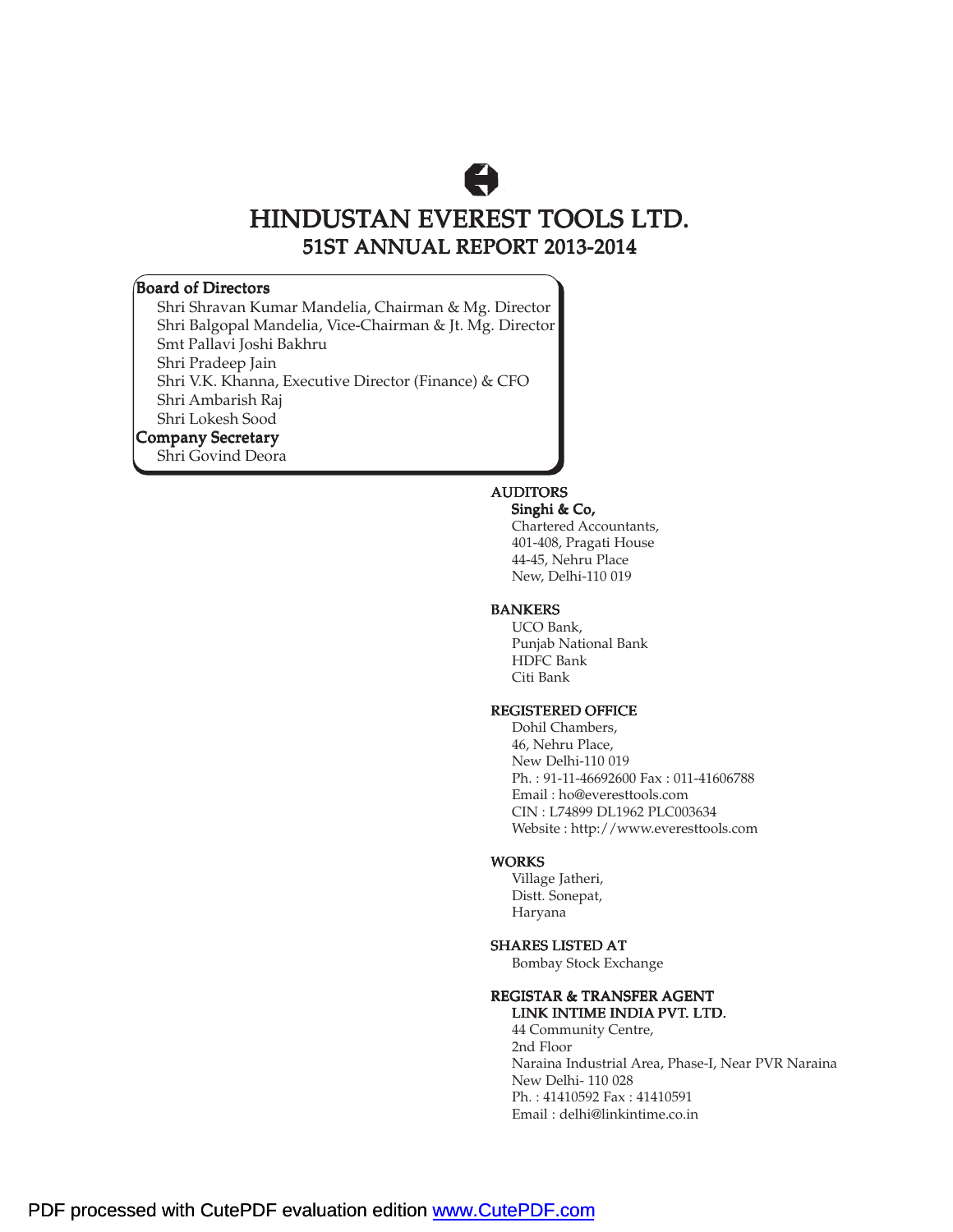### **NOTICE**

**NOTICE** IS HEREBY GIVEN THAT THE FIFTY FIRST ANNUAL GENERAL MEETING OF **HINDUSTAN EVEREST TOOLS LIMITED** .will be held at" PHD House" opposite Asian Games Village ,Siri Fort Road, New Delhi110016 on Tuesday, 30th September, 2014 at 11:00 A.M. to transact the following business:

#### **ORDINARY BUSINESS:**

- **1.** To receive, consider and adopt the audited Balance Sheet for the year ended 31st March, 2014 and the Statement of Profit and Loss for the year ended on that date and the Reports of the Board of Directors and Auditors thereon.
- **2.** To appoint statutory Auditors of the Company and to fix their remuneration and in this regard to consider and if thought fit, to pass, with or without modification(s), the following resolution as an Ordinary Resolution.

**"** RESOLVED that M/s Singhi & Company, Chartered Accountants, (ICAI Registration No. 302049E) be and is hereby reappointed as Statutory Auditors of the Company, to hold the office from the conclusion of this Annual General Meeting of the Company till the conclusion of 54th Annual General Meeting of the Company, subject to annual ratification by the members at the Annual General Meeting in accordance with the provisions of Section 139 of the Companies Act, 2013 and rules made there under at such remuneration including Service Tax and out of pocket expenses to be fixed by the Board of Directors of the Company in consultation with the Auditors."

### **SPECIAL BUSINESS:**

**3.** To consider and if thought fit, to pass with or without modification(s), the following resolution as an Ordinary Resolution:

"RESOLVED that pursuant to the provisions of Sections 149, 150, 152 and any other applicable provisions of the Companies Act, 2013 and the rules made there under (including any statutory modification(s) or re-enactment thereof for the time being in force) read with Schedule IV to the Companies Act, 2013, Mr. Pradeep Jain (holding DIN 00108240), a non-executive Director of the Company, who has submitted a declaration that he meets the criteria for independence as provided in section 149(6) of the Act and who is eligible for appointment, was appointed by members as a Director liable to retire by rotation and in respect of whom the Company has received a notice in writing from a member proposing his candidature for the office of Director, be and is hereby appointed as an Independent Director of the Company to hold office for five consecutive years term up to 29th September, 2019.

- **4.** To consider and if thought fit, to pass with or without modification(s), the following resolution as an Ordinary Resolution: "RESOLVED that pursuant to the provisions of Sections 149, 150, 152 and any other applicable provisions of the Companies Act, 2013 and the rules made there under (including any statutory modification(s) or re-enactment thereof for the time being in force) read with Schedule IV to the Companies Act, 2013, Ms Pallavi Joshi Bakhru (holding DIN 015266187), a nonexecutive Director of the Company, who has submitted a declaration that she meets the criteria for independence as provided in section 149(6) of the Act and who is eligible for appointment, was appointed by members as a Director liable to retire by rotation and in respect of whom the Company has received a notice in writing from a member proposing his candidature for the office of Director, be and is hereby appointed as an Independent Director of the Company to hold office for five consecutive years term up to 29th September, 2019.
- **5.** To consider and if thought fit, to pass with or without modification(s), the following resolution as an Ordinary Resolution: "RESOLVED that pursuant to the provisions of Sections 149, 150, 152 and any other applicable provisions of the Companies Act, 2013 and the rules made there under (including any statutory modification(s) or re-enactment thereof for the time being in force) read with Schedule IV to the Companies Act, 2013, Mr. Lokesh Sood (holding DIN 00916746), a non-executive Director of the Company, who has submitted a declaration that he meets the criteria for independence as provided in section 149(6) of the Act and who is eligible for appointment, was appointed by members as a Director liable to retire by rotation and in respect of whom the Company has received a notice in writing from a member proposing his candidature for the office of Director, be and is hereby appointed as an Independent Director of the Company to hold office for five consecutive years term up to 29th September, 2019.
- **6.** To consider and if thought fit, to pass with or without modification(s), the following resolution as an Ordinary Resolution: "RESOLVED that pursuant to the provisions of Sections 149, 150, 152 and any other applicable provisions of the Companies Act, 2013 and the rules made thereunder (including any statutory modification(s) or re-enactment thereof for the time being in force) read with Schedule IV to the Companies Act, 2013, Mr. Ambarish Raj (holding DIN 01423870), a non-executive Director of the Company, who has submitted a declaration that he meets the criteria for independence as provided in section 149(6) of the Act and who is eligible for appointment, was appointed by members as a Director liable to retire by rotation and in respect of whom the Company has received a notice in writing from a member proposing her candidature for the office of Director, be and is hereby appointed as an Independent Director of the Company to hold office for five consecutive years for a term up to 29h September, 2019.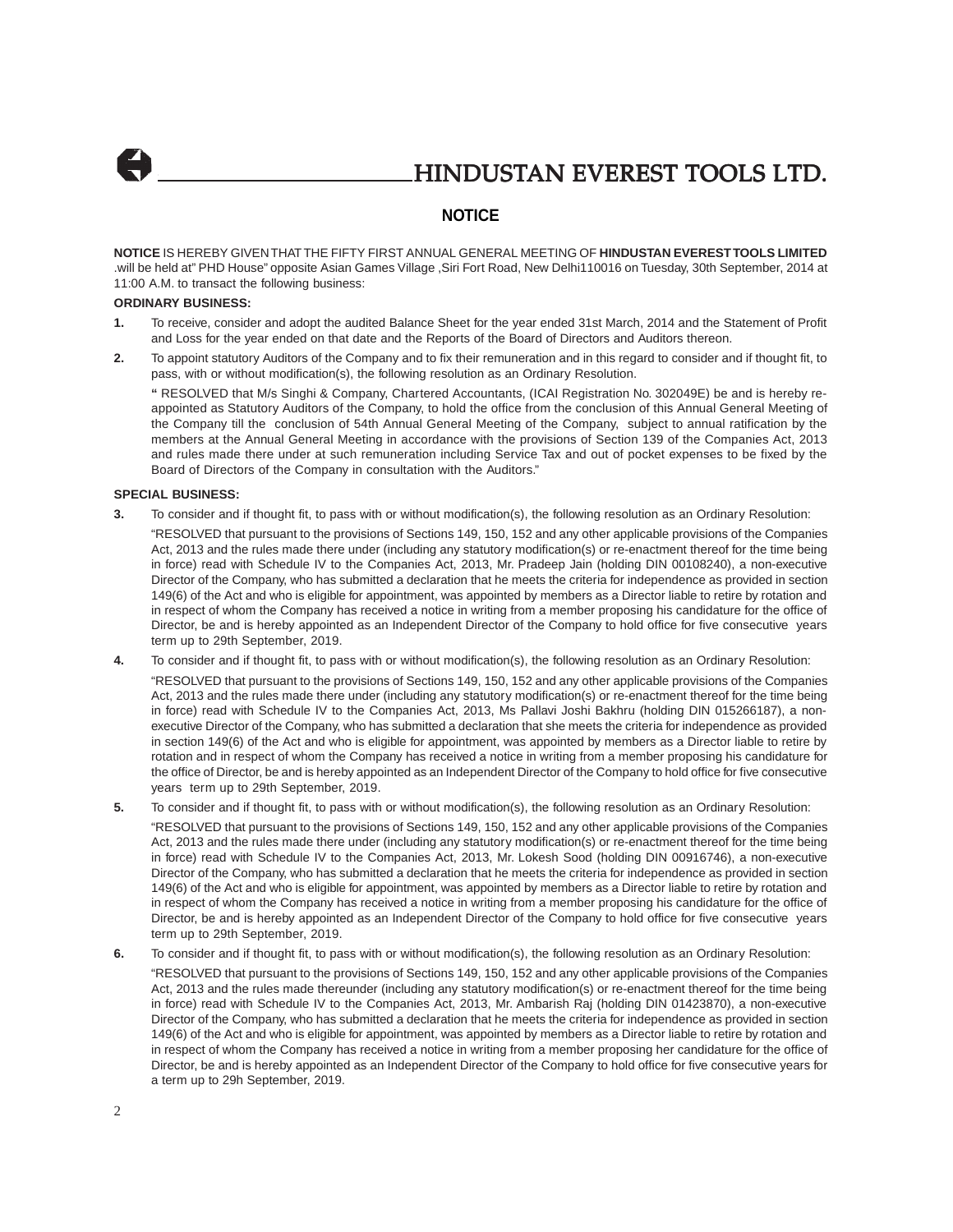

**7.** To consider and if thought fit, to pass with or without modification(s), the following resolution as an Ordinary Resolution:

"RESOLVED that pursuant to the provisions of Sections 196, 197, 203 and any other applicable provisions of the Companies Act, 2013 and the rules made there under (including any statutory modification(s) or re-enactment thereof for the time being in force), read with Schedule V to the Companies Act, 2013 (corresponding to Sections 198, 269, 309 and any other applicable provisions of the Companies Act, 1956 read with Schedule XIII to the Companies Act, 1956) , the consent of the Company be and is hereby accorded to the appointment of Sh. Shravan Kumar Mandelia (holding DIN 00040532), who was reappointed as a "Managing Director" of the Company by the Board of Directors with effect from 14th December, 2013 under the Articles of Association of the Company, as the "Managing Director" of the Company for a period of five years effective from 14th December 2013, on the remuneration and terms and conditions as set in the explanatory statement, and the Board of Director be and is hereby authorised to alter and vary such terms of appointment and remuneration so as to not exceed the limits specified in Schedule V to the Companies Act, 2013 (corresponding to Schedule XIII to the Companies Act, 1956)".

**8.** To consider and if thought fit, to pass with or without modification(s), the following resolution as an Ordinary Resolution:

 "RESOLVED that pursuant to the provisions of Sections 196, 197, 203 and any other applicable provisions of the Companies Act, 2013 and the rules made thereunder (including any statutory modification(s) or re-enactment thereof for the time being in force), read with Schedule V to the Companies Act, 2013 (corresponding to Sections 198, 269, 309 and any other applicable provisions of the Companies Act, 1956 read with Schedule XIII to the Companies Act, 1956) , the consent of the Company be and is hereby accorded to the appointment of Sh. Balgopal Mandelia (holding DIN 00040592), who was re-appointed as " Joint Managing Director" of the Company by the Board of Directors with effect from 1st January 2014 under the Articles of Association of the Company, as the "Joint Managing Director" of the Company for a period of five years effective from 1st January 2014, on the remuneration and terms and conditions as set in the explanatory statement, and the Board of Director be and is hereby authorised to alter and vary such terms of appointment and remuneration so as to not exceed the limits specified in Schedule V to the Companies Act, 2013 (corresponding to Schedule XIII to the Companies Act, 1956)"'

9. To consider and if thought fit, to pass with or without modification(s), the following resolution as an Ordinary Resolution:-

" RESOLVED that pursuant to the provisions of Section 148 and all other applicable provisions of the Companies Act 2013 and the rules made thereunder( including any statutory modification(s) or re-enactment thereof for the time being in force) M/ s Kabra & Associates,Cost Accountants( Firm Registration No.75) appointed as Cost Auditors by the Board of Directors of the Company,be paid a remuneration of Rs. 40000/- (Rupees forty thousand only)plus Service Tax for the financial year ending March 2015."

|                  | Dy Older of the Doald |
|------------------|-----------------------|
|                  | Sd/-                  |
| New Delhi        | (GOVIND DEORA)        |
| 7th August, 2014 | Company Secretary     |

### **IMPORTANT NOTES:**

- **1.** The Register of Members and the Share Transfer books of the Company will remain closed from Monday, 22nd September, 2014 to Tuesday, 30th September, 2014 (both days inclusive) for annual closing .
- **2.** The Explanatory Statement pursuant to Section 102 of the Companies Act, 2013, which sets out details relating to Special Business at the meeting, is annexed hereto.
- **3. A MEMBER ENTITLED TO ATTEND AND VOTE AT THE MEETING IS ENTITLED TO APPOINT A PROXY/ PROXIES TO ATTEND AND VOTE INSTEAD OF HIMSELF/HERSELF. SUCH A PROXY/ PROXIES NEED NOT BE A MEMBER OF THE COMPANY.** A person can act as proxy on behalf of members not exceeding fifty (50) and holding in the aggregate not more than ten percent of the total share capital of the Company.

The instrument of Proxy in order to be effective, should be deposited at the Registered Office of the Company, duly completed and signed, not less than

48 hours before the commencement of the meeting. A Proxy form is sent herewith. Proxies submitted on behalf of the companies, societies etc., must

- .**4.** The Securities and Exchange Board of India (SEBI) has mandated the submission of Permanent Account Number (PAN) by every participant in securities market. Members holding shares in electronic form are, therefore, requested to submit the PAN to their Depository Participants with whom they are maintaining their demat accounts. Members holding shares in physical form can submit their PAN details to the Company.
- 5. Pursuant to Section 205A(5) of the Companies Act,1956, dividend for the financial year ended 31.03.1999 and thereafter, which remain unclaimed for a period of 7 years will be transferred by the Company to the Investor Education and Protection

By Order of the Board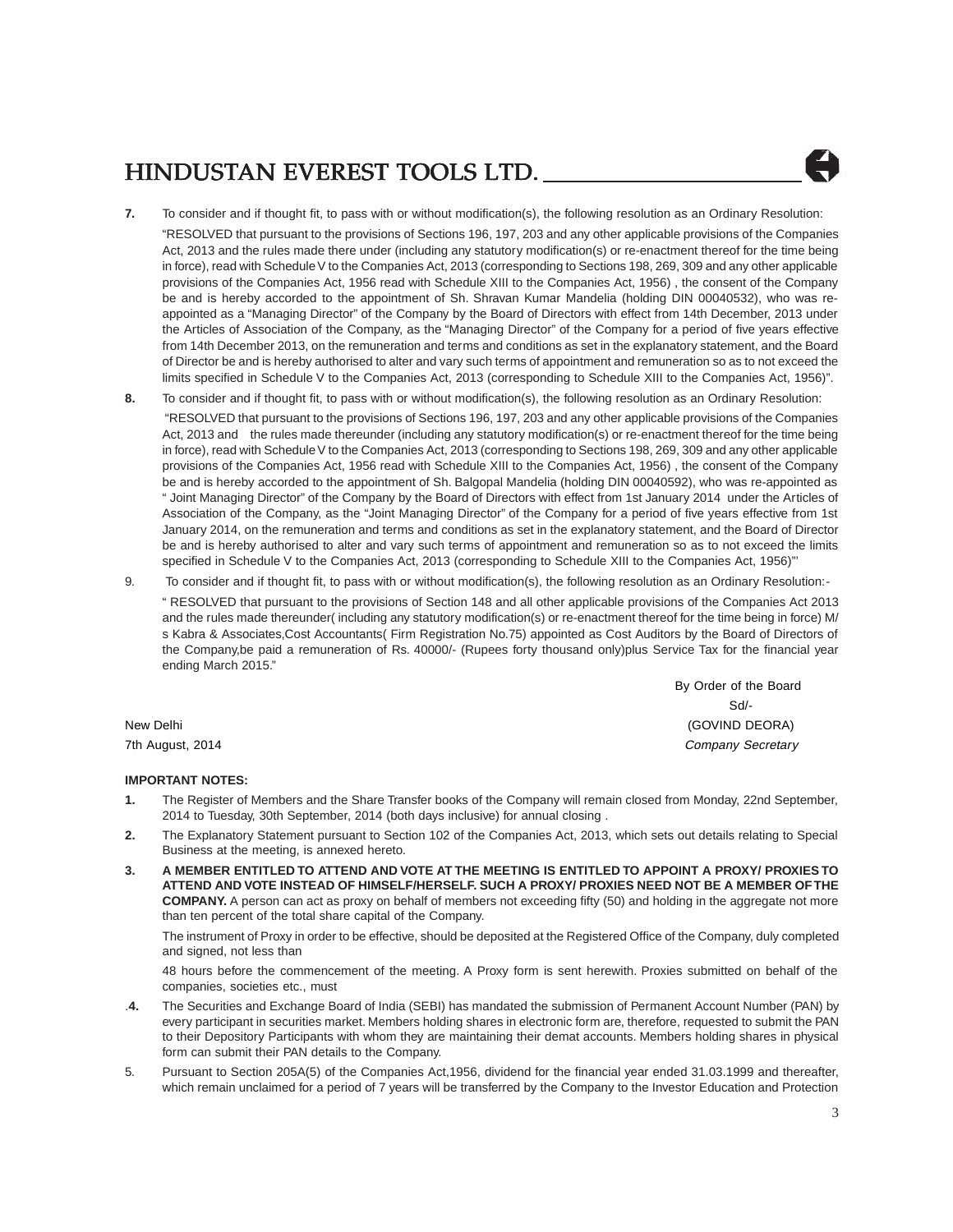

Fund established by the Central government pursuant to Section 205C of the Companies Act, 1956. However please note that company have not declared any dividend for the financial year 1999-2000 onwards.

- 6. (a) Members holding shares in physical form are requested to notify/inform any change in their address/e-mail/mandate/ bank details to the Registrar and Transfer Agent(RTA) of the Company M/s. Link Intime India Pvt. Limited 44, Community Centre, 2nd Floor, Naraina Industrial area, Phase-II, Near PVR Naraina, New Delhi-110028, Phone No. 41410592, Fax : 41410591, E-Mail : delhi@linkintime.Co.in and Company's - E-mail: admin@everesttools.com
	- b) Members holding shares in the dematerialized form are requested to notify all changes with respect to their address, mandate and bank details to their Depository Participant.
	- c) Shareholders are also requested to quote their Folio No./DP ID-Client Id and details of shares held in physical/demat mode, E-mail ids and Telephone/Fax numbers for prompt reply to their communications.
	- d) All corporate members are requested to communicate there Corporate Identification number to either company or RTA of the company.
- **7.** Members may also note that the Notice of the 51st Annual General Meeting and the Annual Report will also be available on the Company's website :-www.everesttools.com for their download. The physical copies of the aforesaid documents will also be available at the Company's Registered Office in New Delhi for inspection during normal business hours on working days. Even after registering for e-communication, members are entitled to receive such communication in physical form, upon making a request for the same, by post free of cost. For any communication, the shareholders may also send requests to the Company's investor email id: admin@everesttools.com.

#### **8. Voting through electronic means**

I. In compliance with provisions of Section 108 of the Companies Act, 2013 and Rule 20 of the Companies (Management and Administration) Rules, 2014, the Company is pleased to provide members facility to exercise their right to vote at the 51st Annual General Meeting (AGM) by electronic means and the business may be transacted through e-Voting Services provided by National Securities Depository Limited (NSDL).

Shareholders of the company holding shares either physical form or dematerialized form, as on record date ,i.e. 22<sup>nd</sup> August, 2014, are eligible to cast their vote.

#### **The instructions for e-voting are as under:**

(i) The Notice of 51th Annual General Meeting of the Company inter alia indicating the process and the manner of evoting process along with printed Attendance Slip and Proxy Form is being dispatched to all the Members, Login Id and initial password is mentioned in the attendance slip attached to the Notice of AGM as below:-

EVEN (E Voting Even Number) USER ID PASSWORD

- 
- (ii) NSDL shall be sending be sending the USER ID and Password, to those Members who shareholding is in dematerialized format and whose email address are registered with the Company/Depository Participant(s) for members who have not registered their email address can use the details as provided above.
- (iii) Launch internet browser by typing the following URL: https://www.evoting.nsdl.com/
- (iv) Click on Shareholder Login
- (v) Enter the login credential i.e. User ID and password mentioned in the attendance slip attached with the notice of the annual general meeting .
- (vi) Password change menu appears. Change the password/PIN with new password of your choice with minimum 8 digits/ characters or combination thereof. Note new password. It is strongly recommended not to share your password with any other person and take utmost care to keep your password confidential.
- (vii) Home page of e-voting opens. Click on e-Voting: Active Voting Cycles. (viii) Select "EVEN" of Hindustan Everest Tools Limited.
- (ix) Now you are ready for e-voting as Cast Vote page opens.
- (x) Cast your vote by selecting appropriate option and click on "Submit" and also "Confirm" when prompted.
- (xi) Upon confirmation, the message "Vote cast successfully" will be displayed
- (xii) Once you have voted on the resolution, you will not be allowed to modify your vote
- (xiii) Institutional shareholders (i.e. other than individuals, HUF, NRI etc.) are required to send scanned copy (PDF/JPG Format) of the relevant Board Resolution/ Authority letter etc. together with attested specimen signature of the duly authorized signatory(ies) who are authorized to vote, to the Scrutinizer through e-mail to Satyenderfcs@gmail.com or admin@everesttools.com with a copy marked to evoting@nsdl.co.in
- (II) In case of any queries, you may refer the Frequently Asked Questions (FAQs) for Shareholders and e-voting user manual for Shareholders available at the Downloads section of www.evoting.nsdl.com

4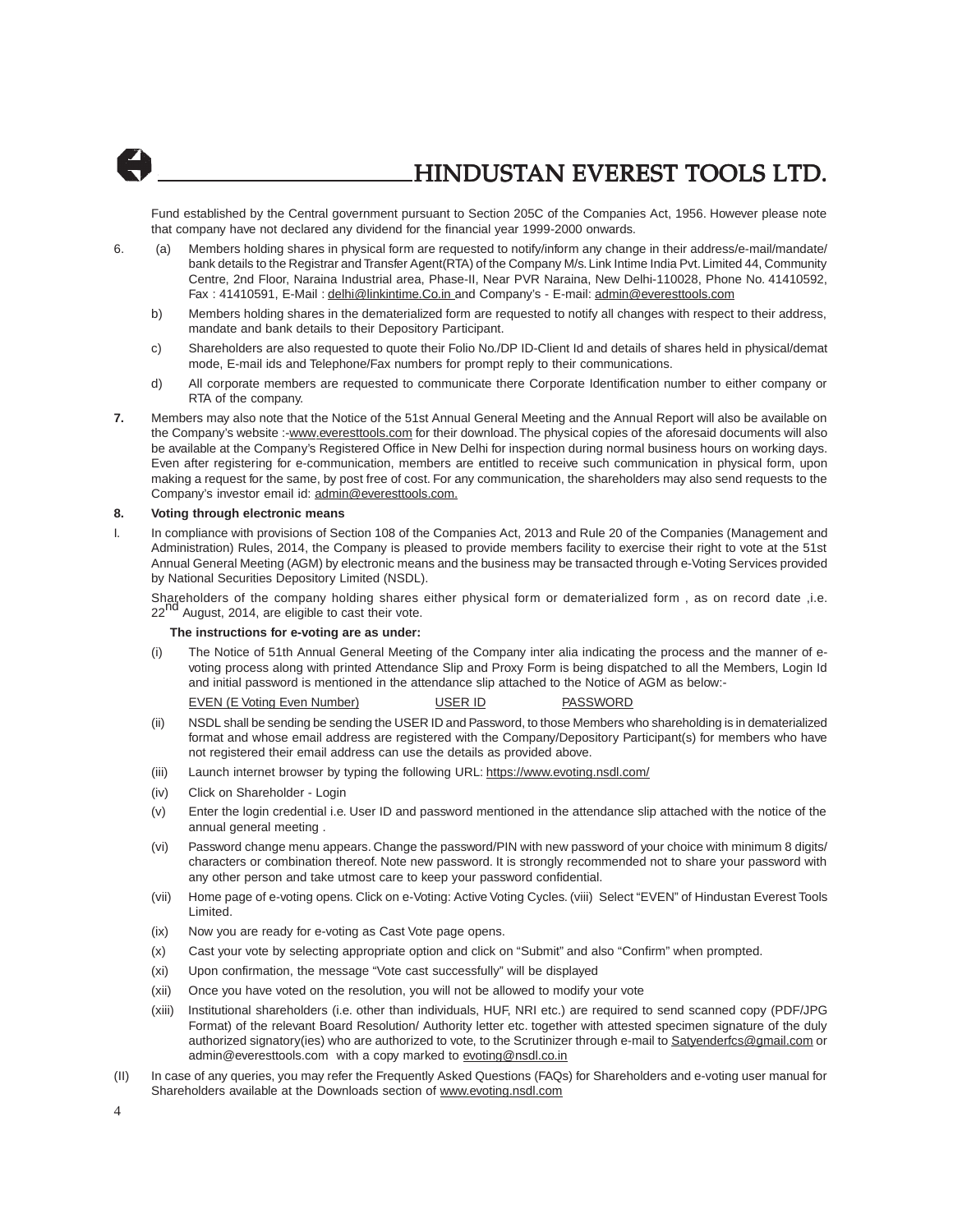- III. If you are already registered with NSDL for e-voting then you can use your existing user ID and password/PIN for casting your vote.
- IV. You can also update your mobile number and e-mail id in the user profile details of the folio which may be used for sending future communication(s).
- V. The e-voting period commences on 24th September, 2014 (9:00 am) and ends on 26th September 2014 (6:00 pm). During this period shareholders' of the Company, holding shares either in physical form or in dematerialized form, as on the cut-off date (record date) of 22nd August 2014, may cast their vote electronically. The e-voting module shall be disabled by NSDL for voting thereafter. Once the vote on a resolution is cast by the shareholder, the shareholder shall not be allowed to change it subsequently.
- VI. The voting rights of shareholders shall be in proportion to their shares of the paid up equity share capital of the Company as on the cut-off date (record date) of 22nd August, 2014.
- VII. Mr. Satyender Kumar,Practsing Company Secretary (CP No. 4087) has been appointed as the Scrutinizer to scrutinize the e-voting process in a fair and transparent manner.
- VIII. The Scrutinizer shall within a period not **exceeding three(3) working days from the conclusion of the e-voting period unblock the votes in the presence of at least two(2) witnesses** not in the employment of the Company and make a Scrutinizer's Report of the votes cast in favour or against, if any, forthwith to the Chairman of the Company.
- IX. The Results shall be declared on or after the AGM of the Company. The Results declared alongwith the Scrutinizer's Report shall be placed on the Company's website : www.everesttools.com and on the website of NSDL within two(2) days of passing of the resolutions at the AGM of the Company and communicated to the BSE Limited.
- **9.** All documents referred to in the accompanying Notice and the Explanatory Statement shall be open for inspection at the Registered Office of the Company during normal business hours (9.00 am to 5.00 pm) on all working days except Saturdays, up to and including the date of the Annual General Meeting of the Company.
- **I. EXPLANATORY STATEMENT IN RESPECT OF THE SPECIAL BUSINESS PURSUANT TO SECTION 102(1) OF THE COMPANIES ACT, 2013**

### **Item No 3 to 6**

As per the provisions of Companies Act 2013 and Clause 49 of the listing agreement with BSE the company Board of Directors shall constitute have half of its total s number of directors as Independent Directors. .Mr.Pradeep Jain,Ms Pallavi Joshi Bakhru,Mr. Lokesh Sood and Mr. Ambarish Raj all being non-executive Independent Directors were appointed by the members at earlier General Meetings as Directors liable to retire by rotation.As per the new Companies Act, 2013 and Clause 49 of the listing agreement the Independent Directors shall hold office for a term upto five years and are not liable to retire before expiry of said term. .Mr.Pradeep Jain, Ms Pallavi Joshi Bakhru, Mr. Lokesh Sood and Mr. Ambarish Raj all non –executive Directors of the Company, who are eligible for appointment have consented to seek reappointment as Independent Directors for a period of five consecutive years.

The Company has also received notices in writing from members proposing the candidature of each of the said Directors of the Company at the ensuing Annual General Meeting. The company has received confirmation from said Directors that they meet the criteria of Independent director as provided in Section 149(6) of the Companies Act 2013 and in the opinion of the Board they are person of integrity and possess the relevant expertise and experience.

The Directors recommend adoption of the resolution at item Nos. 3 to 6 of the Notice by the members.

None of the Directors or their relatives and key managerial personnel or their relatives , except Mr Pradeep Jain, Ms Pallavi Joshi Bakhru, Mr. Lokesh Sood and Mr. Ambarish Raj ,are concerned with or interested in the Resolutions set out at the Item No 3 to 6 of the Notice.

In compliance with the provisions of Section 149 read with the Schedule IV of the Act, the appointment of these Directors as Independent Directors is now being placed before the Members for their approval.

### **Item No 7**

The Board of Directors in its meeting held on 13th November ,2013 re-appointed Shri Shravan Kumar Mandelia as Managing Director for a further period of five years w.e.f. 14th December,2013 on the terms and conditions fixed by the Board of directors in the said meeting . The said terms and conditions are mentioned hereunder:

- 1. **SALARY** : Rs. 42,000/- ( Rupees Forty Two Thousand only) per month.
- 2. **COMMISSION** : One percent of the net profit of the Company for each financial year or part thereof computed in the manner laid down under section 349 of the Companies Act, 1956 and not to exceed overall ceiling on remuneration laid -down in section 198 and 309 of the Companies Act, 1956.
- 3. **PERQUISITES**: In addition to the aforesaid salary and commission the following perquisites will be allowed which shall be restricted to an amount equal to the annual salary or Rs. 4,50,000/- per annum whichever is less.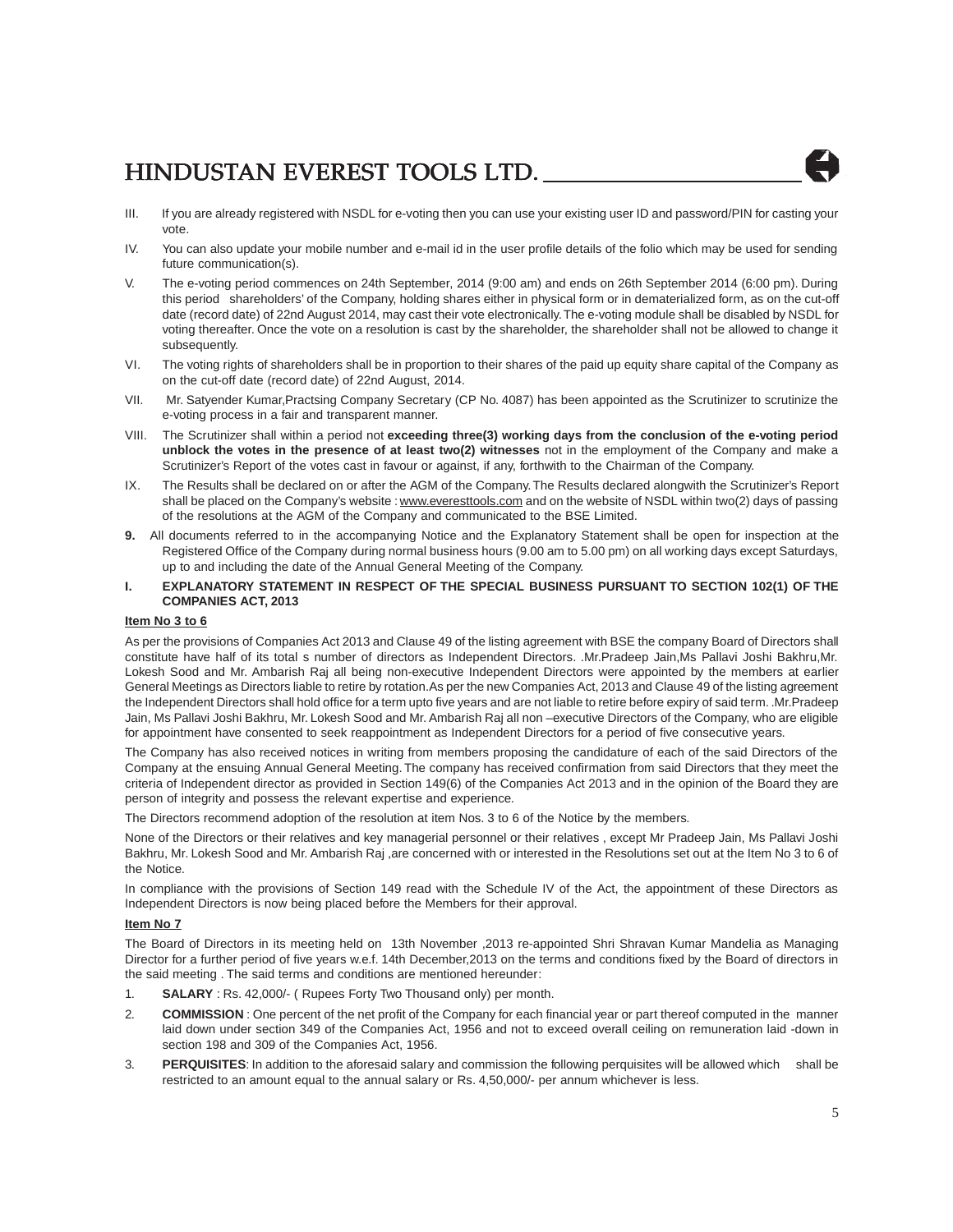

### **CATEGORY ' A'**

(I) Housing

- (a) The expenditure incurred by the Company on hiring unfurnished accommodation for the Managing director shall be subject to ceiling of 60% of the salary over and above 10 % payable by the Managing Director.
- (b) In case the accommodation is owned by the Company, 10% of the salary of the Managing Director shall be deducted by the Company.
- (c) In case no accommodation is provided by the Company, the Managing director shall be entitled to House Rent Allowance subject to ceiling laid-down in (a) above as the case may be.

The expenditure which may be incurred by the Company on gas, electricity, maintenance, water and furnishings shall be valued as per the Income Tax Rules, 1962 subject to ceiling of 10% of the salary of the Managing Director.

- (ii) **Medical Reimbursement** : Expenses incurred for the Managing director and his family subject to the ceiling of one month's salary in a year or three months salary over a period of three years.
- (iii) **Leave Travel Concession** : For Managing Director and his family, once in a year in accordance with the rules specified by the Company.
- (iv) **Club Fees** : Fees of clubs subject to a maximum of two clubs. This will not include admission and life membership fees.
- (v) **Personal Accident Insurance** : premium not to exceed Rs. 4,000/- per annum.

For the purpose of this category 'Family' means spouse, dependent children and dependent parents of the Managing Director.

### **CATEGORY ' B'**

(i) Company's contribution to Provident Fund subject to ceiling of 12 % of the salary.

Company's contribution towards Super -Annuation/Annuity Fund, such contribution together with contribution to the Provident Fund shall not exceed 25% of the salary.

Contribution to Provident Fund-Super Annuation Fund will not be included in the Computation of ceiling on perquisites to the extent these either singly or put together are not taxable under the Income Tax Act.

Gratuity not exceeding half a month's salary for each completed year of service.

(ii) Leave on full pay and allowances as per Rules of the Company but not exceeding one month's leave for every 11 months of service. Encashment of leave at the end of the tenure will not be included in the computation of perquisites.

#### **CATEGORY ' C'**

Free use of Company's Car with Driver.

Free use of Telephone at his residence.

Provision for car for use of Company's business and telephone at residence will not be considered as perquisites. Personal long distance calls on telephone and use of car for private purpose shall be billed by the Company to the Managing Director."

However, he shall be among directors who are liable to retire by rotation.

None of the Directors or their relatives and key managerial personnel or their relatives except the appointee himself and Shri Bal Gopal Mandelia are in any way interested in the resolution.

The Directors commends the resolution for your approval.

### **Item No. 8**

The Board of Directors in its meeting held on 13th November, 2013 re-appointed Shri Bal Gopal Mandelia as Joint Managing Director for a further period of five years w.e.f. 1st January,2014 on the terms and conditions fixed by the Board of Directors in the said meeting . The said terms and conditions are mentioned hereunder:

- 1. **SALARY** : Rs. 40,000/- ( Rupees Forty Thousand only) per month.
- 2. **COMMISSION** : One percent of the net profit of the Company for each financial year or part thereof computed in the manner laid down under Section 349 of the Companies Act, 1956 and not to exceed overall ceiling on remuneration laid-down Section 198 and 309 of companies Act, 1956.
- 3. **PERQUISITES**: In addition to the aforesaid salary and commission the following perquisites will be allowed which shall be restricted to an amount equal to the annual salary or Rs. 4,50,000/- per annum whichever is less.

### **CATEGORY ' A '**

- (I) Housing
	- (a) The expenditure incurred by the Company on hiring unfurnished accommodation for the Joint Managing director shall
- 6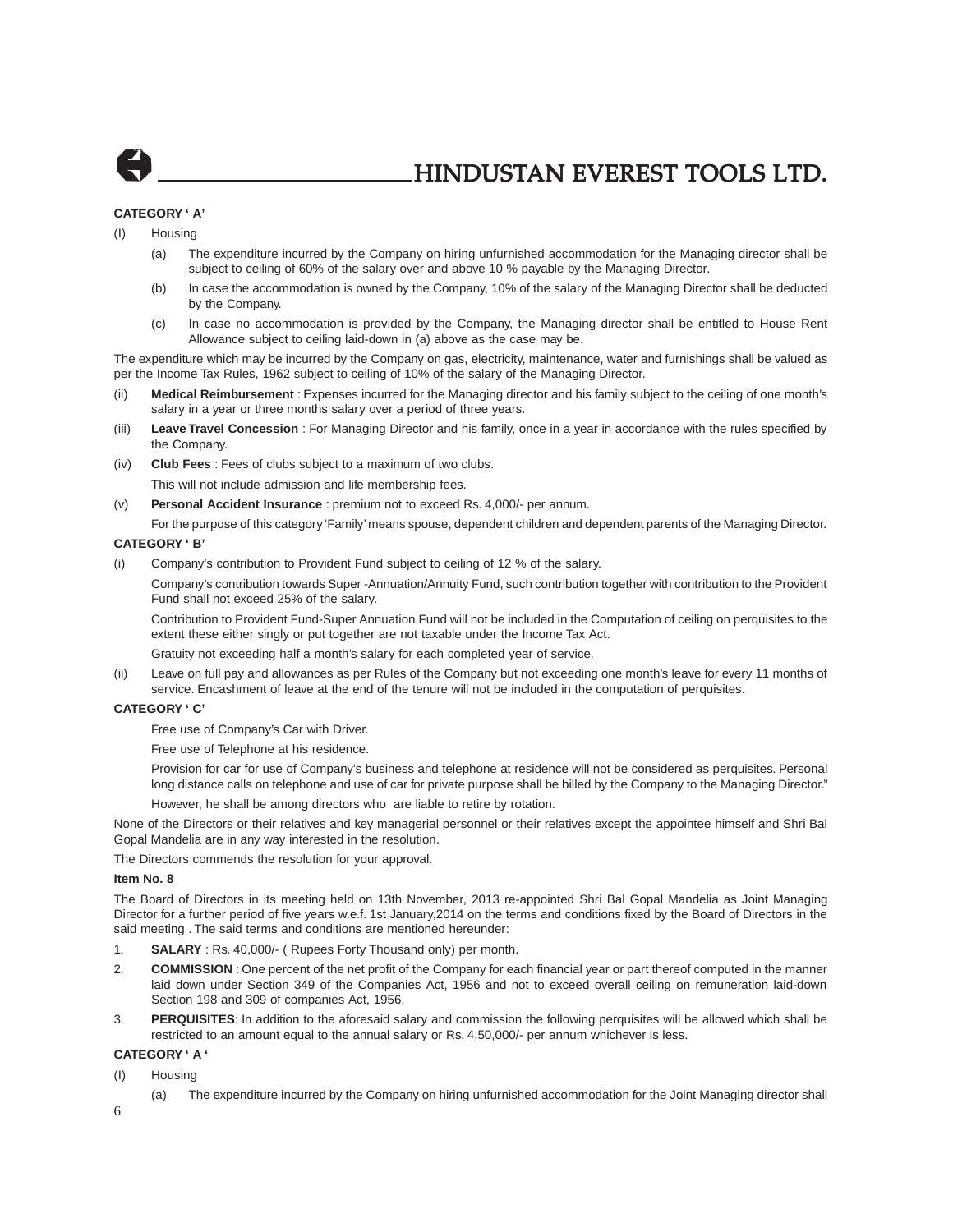be subject to ceiling of 60% of the salary over and above 10 % payable by the Joint Managing Director.

- (b) In case the accommodation is owned by the Company, 10% of the salary of the Joint Managing Director shall be deducted by the Company.
- (c) In case no accommodation is provided by the Company, the Joint Managing director shall be entitled to House Rent Allowance subject to ceilings laid-down in (a) above as the case may be. The expenditure which may be incurred by the Company on gas, electricity, maintenance, water and furnishings shall be valued as per the Income Tax Rules, 1962 subject to ceiling of 10% of the salary of the Joint Managing Director.
- (ii) **Medical Reimbursement**: Expenses incurred for the Joint Managing director and his family subject to the ceiling of one month's salary in a year or three months salary over a period of three years.
- (iii) **Leave Travel Concession**: For Joint Managing Director and his family, once in a year in accordance with the rules specified by the Company.
- (iv) **Club Fees**: Fees of clubs subject to a maximum of two clubs. This will not include admission and life membership fees.
- (v) **Personal Accident Insurance**: Premium not to exceed Rs. 4,000/- per annum.

For the purpose of this category 'Family' means spouse, dependent children and dependent parents of the Joint Managing Director. **CATEGORY ' B**'

(i) Company's contribution to Provident Fund subject to ceiling of 12 % of the salary.

Company's contribution towards Super-Annuation /Annuity Fund, such contribution together with contribution to the Provident Fund shall not exceed 25% of the salary.

Contribution to Provident Fund-Super Annuation Fund will not be included in the Computation of ceiling on perquisites to the extent these either singly or put together are not taxable under the Income Tax Act.

Gratuity not exceeding half a month's salary for each completed year of service.

Leave on full pay and allowances as per Rules of the Company but not exceeding one month's leave for every 11 months of service. Encashment of leave at the end of the tenure will not be included in the computation of perquisites.

### **CATEGORY ' C '**

Free use of Company's Car with Driver.

Free use of Telephone at his residence.

Provision for car for use of Company's business and telephone at residence will not be considered as perquisites. Personal long distance calls on telephone and use of car for private purpose shall be billed by the Company to the Joint Managing Director.

However, he shall be among directors who are liable to retire by rotation

None of the Directors or their relatives and key managerial personnel or their relatives except the appointee himself and Shri Shravan Kumar Mandelia are in any way interested in the resolution

The Directors commends the resolution for your approval.

### **Item No.9**

M/S Kabra & Associates, Cost Accountants, were appointed as cost Auditors of the Company to audit the accounts relating to Hand Tools for the financial year ending March 31, 2015 by the Board of Directors of the Company and have recommended remuneration to be paid to them for the said Cost Audit.

In accordance with the provisions of Section 148 of the Act read with the Companies( Audit and Auditors) Rules, 2014 , the said remuneration payable to the Cost Auditor has to be ratified by the Members of the Company.

None of the Directors or their relatives and key managerial personnel or their relatives are concerned or interested in the resolution.

By Order of the Board New Delhi (GOVIND DEORA) 7th August, 2014 **Company Secretary**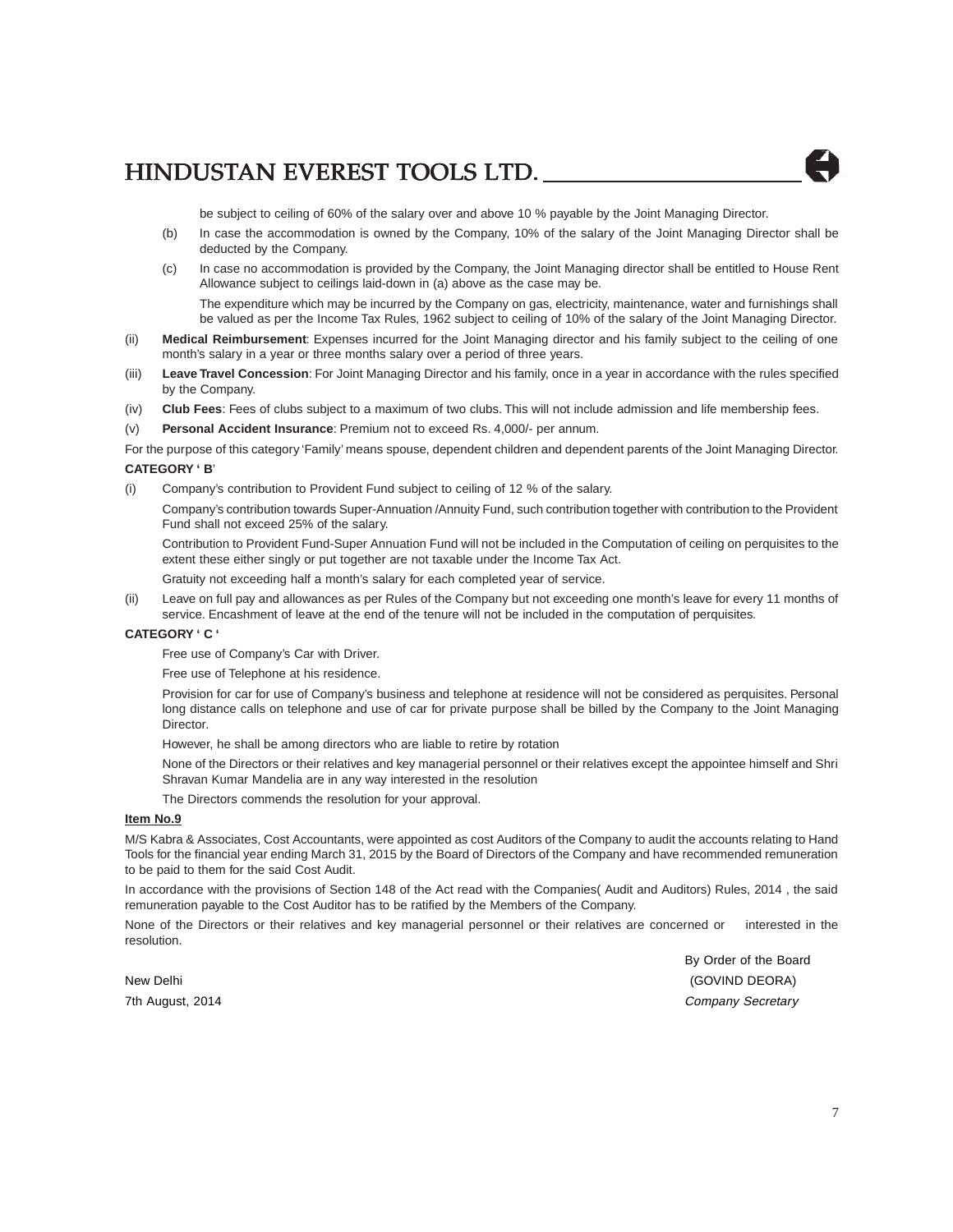

### **DIRECTORS' REPORT**

#### **Dear Shareholders,**

Your Directors present the 51st Annual Report together with Audited Accounts of the Company for the year ended 31st March, 2014.

 **Rs. In Lakhs**

|                                   | RS. III LANIIS      |          |  |
|-----------------------------------|---------------------|----------|--|
| <b>FINANCIAL RESULTS</b>          | 2013-2014 2012-2013 |          |  |
| Profit/(Loss) before Finance Cost | 256.25              | 1.28     |  |
| Less: Finance Cost                | 136.66              | 141.01   |  |
| Cash Profit/(Loss)                | 119.59              | (139.77) |  |
| Depreciation                      | 61.87               | 64.71    |  |
| Net Profit/(Loss)                 | 57.72               | (204.48) |  |
| Add/Less:                         |                     |          |  |
| Provisions for Deferred Tax       | 14.57               | 15.61    |  |
|                                   | 72.29               | (220.09) |  |
| <b>APPROPRIATION</b>              |                     |          |  |
| Transfer from General Reserve     |                     |          |  |
| Carried over to next year         | 72.29               | (220.09) |  |
|                                   |                     |          |  |

### **OPERATIONS**

The year under review has been a critical one for the Company. Whilst the turnover registered an increase of more than 10% over the previous year, exports registered an increase of more than 50% over the previous year and domestic sales registered decrease of about 10%.

As reported in the last Director's Report, the Company had been facing protracted labour unrest which unfortunately culminated in the union resolving to flash strike on 22nd May 2013 without having given any advance due notice to the Management as is required under the relevant laws. This illegal strike/ mass absenteeism continued for 104 days, inspite of the Government of Haryana prohibiting continuation of strike and company directed all striking labour to unconditionally report back to work within 3 days of the order dated 19/06/2013. Inspite of such an order, other various notices/publications issued by the company calling workers to resume duty, the union leaders in their wisdom chose to ignore these directions and instigated the workers to remain absent in concerted manner. The loss of contribution accrued due to loss of production as a result of strike/ mass absenteeism and turnover amounted to Rs. 219 Lacs.

The Charter of Demands as given to the Management by the labour union stands pending in the relevant Court for adjudication.

### **DIVIDEND**

In view of the Company having insufficient profit during the year, the Directors hereby express their inability to recommend any dividend for the year ended 31st March, 2014.

### **CONSERVATION OF ENERGY, RESEARCH & DEVELOPMENT, TECHNOLOGY ABSORPTION FOREIGN EXCHANGE EARNINGS & OUTGO**

As required under Section 217(1)(e) of the Companies Act, 1956 read with the Companies Declaration of particulars in the Report of Board of Directors Rules, 1988, the information relating to the Conservation of Energy, Research and Development. Technology Absorption and Foreign Exchange Earning and Outgo is given in the Annexure 'A' forming part of this report.

#### **DIRECTORS**

Pursuant to requirement of section 149(6) of Companies Act, 2013 and applicability of clause 49 of Listing Agreement with Bombay Stock Exchange w.e.f. 01/10/2014,it is proposed that Shri Pradeep Jain, Smt. Pallavi Joshi Bakhru,Shri Lokesh Sood and Shri Ambarish Raj who have been appointed as Directors liable to retire by rotation by members in earlier AGM shall be appointed as non-Executive Independent Directors for 5 years from the date of AGM. The Company has received confirmation from said Directors that they meet the criteria of Independent director as provided in Section 149(6) of the Companies Act, 2013 and in the opinion of the Board they are person of integrity and posses the relevant expertise and experience. The Board recommend their appointment. Necessary resolution for appointment of aforesaid Directors have been included in the Notice in ensuing AGM.

### **DIRECTORS' RESPONSIBILITY STATEMENTS**

In compliance to the Provisions of Section 217(2AA) of the Companies Act, 1956, with respect to Directors' responsibility statement, it is hereby confirmed :-

- i. That in the preparation of the accounts for the financial year ended 31st March, 2014, the applicable accounting standards have been followed along with proper explanation relating to material departures.
- ii. That the Directors have selected such accounting policies and applied them consistently and made judgments and estimates that were reasonable and prudent so as to give a true and fair view of the state of affairs of the Company at the end of the financial year and of the profit or loss of the Company for the year under review.
- iii. That the Directors have taken proper and sufficient care for the maintenance of adequate accounting records in accordance with the provisions of the Companies Act, 1956 for safeguarding the assets of the Company and for preventing and detecting fraud and other irregularities.
- iv. That the Directors have prepared the accounts for the financial year ended 31st March, 2014 on a "going concern" basis.

#### **DEPOSIT**

The Company has not accepted any deposit form the Public during the Financial Year 2013-14 and there was no outstanding deposit as on 31.03.2014.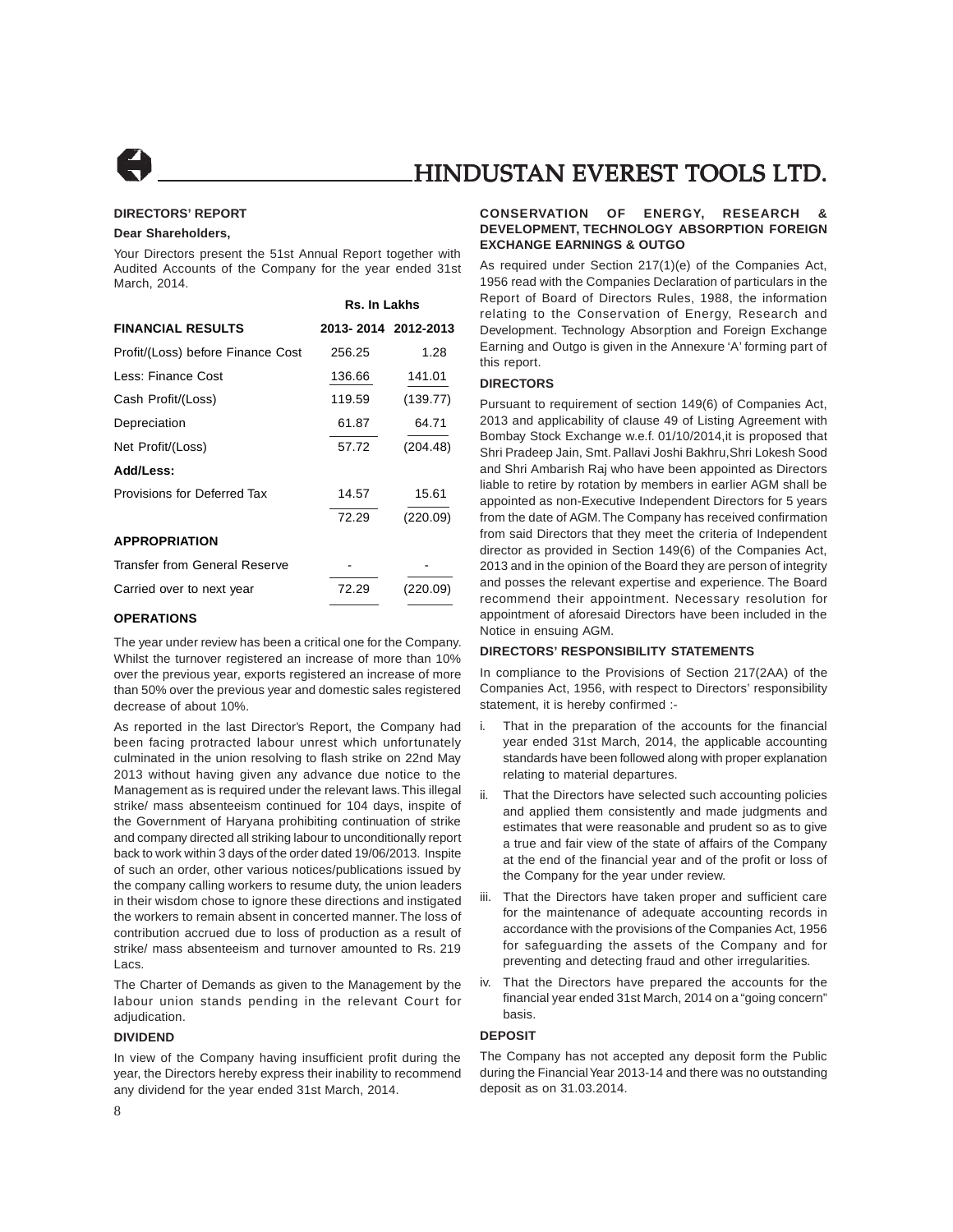### **AUDITORS**

M/s Singhi & Company, Chartered Accountants, Auditors of the Company retires at the conclusion of this Annual General meeting and being eligible offer themselves for re-appointment for three years subject to annual ratification by the members at the Annual General Meeting in accordance with the provisions of Section 139 of the Companies Act, 2013 and rules there under. As regards auditors observations/ qualification made in the Auditor's Report, Regarding other observations/qualification made in the Auditor's Report, relevant Notes of Notes on Accounts are self -explanatory and therefore do not call for any further comments under Section 217(3) of the Companies Act,1956.

### **COST AUDITORS**

In view of the direction of the Central Government that the cost accounts maintained by the Company be audited by the Cost auditor, the Company has appointed M/s Kabra & Associates, Cost Accountants, as Cost Auditors for conducting the cost audit for the Hand Tools manufacturing business of the Company for the financial year ending 31.03.2015. The remuneration payable to them is subject to the approval of members of the Company.

### **PERSONNEL**

There is no employee who was in receipt of remuneration as required to be disclosed under Section 217(2A) of the Companies Act, 1956.

### **CORPORATE GOVERNANCE**

Clause 49 of the Listing Agreement is applicable to the Company w.e.f. October,2014. The Company is committed to maintain the highest standards of corporate governance and adhere to the corporate governance requirements set out by SEBI. For this the Company has started the implementation by appointment of Independent Directors. The Company is already having a Professional Independent Women Director on its Board.

### **ACKNOWLEDGEMENT**

Your Directors wish to place on record their sincere appreciation to the staff members who stood by the management in these most trying times.

FOR & ON BEHALF OF THE BOARD Place : New Delhi S.K.MANDELIA Dated : August 7th, 2014 CHAIRMAN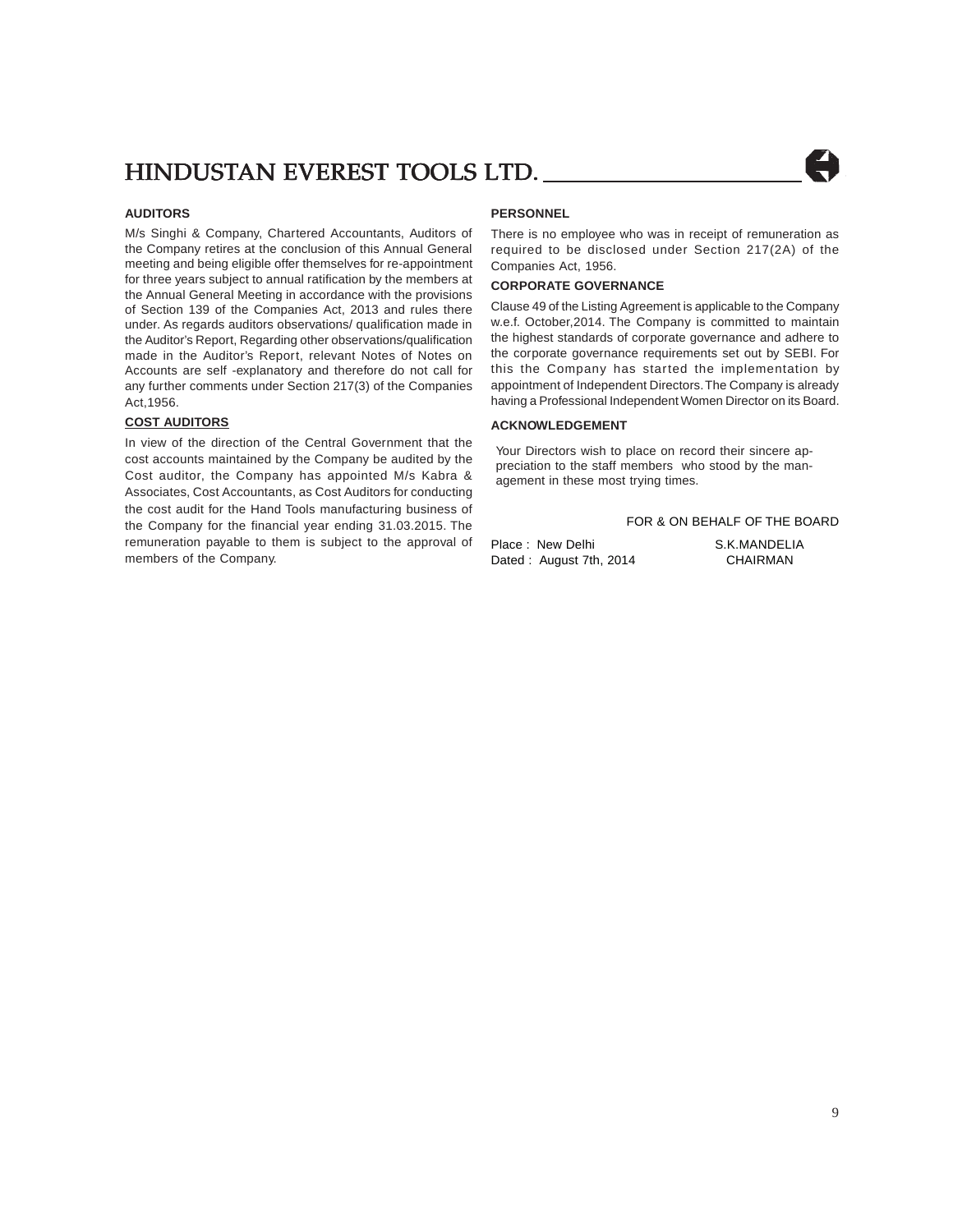

### **ANNEXURE "A"**

### **ANNEXURE TO DIRECTORS' REPORT**

Information as per Section 217(i)(e) read with the Companies (Declaration of Particulars in respect of the Board of Directors) Rule, 1988 and forming part of the Directors' Report for the year ended 31st March, 2014.

### **A. CONSERVATION OF ENERGY**

### **(a) Energy Conservation measures taken:**

Energy conservation is an on-going activity in the Company and depending upon the average energy consumption per unit of each department, Internal Checking, necessary corrective measures are being taken to reduce the energy consumption per unit of Production.

#### **(b) Additional Investments and Proposals:**

With the help of equipment like Automatic Power Factor Correction Meter, Ammeter in each phase, the Company is monitoring the consumption of plant as well various equipment's as and where required. Installation of additional equipment is done to improve efficiency.

### **(c) Impact of measures:**

With the implementation of various measures taken, total energy consumption and the energy consumption per unit of production should be considered satisfactory due to emphasis on production of high value added products and processes, which consume more specific energy.

#### **Form - A**

#### **(d) Total energy consumption and Energy Consumption per Unit of production:**

| 1.           |                           |              | <b>Power &amp; Fuel Consumption</b>       |           | <b>Current Year</b> | <b>Previous Year</b> |
|--------------|---------------------------|--------------|-------------------------------------------|-----------|---------------------|----------------------|
|              | <b>Electricity</b><br>(a) |              |                                           | 2,167,900 | 2,331,260           |                      |
|              |                           | i.           | <b>Purchased Units</b>                    |           |                     |                      |
|              |                           |              | Amount                                    | Rs.       | 18,080,929          | 16,183,470           |
|              |                           |              | Rate/Unit (average)                       | Rs.       | 8.34                | 6.94                 |
|              |                           | ii.          | Own generation DG Sets                    |           |                     |                      |
|              |                           |              | <b>Units Generated</b>                    |           | 62,620              | 401,860              |
|              |                           |              | Units per Ltr. of Diesel                  |           | 2.67                | 2.53                 |
|              |                           |              | Rate per Ltr. of Fuel                     | Rs.       | 58.43               | 42.39                |
|              |                           |              | Cost/Unit (average)                       | Rs.       | 21.88               | 16.75                |
| (b)          | <b>PNG</b>                |              |                                           |           |                     |                      |
|              |                           |              | Quantity (SCM)                            |           | 264,657             | 344,743              |
|              | Amount                    |              |                                           | Rs.       | 12,434,867          | 11,380,095           |
|              |                           | Average Rate |                                           | Rs.       | 46.98               | 33.01                |
| $\mathbf{2}$ |                           |              | <b>Consumption per Unit of Production</b> |           |                     |                      |
|              |                           |              | Product - Hand Tools                      |           |                     |                      |
|              |                           |              | Electricity Units/MT                      |           | 3,832               | 3,374                |
|              | PNG SCM/MT                |              |                                           |           | 455                 | 426                  |
|              |                           |              |                                           |           |                     |                      |

### **B) TECHNOLOGY ABSORPTION**

### **Research & Development :**

(i) The Research & Development Center of the Company continuously endeavors to upgrade the existing product process and venture in new product development and process improvement. This has lead to enhance progress and efficiency throughout the plant. The benefits derived can be summed-up as under:-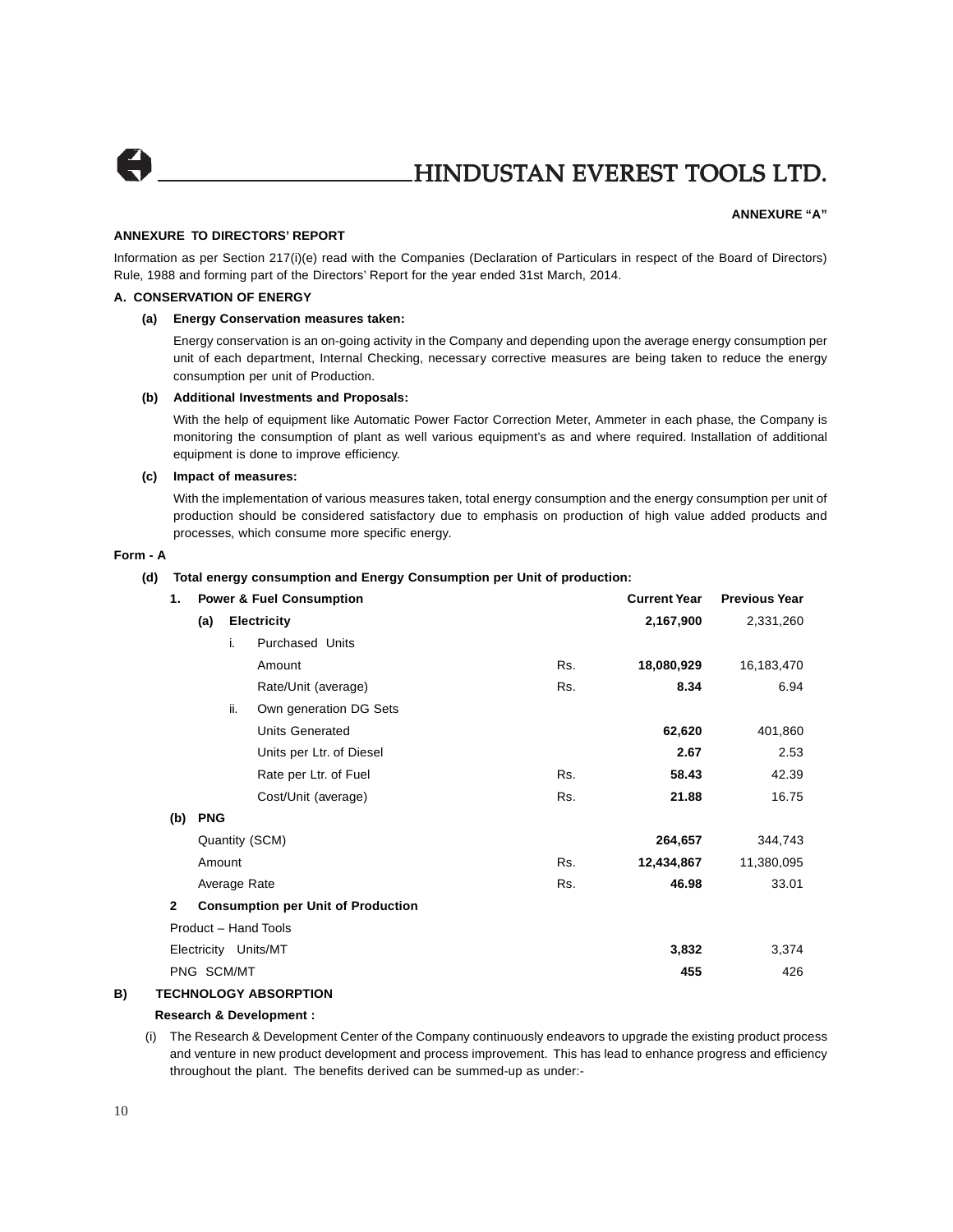- a) Extension of Product Range & introduction of new product.
- b) Upgradation of process leading to better quality, performance and efficiency.
- c) Upgradation of existing product for better quality and performence.
- d) Extensive study of process, product function vis-à-vis customer requirement and its modification.
- (ii) Benefits derived as a result of the in-house  $R$  &  $D$ :
	- a) Improving productivity by designing better accuracy & aromatic production Tools & Fixtures.
	- b) Better and product with better performance.
	- c) Effective and better controls of process thereby increasing the consistency of quality.
- (iii) Expenditure on R & D:

|                                              | (Rs. in Lakhs) |
|----------------------------------------------|----------------|
| a) Capital                                   |                |
| b) Recurring                                 | 3.54           |
| c) Total                                     | 3.54           |
| d) Total R & D expenditure of total turnover | 0.08%          |
| (iv) Technology Imports:                     |                |

No technology was imported during last five years.

### **C. FOREIGN EXCHANGE EARNING AND OUTGO:**

Total Foreign Exchange used and earned:

|                               | (Rs. in Lakhs) |
|-------------------------------|----------------|
| Total Foreign Exchange used   | 22.65          |
| Total Foreign Exchange Earned | 2343.86        |

FOR & ON BEHALF OF THE BOARD

Place: New Delhi S.K.MANDELIA Dated: August 7th, 2014 CHAIRMAN

H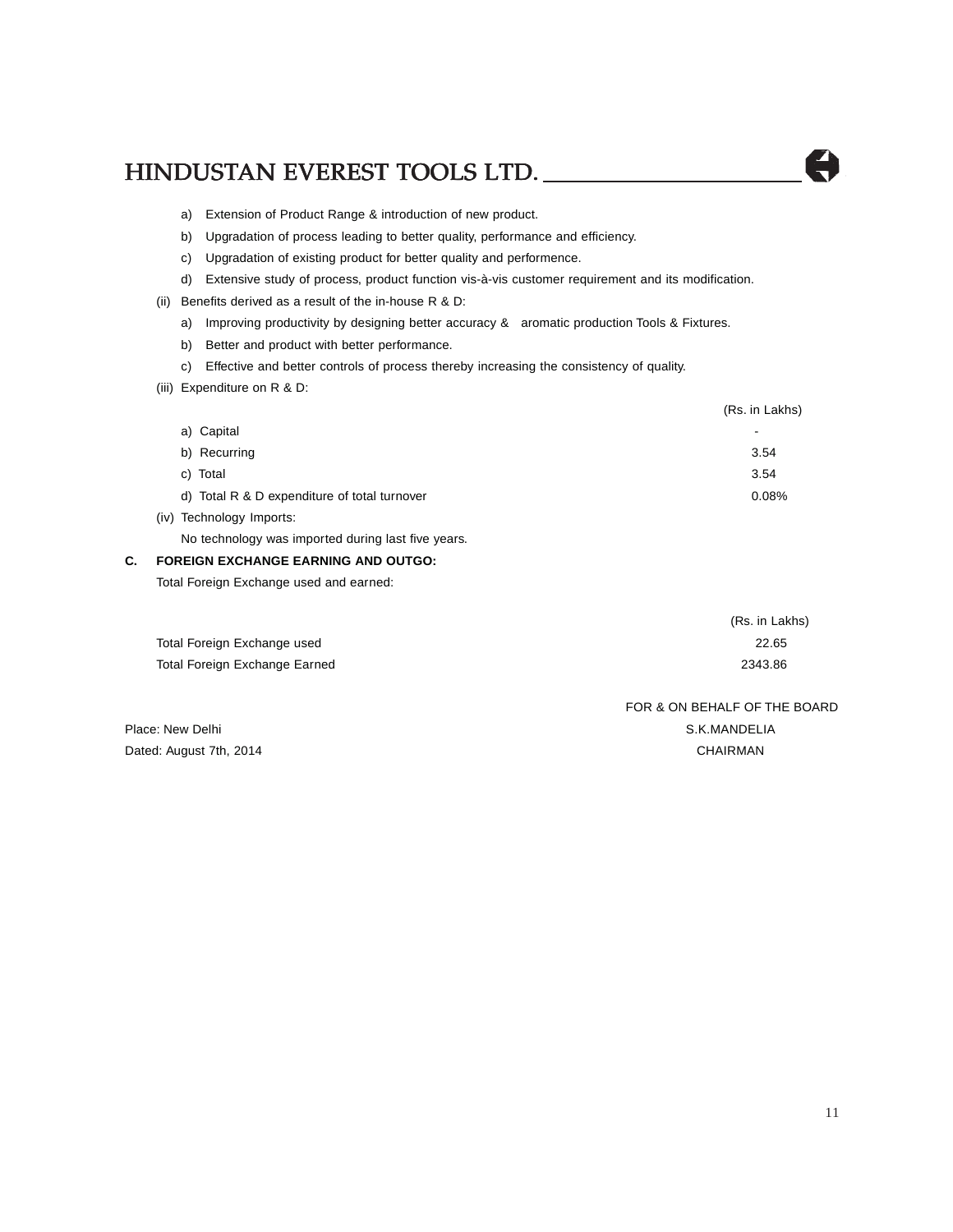

### **INDEPENDENT AUDITOR'S REPORT**

### **To the Members of HINDUSTAN EVEREST TOOLS LIMITED,**

### **Report on the Financial Statements**

We have audited the accompanying financial statements of Hindustan Everest Tools Limited, ("the company") which comprise the Balance Sheet as at 31<sup>st</sup> March, 2014 and the Statement of Profit and Loss and Cash Flow Statement for the year then ended, and a summary of significant accounting policies and other explanatory information.

#### **Management's Responsibility for the Financial Statements**

Management is responsible for the preparation of these financial statements that give a true and fair view of the financial position, financial performance and cash flows of the Company in accordance with the Accounting Standards referred to in subsection (3C) of section 211 of the Companies' Act, 1956 ("the Act"). This responsibility includes the design, implementation and maintenance of internal control relevant to the preparation and presentation of the financial statements that give a true and fair view and are free from material misstatement, whether due to fraud or error.

#### **Auditor's Responsibility**

Our responsibility is to express an opinion on these financial statements based on our audit. We conduct our audit in accordance with the Standards on Auditing issued by the Institute of Chartered Accountants of India. Those Standards require that we comply with ethical requirements and plan and perform the audit to obtain reasonable assurance about whether the financial statements are free from material misstatement.

An audit involves performing procedures to obtain audit evidence about the amounts and disclosures in the financial statements. The procedures selected depend on the auditor's judgment, including the assessment of the risks of material misstatement of the financial statements, whether due to fraud or error. In making those risk assessments, the auditor considers internal control relevant to the Company's preparation and fair presentation of the financial statements in order to design audit procedures that are appropriate in the circumstances, but not for the purpose of expressing an opinion on the effectiveness of the entity's internal control. An audit also includes evaluating the appropriateness of accounting policies used and the reasonableness of the accounting estimates made by management, as well as evaluating to overall presentation of the financial statements.

We believe that the audit evidence we have obtained is sufficient and appropriate to provide a basis for our audit opinion.

#### **Opinion**

In our opinion and to the best of our information and according to the explanations given to us, the financial statements give the information required by the Act in the manner so required and give a true and fair view in conformity with the accounting principles generally accepted in India;

- a. In the case of the Balance Sheet, of the state of affairs of the Company as at 31<sup>st</sup> March, 2014;
- b. In the case of Statement of Profit and Loss, of the profit for the year ended on that date; and
- c. In the case of Cash Flow Statement, of the cash flows for the year ended on that date.

#### **Report on the other legal and regulatory requirements**

- 1. As required by the Companies ( Auditor's Report) Order, 2003 ("the Order") issued by the Central Government of India in terms of sub-section (4A) of section 227 of the Act, we give in the Annexure a statements on the matters specified in the paragraphs 4 and 5 of the Order.
- 2. As required by section 227(3) of the Act, we report that:
	- a. We have obtained all the information and explanations which to the best of our knowledge and belief were necessary for the purpose of our audit;
	- b. In our opinion proper books of account as required by law have been kept by the Company so far as appears from our examination of those books
	- The Balance Sheet, Statement of Profit and Loss, and Cash Flow Statement dealt with by this Report are in agreement with the books of account
	- d. In our opinion, the Balance Sheet, Statement of Profit and Loss, and Cash Flow Statement comply with the Accounting Standards referred to in sub-section (3C) of section 211 of the Companies Act, 1956;
	- e. On the basis of written representations received from the directors as on 31<sup>st</sup> March, 2014, and taken on record by the Board of Directors, none of the directors is disqualified as on  $31<sup>st</sup>$  March, 2014, from being appointed as a director in terms of clause (g) of subsection (1) of section 274 of the Companies Act, 1956.

For SINGHI & CO. Chartered Accountants Firm Reg. No.302049E

B.K. Sipani Partner Membership No.088926

Place: New Delhi Date: 29<sup>th</sup> May, 2014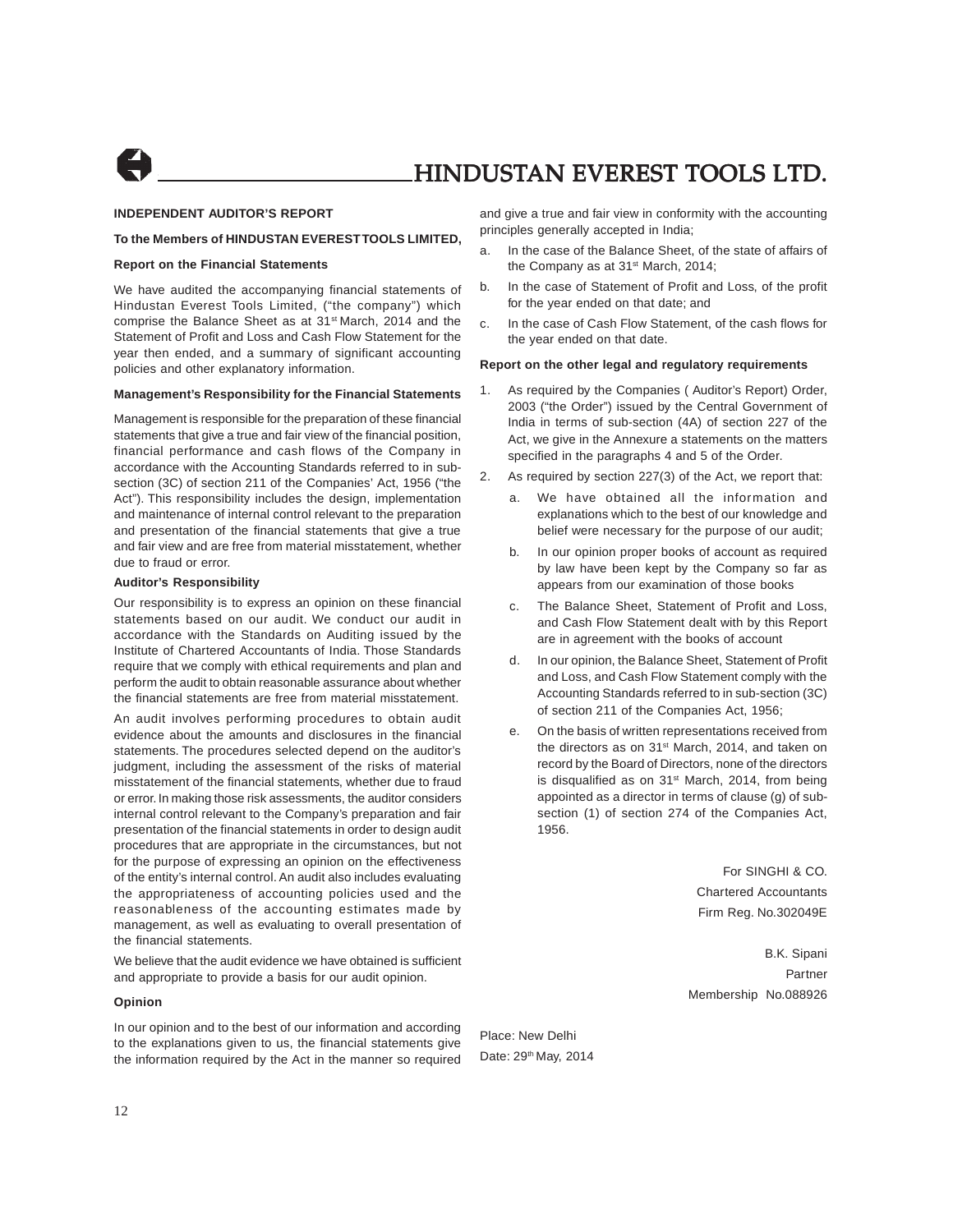**Annexure referred to in paragraph 1 of our report of even date on the other legal and regulatory requirements (Re: Hindustan Everest Tools Limited)**

- (i) a. The company has maintained proper records showing full particulars, including quantitative details and situation of fixed assets.
	- b. As per information given to us, the process of physical verification of fixed assets by the management was initiated but not completed during the year. In our opinion, the frequency of physical verification is reasonable having regard to the size of the company and nature of its assets. Discrepancy in physical and book quantity if any shall be reconciled and adjusted on completion of physical verification.
	- c. The company has not disposed off substantial part of fixed assets during the year.
- (ii) a. As explained to us inventories were physically verified during the year by the management at reasonable intervals.
	- b. In our opinion and according to the information and explanations given to us, the procedures of physical verification of inventory followed by the management are reasonable and adequate in relation to the size of the company and the nature of its business.
	- c. In our opinion and according to the information and explanation given to us, the company is maintaining proper records of inventory and no material discrepancies were noticed on physical verification.
- (iii) a. According to the information and explanations given to us, the company has taken interest free unsecured loans including in previous year from four parties (Maximum balance Rs. 4,97,05,466 and year end balance was Rs. 4,35,13,404) listed in the register maintained under section 301of the Companies Act' 1956.
	- b. Other terms & condition of such loan are prima facie not prejudicial to the interest of the company.
	- c. As informed to us, the company has not granted any loan to parties covered in the register maintained under section 301 of the Companies' Act, 1956.
- (iv) In our opinion and according to the information and explanations given to us, there is adequate internal control system commensurate with the size of the company and the nature of its business, for the purchase of inventory and fixed assets and for the sale of goods and services. During the course of our audit, we have not noticed any continuing failure to correct major weakness in internal control system.
- (v) a. In our opinion and according to the information and explanations provided by the management, we are of the opinion that the particulars of contract or arrangements that need to be entered into the register maintained under section 301 of the Companies Act'1956 have been so entered.
	- b. In our opinion and according to the information and explanations given to us, there is no transaction of

purchase and sale of goods, materials and services made exceeding the value of Rs. five lakhs from any party covered under section 301 of the Companies' Act 1956.

- (vi) In our opinion and according to the information and explanations given to us, the company has not received any public deposit during the year.
- (vii) In our opinion the company has an internal audit system commensurate with the size and nature of its business.
- (viii) We have broadly reviewed the cost records maintained by the company pursuant to the Companies (Cost Accounting Records) Rules 2011 prescribed by the Central Government under section 209 (1)(d) of the Companies Act 1956 and are of the opinion that prima facie ,the prescribed cost records have been made and maintained. We have however, not made a detailed examination of the cost records with a view to determine whether they are accurate or complete.
- (ix) a. According to the records of the company, the company is generally regular in depositing undisputed statutory dues including provident fund, investor education and protection fund, employees' state insurance, income-tax, sales-tax, services tax, wealth tax, custom duty, excise duty, cess and other statutory dues applicable to it with the appropriate authorities though there have been some delays. There are no significant undisputed outstanding statutory dues as at the yearend for a period of more than six months from the date they became payable except service tax Rs.43,878**.**
	- According to the records of the company, there are no dues outstanding of sales tax, income tax, service tax, custom tax, wealth tax, excise duty and cess on account of any dispute.
- (x) The company has no accumulated loss at the end of the financial year and has not incurred any cash loss during the year. However, it has incurred cash loss in immediately preceding financial year.
- (xi) Based on our audit procedures and on the information and explanations given by the management, we are of the opinion that the company has not defaulted in repayment of dues to financial institution and banks. We have been informed that the company has not issued any debenture during the year.
- (xii) According to the information and explanations given to us and based on the documents and records produced to us, the company has not granted loans and advances on the basis of security by way of pledge of shares, debentures and other securities.
- (xiii) In our opinion, the company is not a chit fund or a nidhi/ mutual benefit fund/society. Therefore, the provisions of clause 4 (xiii) of the Order are not applicable to the company.
- (xiv) The company does not deal or trade in shares, securities, debentures and other securities.

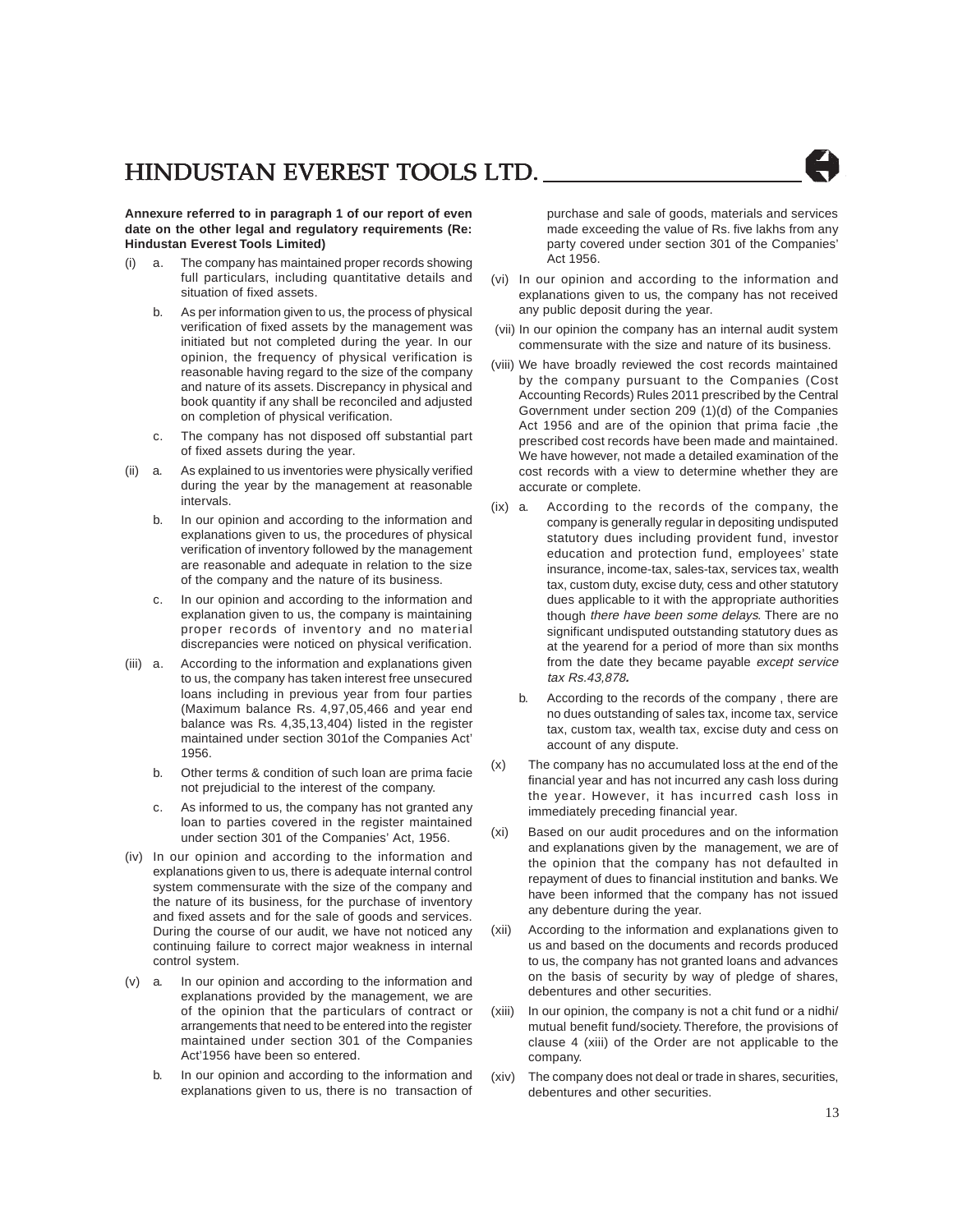

- (xv) According to the information and explanations given to us, the company has not given any guarantees in favour of banks / financial institution for loans taken by others.
- (xvi) According to the information and explanations given to us, term loan taken by the company during the year has been utilized for the purpose for which loan was obtained.
- (xvii) According to the information and explanation given to us, on an overall basis, fund raised on short term during the year has not been used for long term investment.
- (xviii) The company has not made any preferential allotment of shares to parties or companies covered in the register maintained under Section 301 of the Companies' Act, 1956.
- (xix) The company did not have any outstanding debentures during the year. Accordingly clause 4(xix) of the Order is not applicable.
- (xx) The company has not raised any money through a public issue during the year. Accordingly clause 4(xx) of the Order is not applicable.
- (xxi) Based on our examination of the books and records of the company, carried out in accordance with the generally accepted auditing practice in India and according to the information and explanations given to us, no fraud on or by the company, was noticed or reported during the year.

For SINGHI & CO. Chartered Accountants Firm Reg. No.302049E

B.K. Sipani Partner Membership No.088926

Place: New Delhi Date: 29<sup>th</sup> May, 2014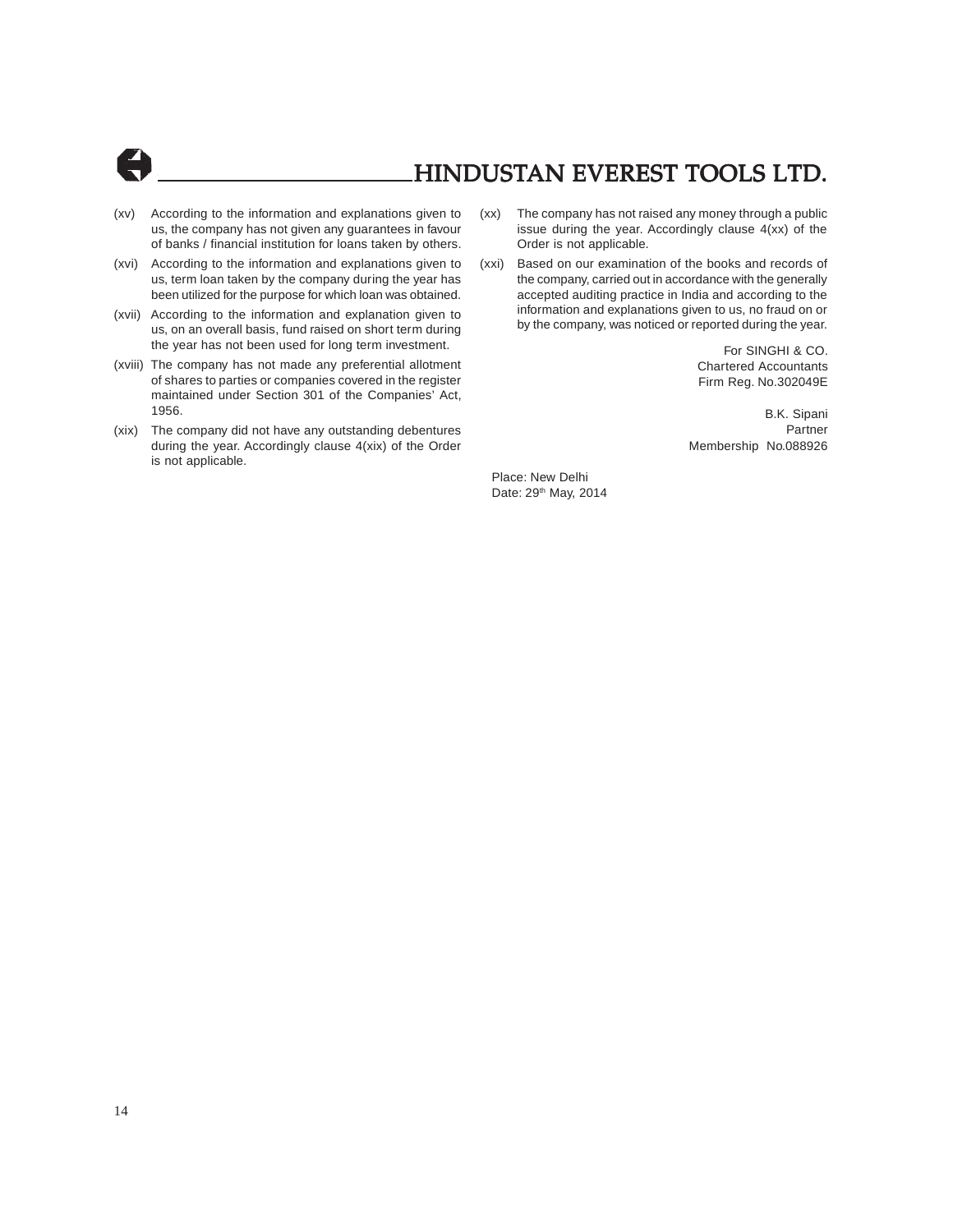### **BALANCE SHEET AS AT 31ST MARCH, 2014**

|    |                                                                         | Note<br>No.    | As at<br>31st March, 2014                   | As at<br>31st March, 2013 |
|----|-------------------------------------------------------------------------|----------------|---------------------------------------------|---------------------------|
| ı  | <b>EQUITY AND LIABILITIES</b>                                           |                | (Rs.)                                       | (Rs.)                     |
|    | (1) Shareholders' Funds                                                 |                |                                             |                           |
|    | (a) Share Capital                                                       | 1              | 16,072,000                                  | 16,072,000                |
|    | (b) Reserve & Surplus                                                   | $\overline{2}$ | 9,822,071                                   | 2,550,213                 |
|    |                                                                         |                | 25,894,071                                  | 18,622,213                |
|    | (2) Non Current Liabilities                                             |                |                                             |                           |
|    | (a) Long Term Borrowings                                                | 3<br>4         | 52,168,209                                  | 59,573,005                |
|    | (b) Long Term Provisions                                                | 5              | 11,554,076                                  | 12,485,168                |
|    | (c) Other Non Current Liabilities                                       |                | 9,756,662                                   | 9,928,732                 |
|    | (3) Current Liabilities                                                 |                | 73,478,947                                  | 81,986,905                |
|    | (a) Short Term Borrowings                                               | 6              | 111,230,431                                 | 116,062,848               |
|    | (b) Trade Payables                                                      | 7              | 77,041,198                                  | 62,034,438                |
|    | (c) Other Current Liabilities                                           | 8              | 24,067,625                                  | 25,202,959                |
|    | (d) Short Term Provisions                                               | 4              | 5,470,300                                   | 4,886,272                 |
|    |                                                                         |                | 217,809,554                                 | 208,186,517               |
|    | <b>Total</b>                                                            |                | 317,182,572                                 | 308,795,635               |
| н. | <b>ASSETS</b>                                                           |                |                                             |                           |
|    | (1) Non Current Assets                                                  |                |                                             |                           |
|    | (a) Fixed Assets                                                        |                |                                             |                           |
|    | (i) Tangible Assets                                                     | 9              | 67,546,718                                  | 67,859,753                |
|    | (iii) Capital Work-in-progress                                          |                |                                             | 401,828                   |
|    | (b) Non Current Investments                                             | 10             | 682,649                                     | 682,649                   |
|    | (c) Deferred Tax Assets (Net)                                           | 11             | 5,507,788                                   | 4,050,813                 |
|    | (d) Long Term Loan & Advances                                           | 12             | 4,677,543                                   | 4,415,806                 |
|    | (e) Other Non Current Assets                                            |                |                                             |                           |
|    |                                                                         |                | 78,414,698                                  | 77,410,849                |
|    | (2) Current Assets                                                      |                |                                             |                           |
|    | (a) Current Investments                                                 |                |                                             |                           |
|    | (b) Inventories                                                         | 13             | 165,418,173                                 | 164,629,548               |
|    | (c) Trade Receivables                                                   | 14             | 49,577,926                                  | 52,628,170                |
|    | (d) Cash & Bank Balance                                                 | 15             | 6,316,167                                   | 3,607,460                 |
|    | (e) Short Term Loan & Advances                                          | 16             | 8,449,551                                   | 79,856,672                |
|    | (f) Other Current Assets                                                | 17             | 9,006,057                                   | 2,936,385                 |
|    |                                                                         |                | 238,767,874                                 | 231,787,235               |
|    | <b>Total</b>                                                            |                | 317,182,572                                 | 308,795,635               |
|    | <b>Commitments and Contingent Liabilities</b>                           | 18             |                                             |                           |
|    | Significant accounting policies and other                               | 28             |                                             |                           |
|    | notes on accounts                                                       |                |                                             |                           |
|    | The notes referred to above form an integral part of the Balance Sheet. |                |                                             |                           |
|    | As per our report even date attached<br>For SINGHI & CO.                |                | For and on behalf of the Board of Directors |                           |
|    | <b>Chartered Accountants</b>                                            |                |                                             |                           |
|    | Firm Rea. No. 302049F                                                   |                |                                             |                           |

Firm Reg. No. 302049E B.K.SIPANI B.G.MANDELIA S.K.MANDELIA Partner Wice Chairman & Chairman & Chairman & Chairman & Chairman & Chairman & Chairman & Chairman & Chairman & Chairman & Chairman & Chairman & Chairman & Chairman & Chairman & Chairman & Chairman & Chairman & Chairman & Joint Managing Director Place: New Delhi GOVIND DEORA V.K.KHANNA PRADEEP JAIN Dated: 29th May, 2014 Company Secretary Executive Director (Finance) LOKESH SOOD & CFO AMBARISH RAJ

 $\overline{\phantom{a}}$ 

Directors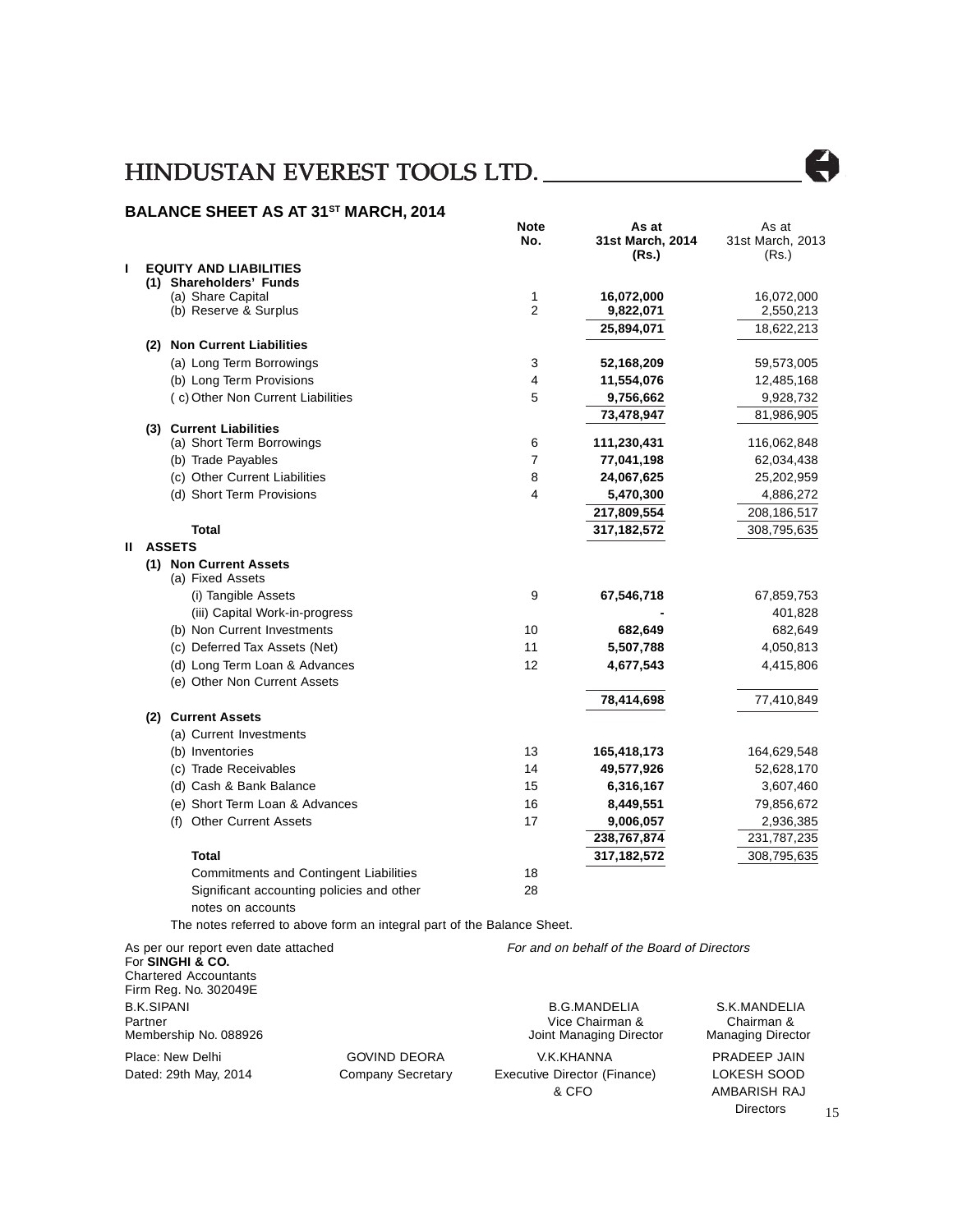

### **STATEMENT OF PROFIT & LOSS FOR THE YEAR ENDED 31ST MARCH, 2014**

|         |                                                                                        |                     |                                       | For the                                     | For the                     |
|---------|----------------------------------------------------------------------------------------|---------------------|---------------------------------------|---------------------------------------------|-----------------------------|
|         |                                                                                        |                     |                                       | Year ended                                  | Year ended                  |
| L       | Revenue                                                                                |                     | Note No.                              | 31st March, 2014                            | 31st March, 2013            |
|         |                                                                                        |                     |                                       | (Rs.)                                       | (Rs.)                       |
|         | Revenue from operations                                                                |                     | 19                                    | 429,825,980                                 | 389,204,846                 |
|         | Excise Duty                                                                            |                     |                                       | -15,637,877                                 | -24,221,339                 |
|         | Net Revenue from operations                                                            |                     |                                       | 414,188,103                                 | 364,983,507                 |
| Ш       | Other Income                                                                           |                     | 20                                    | 1,771,396                                   | 2,690,639                   |
| Ш       | Total Revenue (I+II)                                                                   |                     |                                       | 415,959,499                                 | 367,674,146                 |
| IV      | Expenses                                                                               |                     |                                       |                                             |                             |
|         | <b>Raw Material Consumed</b>                                                           |                     | 21                                    | 59,975,041                                  | 77,359,636                  |
|         | Purchase of Stock in Trade                                                             |                     |                                       | 116,621,083                                 | 76,293,258                  |
|         | Change in Inventories of Finished Goods                                                |                     | 22                                    | -2,388,086                                  | -9,678,250                  |
|         | work-in-progress and Stock-in-Trade,                                                   |                     |                                       |                                             |                             |
|         | <b>Employees Benefits Expenses</b>                                                     |                     | 23                                    | 90,212,682                                  | 97,085,356                  |
|         | <b>Other Expenses</b>                                                                  |                     | 25                                    | 119,866,644                                 | 126,490,497                 |
|         | <b>Total Expenses</b>                                                                  |                     |                                       | 384,287,364                                 | 367,550,497                 |
| v       | Profit before Finance Cost, Depriciation and Tax                                       |                     |                                       | 31,672,135                                  | 1,23,649                    |
|         | Finance Cost                                                                           |                     | 24                                    | 13,666,292                                  | 14,100,563                  |
|         | Depriciation and amortization expenses                                                 |                     | 9                                     | 6,187560                                    | 6,471,090                   |
|         | Profit before Exceptional Item                                                         |                     |                                       | 11,818,283                                  | $-20,448,004$               |
|         | <b>Exceptional Item</b>                                                                |                     | 26                                    | 6,046,719                                   | 0                           |
|         | Profit after Exceptional Item                                                          |                     |                                       | 5,771,564                                   | $-2,048,004$                |
| VII     | Tax expenses                                                                           |                     |                                       |                                             |                             |
|         | (1) Current tax                                                                        |                     |                                       |                                             |                             |
|         | (2) Deferred tax (charged)/Credited                                                    |                     |                                       | 1,456,975                                   | $-1,561,214$                |
| VIII    | Profit/ (Loss) for the period for the perod (VI-VII)                                   |                     |                                       | 7,228,539                                   | (22,009,218)                |
|         | Earning Per Share (Equity share of Rs. 10 each)                                        |                     |                                       |                                             |                             |
|         | <b>Basic and Diluted</b>                                                               |                     | 27                                    | 4.50                                        | $-13.69$                    |
|         | Significant accounting policies and other notes on accounts                            |                     | 28                                    |                                             |                             |
|         | The notes referred to above form an integral part of the Statement of Profit and Loss. |                     |                                       |                                             |                             |
|         | As per our report even date attached                                                   |                     |                                       | For and on behalf of the Board of Directors |                             |
|         | for SINGHI & CO.                                                                       |                     |                                       |                                             |                             |
|         | <b>Chartered Accountants</b><br>Firm Reg. No. 302049E                                  |                     |                                       |                                             |                             |
| Partner | <b>B.K.SIPANI</b>                                                                      |                     |                                       | <b>B.G.MANDELIA</b><br>Vice Chairman &      | S.K.MANDELIA<br>Chairman &  |
|         | Membership No. 088926                                                                  |                     |                                       | Joint Managing Director                     | <b>Managing Director</b>    |
|         | Place: New Delhi                                                                       | <b>GOVIND DEORA</b> | V.K.KHANNA                            |                                             | PRADEEP JAIN                |
|         | Dated: 29th May, 2014                                                                  | Company Secretary   | Executive Director (Finance)<br>& CFO |                                             | LOKESH SOOD<br>AMBARISH RAJ |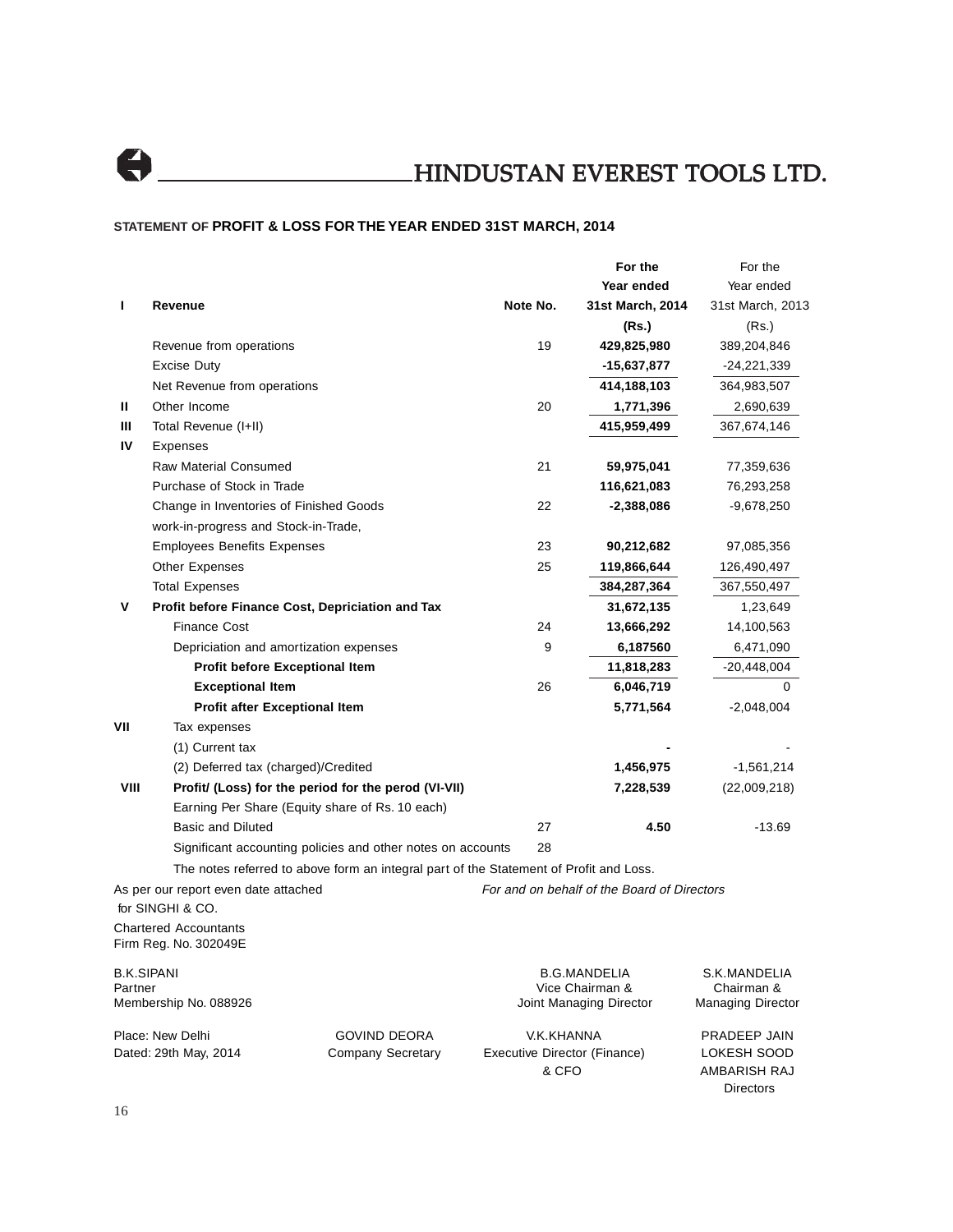

### **CASH FLOW STATEMENT FOR THE YEAR ENDED 31ST MARCH, 2014**

|    | <b>Particulars</b>                                                       | <b>Current Year</b> | Previous Year  |
|----|--------------------------------------------------------------------------|---------------------|----------------|
|    |                                                                          | (Rs.)               | (Rs.)          |
| Α  | <b>CASH FLOW FROM OPERATING ACTIVITIES</b>                               |                     |                |
|    | Net Profit/Loss before Tax and extra ordinary items                      | 5,771,564           | (20, 448, 004) |
|    | Add: Depreciation                                                        | 6,187,560           | 6,471,090      |
|    | Add: Finance Cost                                                        | 13,666,292          | 14,100,563     |
|    | Add: (Profit)/Loss on sale of fixed Assets                               | 537,367             | 1,011,547      |
|    | Less: Dividend Received                                                  | (8,400)             | (19, 824)      |
|    | Less: Interest Received                                                  | (168, 019)          | (125, 174)     |
|    | Operating profit before working capital change                           | 25,986,364          | 990,198        |
|    | Adjustment for:                                                          |                     |                |
|    | Trade & Other Receivables                                                | (2,851,787)         | 5,274,917      |
|    | Inventories                                                              | (788, 625)          | (6,075,207)    |
|    | Trade & Other Payables                                                   | 13,478,190          | (20, 727, 197) |
|    | <b>Cash Generated from Operations</b>                                    | 35,824,142          | (20, 537, 289) |
|    | Less: Direct Tax (Paid)/Refund                                           | 12,802              | 6,153          |
|    | Net cash from/(used in) operating activities                             | 35,836,944          | (20, 531, 136) |
| B. | <b>CASH FLOW FROM INVESTMENT ACTIVITIES</b>                              |                     |                |
|    | <b>Purchase of Fixed Assets</b>                                          | (6,948,035)         | (8,689,522)    |
|    | Sale of Fixed Assets                                                     | 535,520             | 515,334        |
|    | Movement in Fixed Deposit                                                | 0                   | 4,109          |
|    | Movement in margin money                                                 | 0                   | 775,000        |
|    | Dividend Received                                                        | 8,400               | 19,824         |
|    | Interest Received                                                        | (12, 802)           | 332,738        |
|    | Net Cash Flow from investing activities                                  | (6, 416, 917)       | (7,042,517)    |
|    | <b>C CASH FLOW FROM FINANCING ACTIVITIES</b>                             |                     |                |
|    | Proceeds from Long Term Borrowings (Net)                                 | (8,662,883)         | 6,830,039      |
|    | Proceeds from short Term borrowings (Net)                                | (4,832,417)         | 33,504,066     |
|    | <b>Finance Cost</b>                                                      | (13, 216, 020)      | (13, 470, 835) |
|    | Net Cash from/(used in) Financing Activities                             | (26, 711, 320)      | 26,863,270     |
|    | Net Cash increase/Decrease in cash & equivalents (A+B+C)                 | 2,708,707           | (710, 383)     |
|    | Cash & Cash Equivalents as at (Opening Balance)                          | 1,934,460           | 2,644,843      |
|    | Cash & Cash Equivalents as at (Closing Balance)                          | 4,643,167           | 1,934,460      |
|    | <b>Cash &amp; Cash Equivalents includes</b>                              |                     |                |
|    | Cash & Cheques in Hand                                                   | 257,271             | 148,285        |
|    | <b>Balance with schedule Banks</b>                                       | 4,385,896           | 1,786,175      |
|    |                                                                          | 4,643,167           | 1,934,460      |
|    | Note: Previous Year figures have been regrouped wherever found peressary |                     |                |

Note: Previous Year figures have been regrouped, wherever found necessary As per our report of even date attached

Chartered Accountants Firm Reg. No. 302049E

B.K.SIPANI B.G.MANDELIA S.K.MANDELIA Partner Chairman & Chairman & Chairman & Chairman & Chairman & Chairman & Chairman & Chairman & Chairman & Chairman & Chairman & Chairman & Chairman & Chairman & Chairman & Chairman & Chairman & Chairman & Chairman & Chair

For and on behalf of the Board of Directors

Joint Managing Director

Place: New Delhi GOVIND DEORA V.K.KHANNA PRADEEP JAIN Dated: 29th May, 2014 Company Secretary Executive Director (Finance) LOKESH SOOD<br>& CFO AMBARISH RAJ

AMBARISH RAJ Directors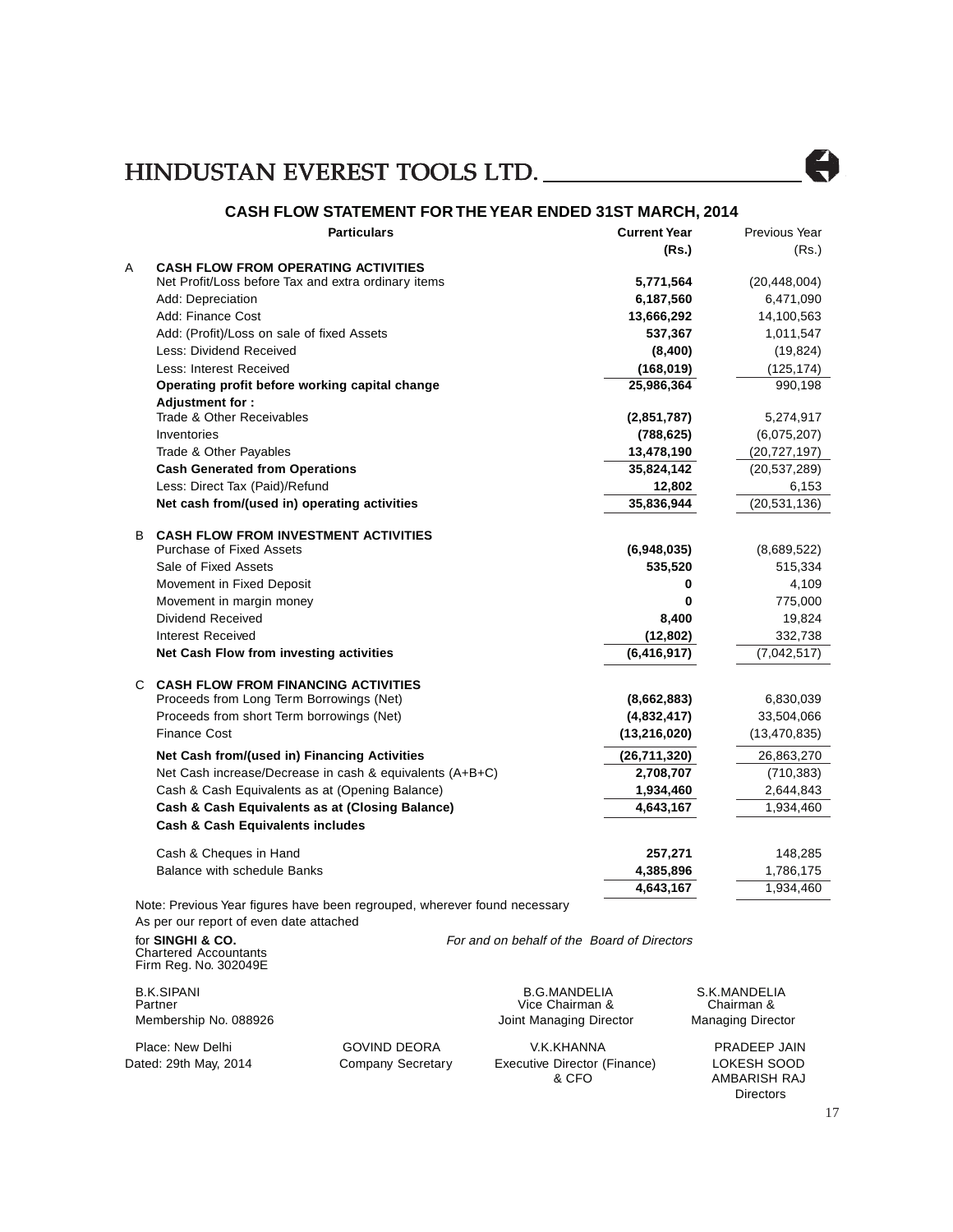

### **NOTES ANNEXED TO AND FORMING PART OF BALANCE SHEET AS AT 31ST MARCH, 2014**

|                                                                                   | As at            | As at           |
|-----------------------------------------------------------------------------------|------------------|-----------------|
|                                                                                   | 31st March, 2014 | 31st March.2013 |
|                                                                                   | (Rs.)            | (Rs.)           |
| <b>NOTE 1: SHARE CAPITAL</b>                                                      |                  |                 |
| Authorised:                                                                       |                  |                 |
| 23,00,000 (Previous Year 23,00,000) Equity share of Rs. 10/- each                 | 23,000,000       | 23,000,000      |
| 20,000, (Previous Year 20,000) Redeemable Cumulative                              | 20,00,000        | 20,00,000       |
| Preference Shares of Rs.100/-each.                                                |                  |                 |
|                                                                                   | 25,000,000       | 25,000,000      |
| Issued, Subscribed and Paid-up:                                                   |                  |                 |
| 16,07,200, (Previous Year 16,07,200) Equity Shares of Rs. 10/- each fully paid up | 16,072,000       | 16.072.000      |
|                                                                                   | 16,072,000       | 16,072,000      |
| Notes:                                                                            |                  |                 |

### (a) **Reconciliation of Shares outstanding at the beginning and at the end of year are given below:**

|                                                           | As at 31/3/2014          |            | As at 31/3/2013          |            |
|-----------------------------------------------------------|--------------------------|------------|--------------------------|------------|
|                                                           | <b>Numbers</b>           | Rs.        | <b>Numbers</b>           | Rs.        |
| Equity Shares outstanding at the beginning of the year    | 1.607.200                | 16,072,000 | 1.607.200                | 16,072,000 |
| Add: Equity Shares Issued during the year                 | $\overline{\phantom{0}}$ |            | $\overline{\phantom{a}}$ |            |
| Less: Equity Shares bought back/ redeemed during the year | $\blacksquare$           |            | -                        |            |
| Equity Shares outstanding at the end of the year          | 1,607,200                | 16.072.000 | 1.607.200                | 16,072,000 |

### (b) **Details of shareholder holding more than 5% of the company as on reporting date are given below:**

|                                   | As at 31/3/2014 |        | As at 31/3/2013                     |        |
|-----------------------------------|-----------------|--------|-------------------------------------|--------|
| Name of the Shareholder           | No. of Shares   |        | Percentage No. of Shares Percentage |        |
| M/S Mandelia Investment Pyt. Ltd. | 832.902         | 51.82% | 830.917                             | 51.59% |
| M/S Transparent Agro Pvt. Ltd.    | 89.990          | 5.60%  | 89.990                              | 5.60%  |

(c) Right attached to Equity Shares: The company has one class of equity shares having a par value of Rs.10 per share. Each shareholder is eligible for one vote per share held. The dividend proposed by the Board of Directors is subject to the approval of the shareholders in the ensuing Annual General Meeting, except in case of interim dividend. In the event of liquidation, the equity shareholders are eligible to receive the remaining assets of the Company after distribution of all preferential amounts, in proportion to their shareholding.

|                                                                             | As at<br>31st March, 2014 31st March, 2013<br>(Rs.) | As at<br>(Rs.) |
|-----------------------------------------------------------------------------|-----------------------------------------------------|----------------|
| <b>NOTE 2: RESERVES AND SURPLUS</b>                                         |                                                     |                |
| <b>Capital Reserve:</b><br>(a)<br><b>Opening Balance</b>                    | 752.400                                             | 752.400        |
| <b>Revaluation of Fixed Assets Reserve</b><br>(b)<br><b>Opening Balance</b> | 1,471,751                                           | 1.471.751      |
| <b>Share Premium Account</b><br>( c)<br><b>Opening Balance</b>              | 7,328,000                                           | 7.328.000      |
| <b>General Reserve</b><br>(d)<br>Opening Balanace                           | $-6,958,619$                                        | 15,007,280     |
| Less: Profit/(Loss) for the year as per Profit and Loss Statement           | 7,228,539                                           | $-22.009.218$  |
| Total (a+b+c+d)                                                             | 9,822,071                                           | 2.550.213      |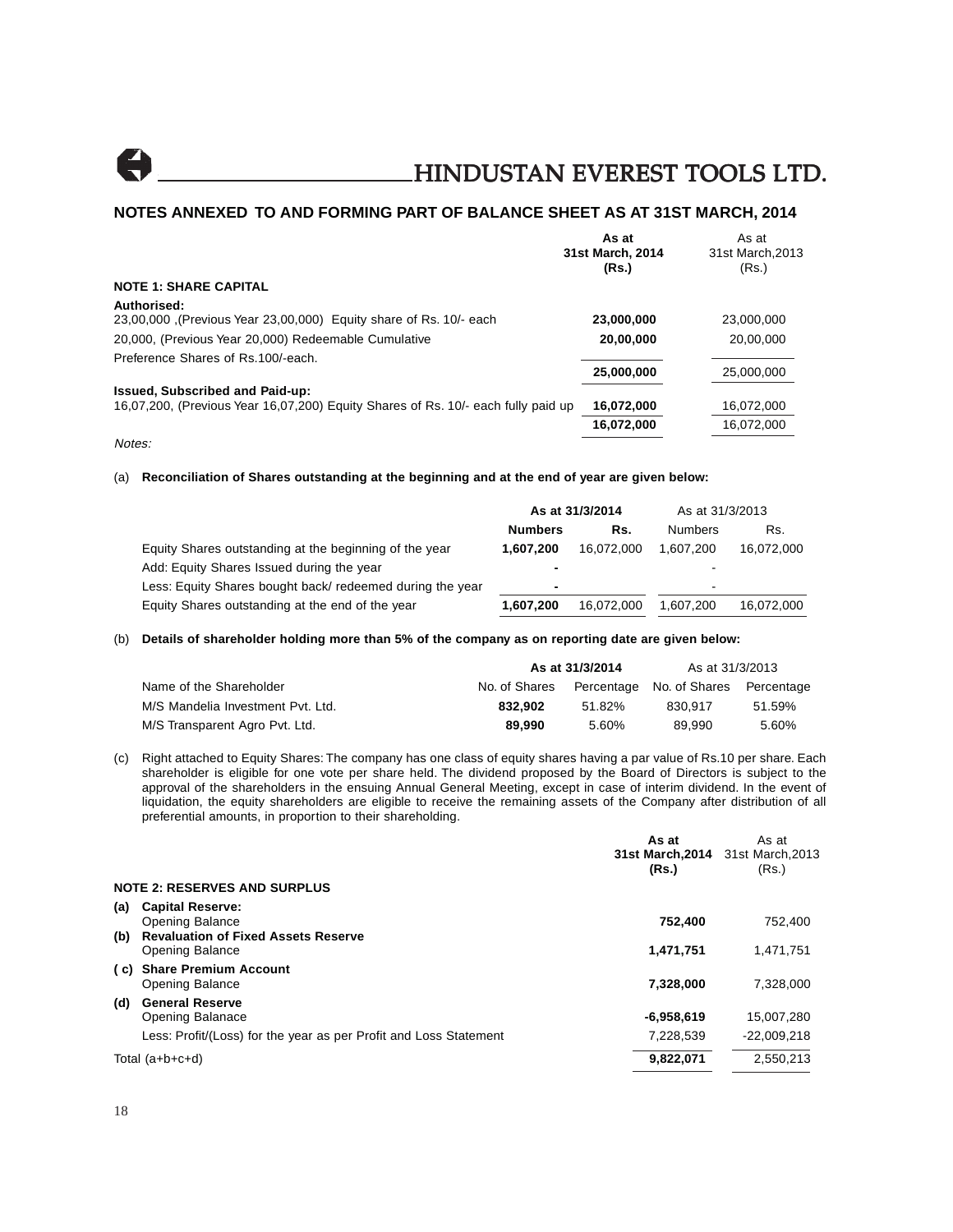### **NOTE 3 : LONG TERM BORROWINGS**

|       |                                                                                                                             | Ref.<br><b>Non Current Portion</b> |                | <b>Current Maturities</b> |                                                                                       |                |
|-------|-----------------------------------------------------------------------------------------------------------------------------|------------------------------------|----------------|---------------------------|---------------------------------------------------------------------------------------|----------------|
|       |                                                                                                                             |                                    | As at<br>(Rs.) | As at<br>(Rs.)            | As at<br>31st March, 2014 31st March, 2013 31st March, 2014 31st March, 2013<br>(Rs.) | As at<br>(Rs.) |
| (i)   | <b>Secured</b>                                                                                                              | 3.1                                |                |                           |                                                                                       |                |
|       | Term loan from a bank                                                                                                       |                                    | 1,500,000      | 2,400,000                 | 1,200,000                                                                             | 2,470,064      |
|       | Vehicle loan from Bank                                                                                                      |                                    | 2,154,506      | 2,467,539                 | 2,164,869                                                                             | 2,152,892      |
|       | Total (i)                                                                                                                   |                                    | 3,654,506      | 4,867,539                 | 3,364,869                                                                             | 4,622,956      |
| (ii)  | <b>Unsecured</b><br>Loan from Managing Director &<br>Joint Managing Director<br>& their associates.<br>(Interest free Loan) | 28.8                               | 43,513,704     | 49,705,466                |                                                                                       |                |
|       | Loan from a Body Corporate                                                                                                  |                                    | 5,000,000      | 5,000,000                 |                                                                                       |                |
|       | Total (ii)                                                                                                                  |                                    | 48,513,704     | 54,705,466                |                                                                                       |                |
|       | Total (i) $+$ (ii)                                                                                                          |                                    | 52,168,209     | 59,573,005                | 3,364,869                                                                             | 4,622,956      |
| (iii) | Amount disclosed under the head<br>"Other Current Liabilities"                                                              |                                    | 0              | 0                         | $-3,364,869$                                                                          | $-4,622,956$   |
|       | Total (iii)                                                                                                                 |                                    | 52,168,209     | 59,573,005                | 0                                                                                     | 0              |

3.1 (a) Secured against Land, Building and Plant & Machinery and other immovable & movable fixed assets of the Company. These Loans further secured by personal gurantees of Chairman & Managing Director of the company.

(b) (i) Term Loan from a bank carrying interest rate (BPLR(10.20%) +5.25%) and payable in quarterly installment of Rs. 3,00,000/-.

(c) Vehicle loan from a bank secured by hypothecation of vehicles financed and carries interest rate of 10.50% to 12.50% per annum. Payable in 6-36 equal monthly installment beginning with April, 2013.

### **NOTE 4: PROVISIONS**

|                |                                  |            | As at            | As at            | As at            | As at            |
|----------------|----------------------------------|------------|------------------|------------------|------------------|------------------|
|                |                                  | Ref.       | 31st March, 2014 | 31st March, 2013 | 31st March, 2014 | 31st March, 2013 |
|                | Provision for employees benefits |            | (Rs.)            | (Rs.)            | (Rs.)            | (Rs.)            |
| $\blacksquare$ | Gratuity                         | Note: 28.7 | 10,496,116       | 10,984,486       | 4,830,498        | 4,170,817        |
| $\blacksquare$ | <b>Accrued Leave</b>             |            | 1,057,960        | 1.500.682        | 591,193          | 630,749          |
|                | Provision for Wealth Tax         |            |                  |                  | 48,609           | 84,706           |
|                | Total                            |            | 11,554,076       | 12,485,168       | 5,470300         | 4,886,272        |
|                |                                  |            |                  |                  |                  |                  |



Å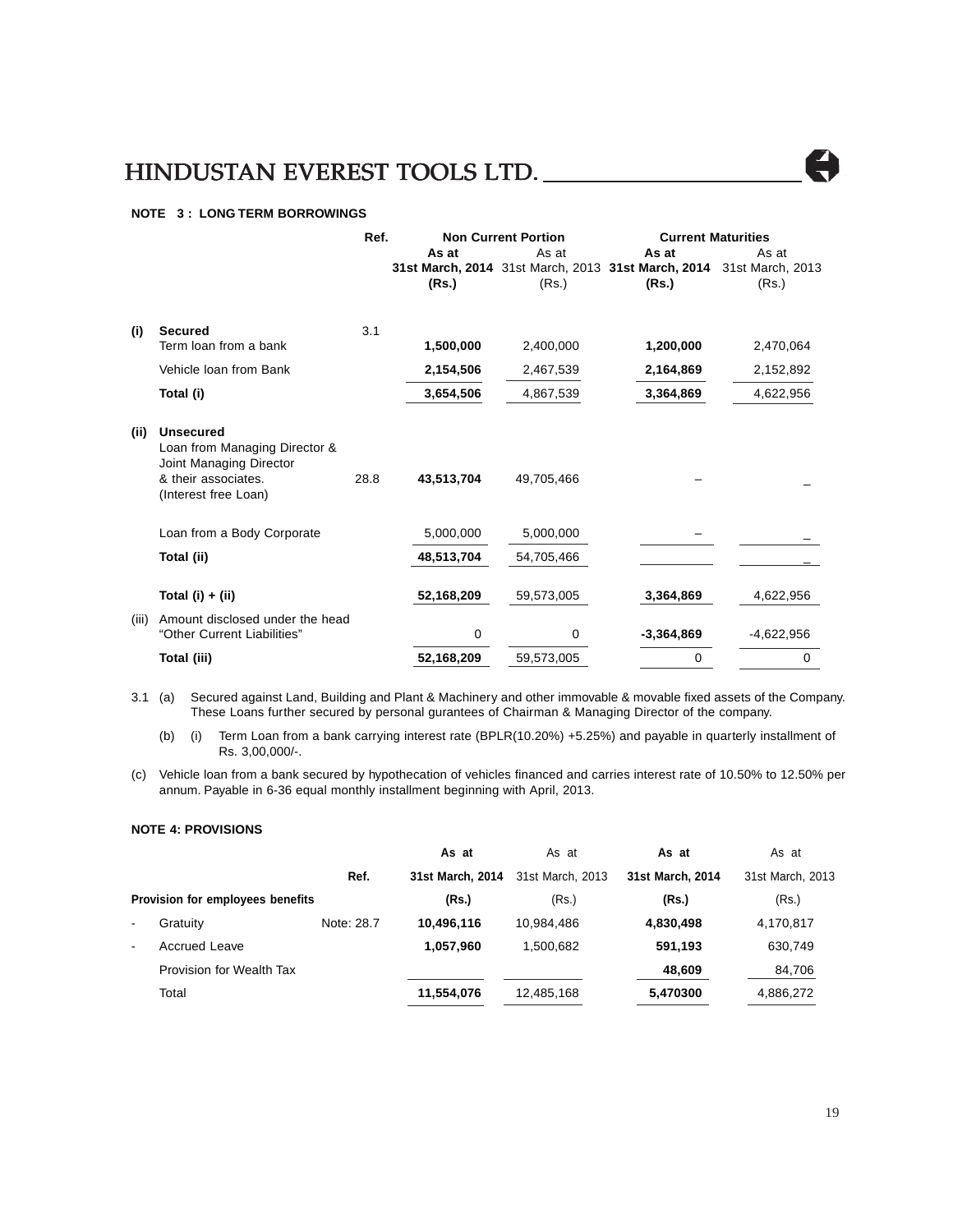$\bullet$ 

### HINDUSTAN EVEREST TOOLS LTD.

|                                                   | As at            | As at            |
|---------------------------------------------------|------------------|------------------|
|                                                   | 31st March, 2014 | 31st March, 2013 |
|                                                   | (Rs.)            | (Rs.)            |
| <b>NOTE-5: OTHER NON CURRENT LIABILITIES</b>      |                  |                  |
| <b>Trade Deposits</b>                             | 9,756,662        | 9,928,732        |
|                                                   | 9,756,662        | 9,928,732        |
| <b>NOTE-6: SHORT TERM BORROWINGS</b>              |                  |                  |
| Short Term Loan from Banks (Repayable on demand): |                  |                  |
| Secured                                           |                  |                  |
| Packing/ Cash credit facilities                   | 111,230,431      | 116,062,848      |
|                                                   | 111,230,431      | 116,062,848      |
|                                                   |                  |                  |

### **Nature of security**

Packing/Cash Credit Limits from Bank secured by hypothecation of Raw Material Stores, Tools & Dies (not forming part of Plant & Machinery) Finished Goods, Work-in-progress, Bill of lading and /or Goods-in-course of clearance or in transit & First Charge on Movable/Immovable Assets of the Company other than those having exclusive charge.These Loans further secured by personal guarantees of Chairman & Managing Director of the company.

### **NOTE-7:TRADE PAYABLE**

| Sundry Creditors for goods & services | 7.1 & 7.2 | 77.041.198 | 62.034.438 |
|---------------------------------------|-----------|------------|------------|
|                                       |           | 77.041.198 | 62.034.438 |

7.1 The company has not received any intimation from any of its suppliers regarding their status under the Micro Small Medium Enterprises Act and hence disclosures, relating to amounts unpaid as at the year end along with interest if any payable as required under the said Act have not been given.

7.2 Trade Payables are subject to reconciliation & confirmations.

### **NOTE-8: OTHER CURRENT LIABILITIES**

|                                            | 24,067,625 | 25,202,959 |
|--------------------------------------------|------------|------------|
| Advance from & Credit balance of Customers | 4,207,646  | 3,779,721  |
| <b>Statutory Dues Payable</b>              | 7,508,406  | 7,462,987  |
| Employee Emoluments etc.                   | 6,826,704  | 7,627,567  |
| Interest accrued & due on Borrowings       | 2,160,000  | 1,709,728  |
| Current maturities of long term debt       | 3,364,869  | 4,622,956  |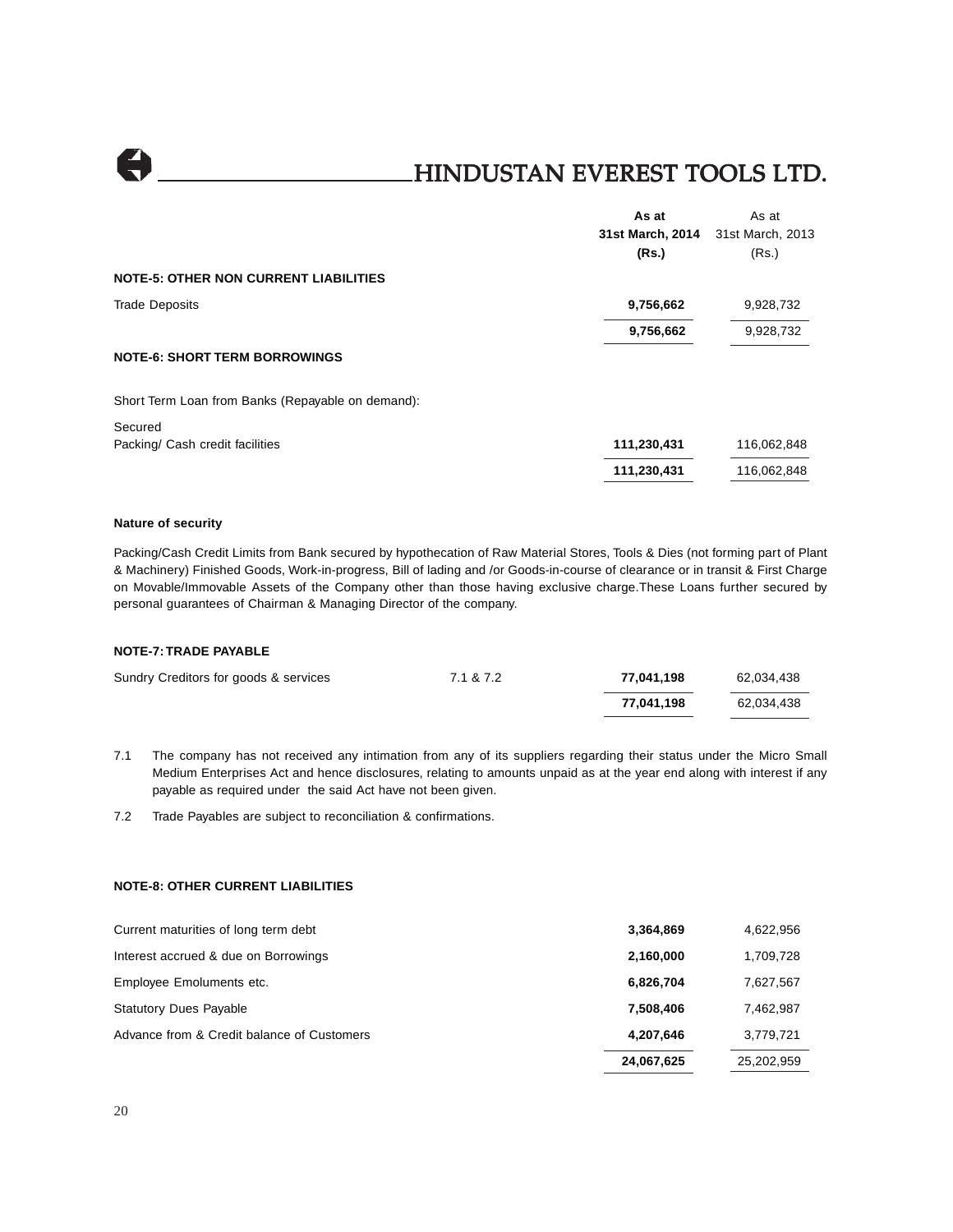| <b>NOTE-9: FIXED ASSETS -TANGIBLE</b> |                               | E ASSETS  | GROSS BLOCK           |                   |                | <b>DEPRECIATION</b> |                        |                |                | NET BLOCK      |
|---------------------------------------|-------------------------------|-----------|-----------------------|-------------------|----------------|---------------------|------------------------|----------------|----------------|----------------|
| Description of Assets                 | ಕ<br>Cost as                  | Additions | Less Sale/ Total Cost |                   | Upto           | Provided            | Less Sale/ Total upto  |                | As at          | As at          |
|                                       | ო<br>$01 - 04 -$              |           | Adjustments           | $31 - 03 - 14$    | $04 - 01 - 13$ |                     | During the Adjustments | $31 - 03 - 14$ | $31 - 03 - 14$ | $31 - 03 - 13$ |
| -Tangible Assets                      | $\widehat{\mathfrak{G}}$<br>E | (Rs.)     | (Rs.)                 | (Rs.)             | (Rs.)          | Year (Rs.           | (Rs.)                  | (Rs.)          | (Rs.)          | (Rs.)          |
| Land (Free Hold)**                    | 1871600                       |           |                       | 1871600           | 0              |                     |                        |                | 1871600        | 1871600        |
| Building                              | 22540183                      | 98298     |                       | 22638481          | 1438547        | 355596              |                        | 11794143       | 10844338       | 11101636       |
| Plant & Equipments                    | 125746654                     | 1028060   |                       | 126774714         | 93189810       | 2755344             |                        | 95945154       | 30829560       | 32556844       |
| aboratory Apparatus                   | 231939                        |           |                       | 231939            | 225731         | 432                 |                        | 226163         | 5776           | 6208           |
| Jigs & Fixture*                       | 1589213                       |           |                       | 1589213           | 1522225        | $\circ$             |                        | 1522225        | 66988          | 66988          |
| Motor Vehicle & Cycles                | 20293263                      | 3170127   | 2398680               | 21064710          | 8137383        | 1776942             | 1333978                | 8580347        | 12484363       | 12155880       |
| Electric Installations                | 6796945                       |           |                       | 6796945           | 5438999        | 104560              |                        | 5543559        | 1253386        | 1357946        |
| Tubewell & Water Supply               |                               |           |                       |                   |                |                     |                        |                |                |                |
| nstallation                           | 674084                        |           |                       | 674084            | 376952         | 14060               |                        | 391012         | 283072         | 297132         |
| Furniture & Fixture                   | 5054134                       | 814265    |                       | 5868399           | 3115507        | 247182              |                        | 3362689        | 2505710        | 1938627        |
| Air Conditioner                       | 4164181                       | 153917    |                       | 4318098           | 1932118        | 180649              |                        | 2112767        | 2205331        | 2232063        |
| Computers                             | 6806567                       | 548267    | 12950                 | 7341884           | 5301440        | 366180              | 4765                   | 5662855        | 1679029        | 1505127        |
| Other Office Equipments               | 9982714                       | 1135101   |                       | 11117815          | 7270284        | 382052              |                        | 7652336        | 3465479        | 2712430        |
| Fire Extiguisher                      | S9<br>1887                    |           |                       | 188759            | 151809         | 3025                |                        | 154834         | 33925          | 36950          |
| Weigh Bridge                          | 336238                        |           |                       | 336238            | 316539         | 1538                |                        | 318077         | 18161          | 19699          |
| Total                                 | 206276474                     | 6948035   | 2411630               | 210812879         | 138417344      | 6187560             | 1338743                | 143266161      | 67546718       | 67859130       |
| Total                                 | 206276474                     | 6948035   | 2411630               | 210812879         | 138417342      | 6187560             | 1338743                | 143266159      | 67546720       | 67859132       |
| Previous Year                         | 25<br>2007657                 | 9091350   |                       | 358601 2062276474 | 13399974       | 6471090             | 2053720                | 138417344      | 67859130       |                |
|                                       |                               |           |                       |                   |                |                     |                        |                |                |                |

\*As certified and valued by the Management .

\*As certified and valued by the Management .<br>\*\*includes Rs. 14,71,751/- added on account of revaluation done in one of the previous years. \*\*includes Rs. 14,71,751/- added on account of revaluation done in one of the previous years.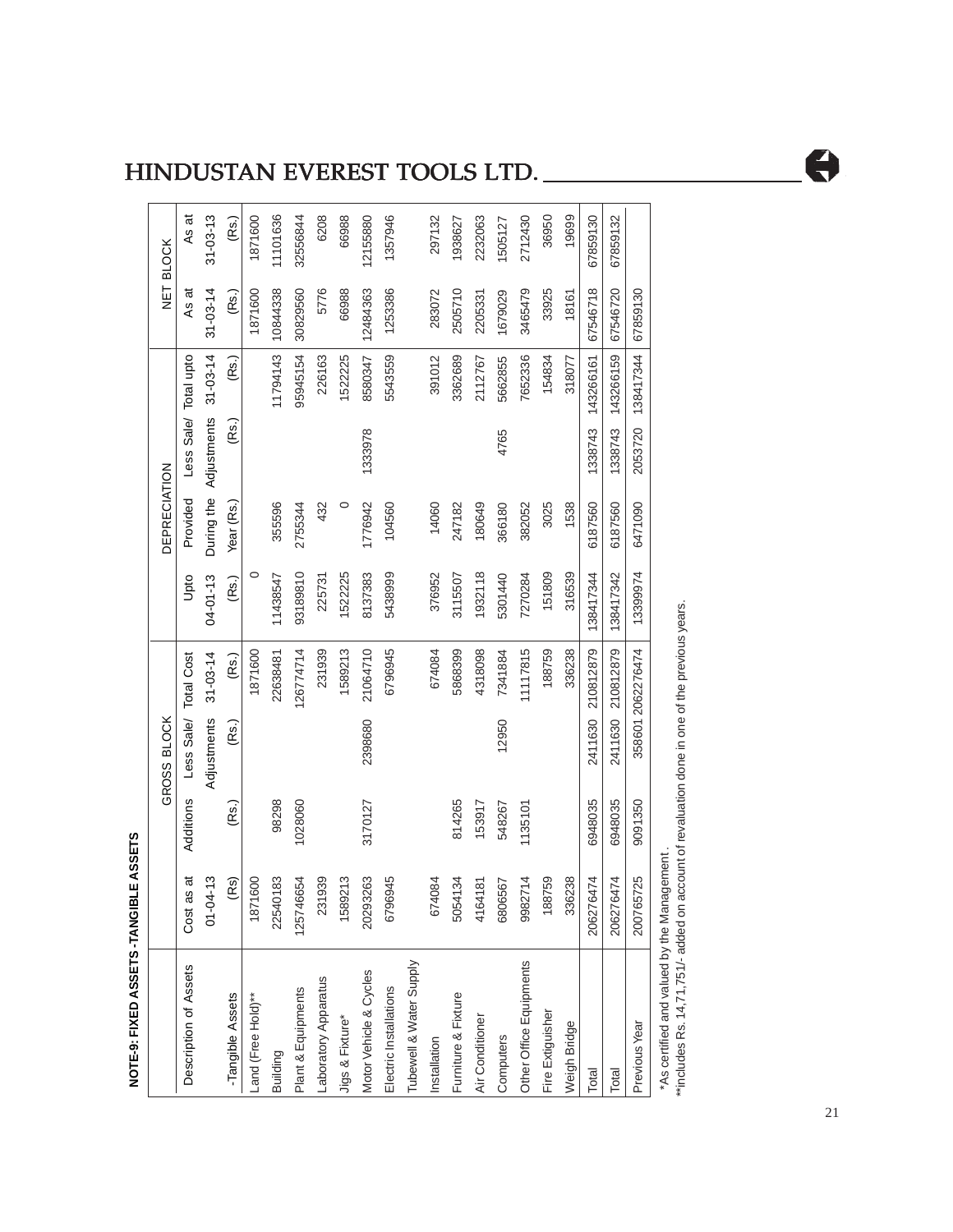|                                                                                                                           |      | As at<br>31st March, 2014 | As at<br>31st March, 2013 |
|---------------------------------------------------------------------------------------------------------------------------|------|---------------------------|---------------------------|
| <b>NOTE-10: NON CURRENT INVESTMENTS</b>                                                                                   |      | (Rs.)                     | (Rs.)                     |
| (Valued at lower of cost or Fair value) (Other than trade.)                                                               |      |                           |                           |
| Fully paid up Equity Shares                                                                                               |      |                           |                           |
| <b>Quoted (At Cost)</b>                                                                                                   |      |                           |                           |
| 1754 (Previous Year 1754 shares) of Rs. 10 each                                                                           |      |                           |                           |
| M/S Jay Shree Tea & Industries Ltd                                                                                        | 10.1 | 150,099                   | 150,099                   |
| 6000 (Previous Year 6000 shares) of                                                                                       |      |                           |                           |
| Rs. 1 each M/S Hindalco Industries Ltd                                                                                    |      | 121,404                   | 121,404                   |
| <b>Unquoted (At Cost)</b>                                                                                                 |      |                           |                           |
| 4000 (Previous Year 4000 shares) of Rs. 10 each                                                                           |      |                           |                           |
| M/S Bharat Commerce & Industries Ltd                                                                                      |      | 271,503                   | 271,503                   |
|                                                                                                                           |      | 121,404                   | 121,404                   |
| Less: Provision for diminution In value of long Term Investment                                                           |      | 150,099                   | 150,099                   |
|                                                                                                                           |      | 682,649                   | 682,649                   |
| Aggregate Book Value of Quoted investment                                                                                 |      | 682,649                   | 682,649                   |
| Aggregate amount of Unquoted investment                                                                                   |      | 121.404                   | 121,404                   |
| Aggregate Market Value of Quoted investment                                                                               |      | 998,676                   | 699,230                   |
| 10.1 877 equity shares of '10/- each received as bonus shares in earlier year                                             |      |                           |                           |
| <b>NOTE 11: Deferred Tax Assets</b>                                                                                       |      |                           |                           |
| On Unabsorbed Depreciation                                                                                                | 11.1 | 8,970,134                 | 8,934,319                 |
| On Retirement Benefits                                                                                                    |      | 5,507,788                 | 4,050,813                 |
|                                                                                                                           |      | 14,477,922                | 12,985,132                |
| <b>Less Deferred Tax Liabilities</b>                                                                                      |      |                           |                           |
| On Depreciation                                                                                                           |      | 8,970,134                 | 8,934,319                 |
| Net Deferred Tax Assets                                                                                                   |      | 5,507,788                 | 4,050,813                 |
| 1.1.1. Deferred toy coacte an unabactbod depresiation has been recessional to the extent deferred toy lighility on timing |      |                           |                           |

11.1 Deferred tax assets on unabsorbed depreciation has been recognised to the extent deferred tax liability on timing difference of depriciation provided , the reversal of which will result in sufficient income.

### **NOTE-12: LONG TERM LOANS & ADVANCES**

|                                                                     | Ref. | As at<br>31st March, 2014<br>(Rs.) | As at<br>31st March, 2013<br>(Rs.) |
|---------------------------------------------------------------------|------|------------------------------------|------------------------------------|
| Unsecured, Considered Good                                          |      |                                    |                                    |
| Deposit with Govt. Department                                       |      | 2,322,063                          | 2,032,530                          |
| Deposit with others                                                 |      | 2,355,480                          | 2,383,276                          |
|                                                                     |      | 4,677,543                          | 4,415,806                          |
| <b>NOTE-13: INVENTORIES</b>                                         | 28.1 |                                    |                                    |
| (As taken. Valued and certified by the management)<br>Raw Materials |      | 10,311,442                         | 10,519,275                         |
| Work-in-Progress (Hand Tools)                                       |      | 24,121,678                         | 21,898,219                         |
| <b>Finished Goods</b>                                               |      | 73,321,380                         | 80,215,101                         |
| Stock in trade                                                      |      | 25,724,974                         | 17,761,736                         |
| Stores, Spare Parts, Tools & Accessories etc.                       |      | 31,377,339                         | 32,768,967                         |
| (includes dies '7905864/-(previous Year '8025043/-)                 |      |                                    |                                    |
| Others (Steel Scrap)                                                |      | 561,360                            | 1,466,260                          |
|                                                                     |      | 165,418,173                        | 164,629,548                        |
|                                                                     |      |                                    |                                    |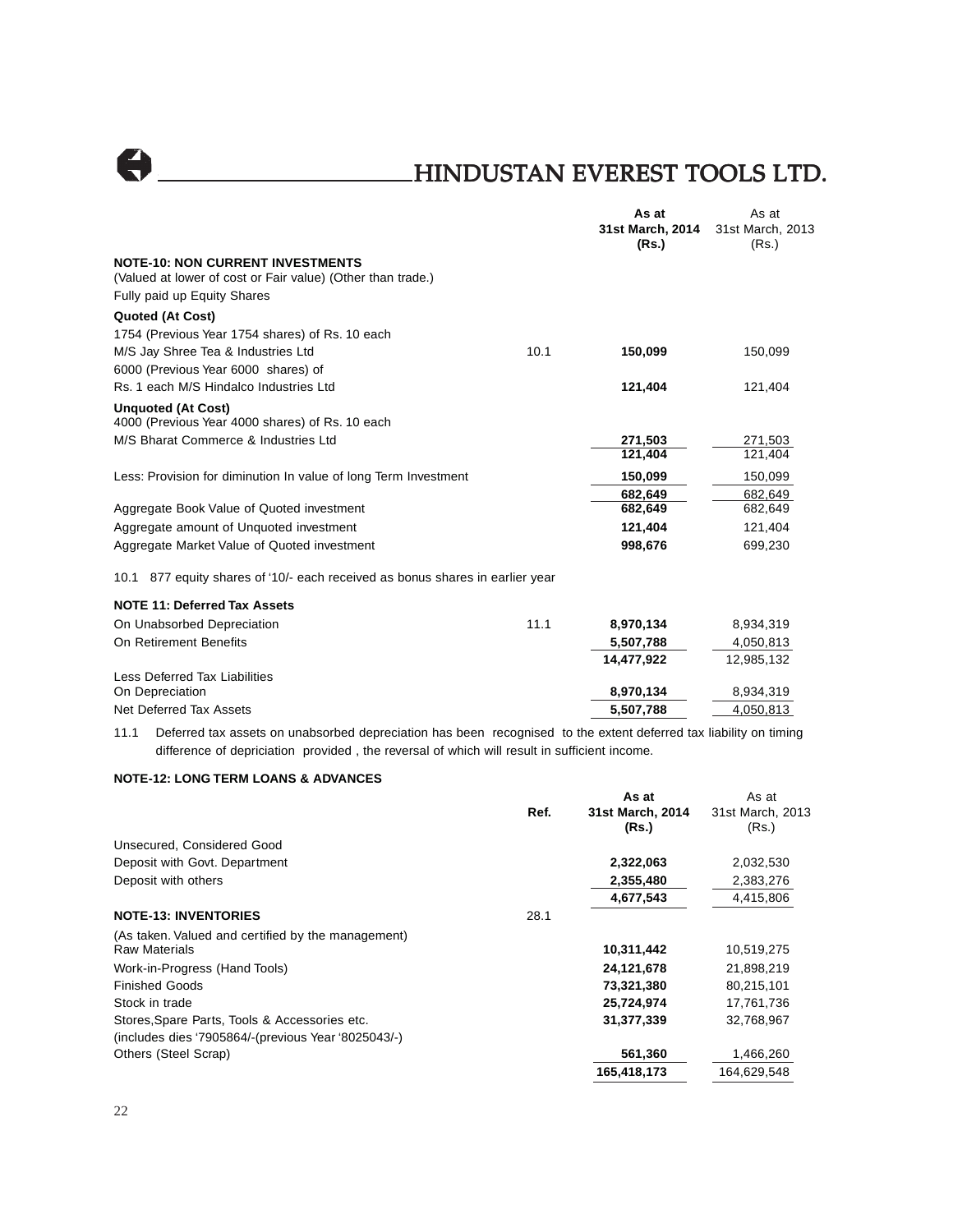

|                                                                                                                                   |      | As at                                      | As at                                      |
|-----------------------------------------------------------------------------------------------------------------------------------|------|--------------------------------------------|--------------------------------------------|
|                                                                                                                                   | Ref. | 31st March, 2014 31st March, 2013<br>(Rs.) | (Rs.)                                      |
| <b>NOTE-14: TRADE RECEIVABLE</b><br>(Considered good unless otherwise stated)                                                     | 14.1 |                                            |                                            |
| Debts exceeding six months from due date:                                                                                         |      |                                            |                                            |
| Considered good                                                                                                                   |      | 8,309,162                                  | 17,401,060                                 |
| <b>Considered Doubtful</b>                                                                                                        |      | 2,212,724                                  | 2,212,724                                  |
|                                                                                                                                   |      | 10,521,886                                 | 19,613,784                                 |
| Less: Provision for doubtful debts.                                                                                               |      | (2,212,724)                                | (2,212,724)                                |
|                                                                                                                                   |      | 8,309,162                                  | 17,401,060                                 |
| Other Debts-Considered good                                                                                                       |      | 41,268,764                                 | 35,227,110                                 |
|                                                                                                                                   |      | 49,577,926                                 | 52,628,170                                 |
| 14.1<br>(a) Trade Receivables become due on the date of Invoice.                                                                  |      |                                            |                                            |
| (b) Export Debts are not covered by any hedge instrument                                                                          |      |                                            |                                            |
| or otherwise Rs. 5540660/-(previous year Rs.11079567/-)                                                                           |      |                                            |                                            |
| (c) Trade Receivables are subject to reconciliation & confirmation.                                                               |      |                                            |                                            |
| <b>NOTE-15: CASH &amp; BANK BALANCES</b>                                                                                          |      | As at                                      | As at<br>31st March, 2014 31st March, 2014 |
|                                                                                                                                   |      |                                            |                                            |
| <b>Cash &amp; Cash Equivalent</b>                                                                                                 |      | 257,271                                    | 148,285                                    |
| Cash & Cheques in hand (As certified)<br>in Current Account                                                                       |      | 4,385,896                                  | 1,786,175                                  |
|                                                                                                                                   |      | 4,643,167                                  | 1,934,460                                  |
| <b>Earmarked balances with banks</b>                                                                                              |      |                                            |                                            |
| Fixed Deposit (Maturity Beyond 90 Days from deposit date)                                                                         | 15.1 | 190,000                                    | 190,000                                    |
| in Saving Account                                                                                                                 |      | 8,000                                      | 8,000                                      |
| Balances with bank to the extent held as margin money                                                                             |      | 1,475,000                                  | 1,475,000                                  |
|                                                                                                                                   |      | 6,316,167                                  | 3,607,460                                  |
| 15.1<br>Pledged with Centeral Excise Authorities                                                                                  |      |                                            |                                            |
| <b>NOTE-16: SHORT TERM LOANS &amp; ADVANCES</b><br>(Unsecured, Considered Good unless otherwise stated)<br><b>Considered Good</b> | 16.1 |                                            |                                            |
| Pre-paid Expenses                                                                                                                 |      | 1,700,549                                  | 962,781                                    |
| <b>Advances to Suppliers</b>                                                                                                      |      | 3,663,768                                  | 4,925,416                                  |
| Advances to Employees                                                                                                             |      | 1,572,738                                  | 1,345,989                                  |
| Advance Tax /Tax deducted at source                                                                                               |      | 140,255                                    | 127,453                                    |
| <b>Balance with Excise Authorities</b>                                                                                            |      | 1,372,241                                  | 624,033                                    |
| Total (a)                                                                                                                         |      | 8,449,551                                  | 7,985,672                                  |
| <b>Considered doubtful</b>                                                                                                        |      |                                            |                                            |
| Advances to Suppliers                                                                                                             |      | 385,203                                    | 385,203                                    |
| Less: Provision for doubtful                                                                                                      |      | $-385,203$                                 | 385,203                                    |
| Total (b)                                                                                                                         |      | 770,406                                    | 0                                          |
| Total $(a) + (b)$                                                                                                                 |      | 9,219,957                                  | 7,985,672                                  |

16.1 Advance to suppliers are subject to reconciliation and confirmation.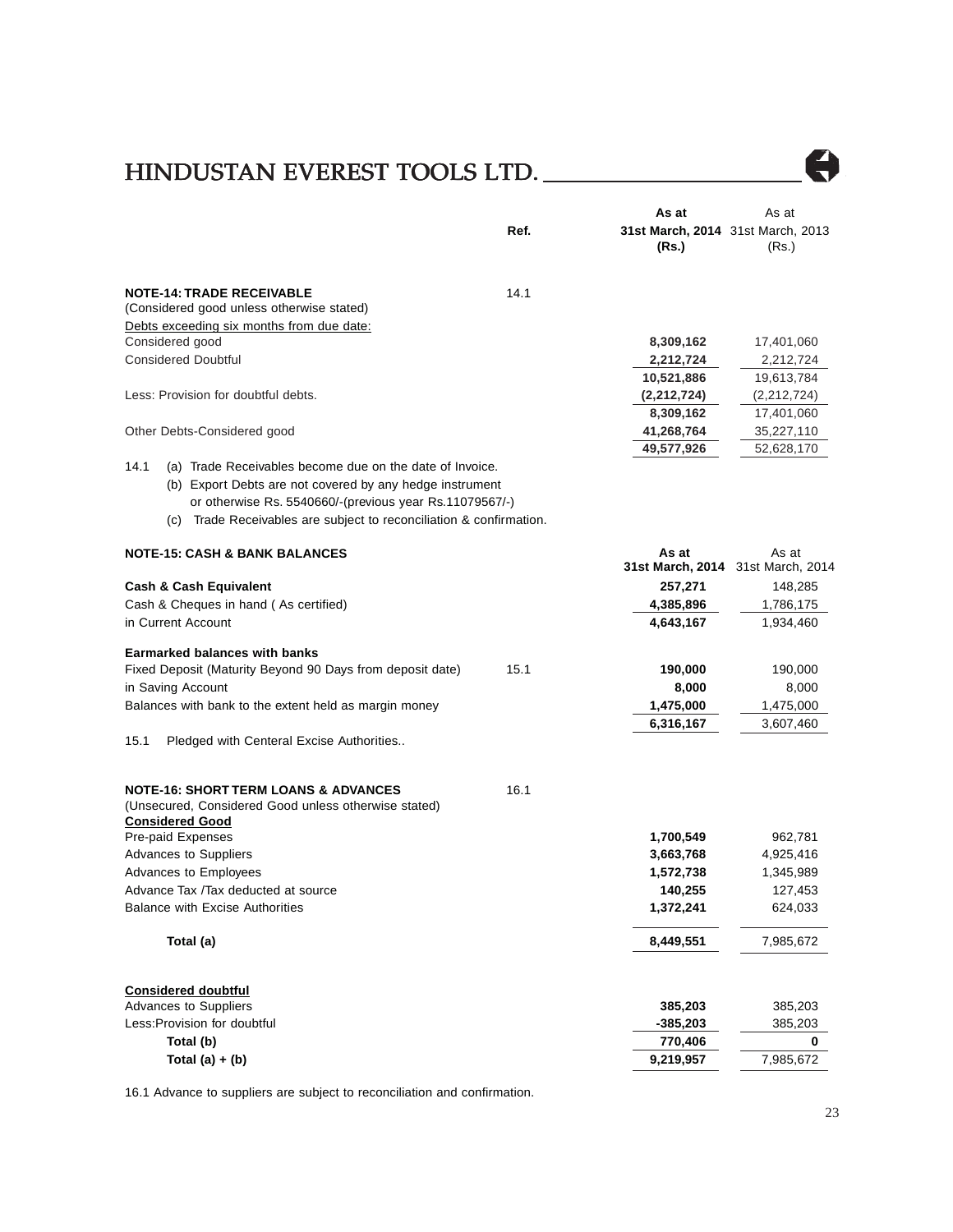

|                                                                            | As at     | As at                             |
|----------------------------------------------------------------------------|-----------|-----------------------------------|
|                                                                            |           | 31st March, 2014 31st March, 2013 |
|                                                                            | (Rs.)     | (Rs.)                             |
| <b>NOTE-17: OTHER CURRENT ASSETS</b>                                       |           |                                   |
| <b>Export Incentive Receivable</b>                                         | 6,808,382 | 2,877,385                         |
| Claim Receivable                                                           | 1,983,458 | 0                                 |
| Interest accrued on Fixed Deposit etc.                                     | 214,217   | 59,000                            |
|                                                                            | 9,006,057 | 2,936,385                         |
| <b>NOTE-18: COMMITMENTS AND CONTINGENT LIABILITIES</b>                     |           |                                   |
| a) Commitments:                                                            |           |                                   |
| Estimated amount of contract remaining to be executed and not provided for |           |                                   |
| (Advance paid Rs. NIL Previous year Rs. Nil)                               | Nil       | Nil                               |
| b) Contingent Liabilities                                                  |           |                                   |
| Bonds & Bank Guarantees outstanding (Margin Money paid Rs. 1,83,000/-      | 80,000    | 80,000                            |
| Previous year Rs. 1,83,000/-)                                              | 80,000    | 80.000                            |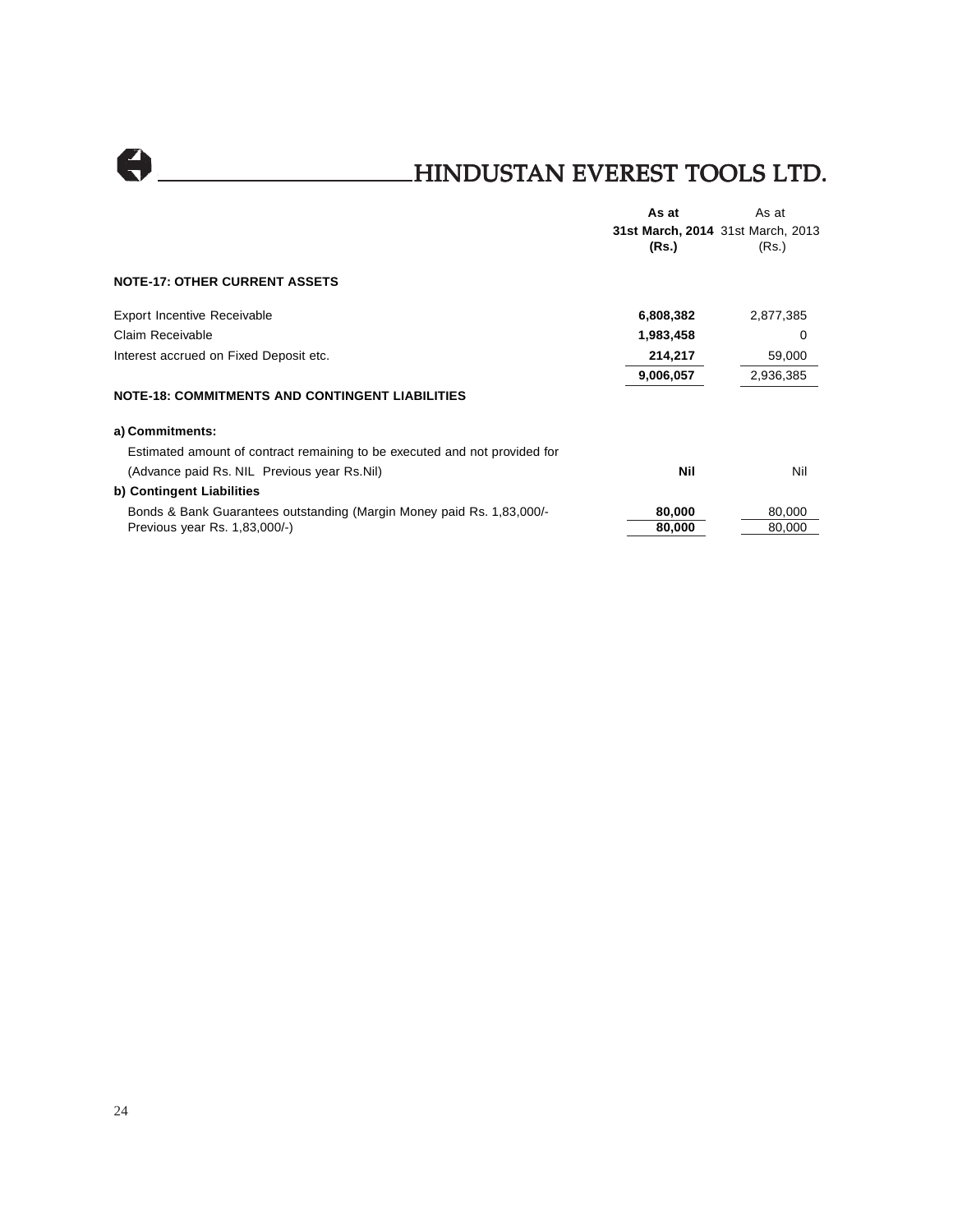# HINDUSTAN EVEREST TOOLS LTD. AN TOOLS LTD.

# $\bigoplus$

### **NOTES ANNEXED TO AND FORMING PART OF PROFIT AND LOSS STATEMENT FOR THE YEAR ENDED 31ST MARCH, 2014.**

|                                             | For the          | For the          |
|---------------------------------------------|------------------|------------------|
|                                             | Year ended       | Year ended       |
|                                             | 31st March, 2014 | 31st March, 2013 |
|                                             | (Rs.)            | (Rs.)            |
| <b>NOTE-19 REVENUE FROM OPERATIONS</b>      |                  |                  |
| Sales (Hand Tools)                          |                  |                  |
| <b>Export Sales</b>                         | 234,510,747      | 151,885,655      |
| <b>Domestic Sales</b>                       | 166,839,781      | 215,571,619      |
| <b>Other Operating Revenue</b>              |                  |                  |
| - Export Incentives                         | 20,686,494       | 13,398,206       |
| - Scrap Sale                                | 7,788,958        | 8,349,366        |
| Gross Revenue from Operations               | 429,825,980      | 389,204,846      |
|                                             |                  |                  |
| <b>NOTE-20: OTHER INCOME</b>                |                  |                  |
| Miscellaneous Income                        | 9,720            | 0                |
| Interest Received                           | 168,019          | 125,174          |
| <b>Dividend Received</b>                    | 8,400            |                  |
|                                             | 0                | 19,824           |
| Liability no longer required written back.  |                  | 29,950           |
| Exchange Rate Difference                    | 1,585,257        | 2,515,691        |
|                                             | 1,771,396        | 2,690,639        |
|                                             |                  |                  |
| <b>NOTE-21: Raw Material Consumed</b>       |                  |                  |
| Steel                                       | 49,671,962       | 65,123,758       |
| Components                                  | 4,391,856        | 7,224,892        |
| Nickel                                      | 1,651,670        | 3,144,064        |
| <b>Others</b>                               | 4,259,553        | 1,866,922        |
|                                             | 59,975,041       | 77,359,636       |
|                                             |                  |                  |
| <b>NOTE-22: CHANGE IN INVENTORIES</b>       |                  |                  |
| Inventories at the end of the year          |                  |                  |
| <b>Finished Goods</b>                       | 73,321,380       | 80,215,101       |
| Stock in Trade                              | 25,724,974       | 17,761,736       |
| Work-in-Progress (Hand Tools)               | 24,121,678       | 21,898,219       |
| Others (Steel Scrap)                        | 561,360          | <u>1,466,250</u> |
|                                             | 123,729,392      | 121,341,306      |
| Inventories at the beginning of the year    |                  |                  |
| <b>Finished Goods</b>                       | 80,215,101       | 67,250,371       |
| <b>Trading Goods</b>                        | 17,761,736       | 21,633,482       |
| Work-in-Progress (Hand Tools)               | 21,898,219       | 22,069,154       |
| Others (Steel Scrap)                        | 1,466,250        | 710,049          |
|                                             | 121,341,306      | 111,663,056      |
|                                             | -2,388,086       | $-9,678,250$     |
|                                             |                  |                  |
| <b>NOTE-23: EMPLOYEES BENEFITS EXPENSES</b> |                  |                  |
| Salaries, Wages, Bonus & Allowances         | 81,790,326       | 88,531,454       |
| Contribution to Provident & other Fund      | 3,429,146        | 4,447,494        |
| Workers & Staff welfare Expenses            | 4,993,210        | 4,106,408        |
|                                             | 90,212,682       | 97,085,356       |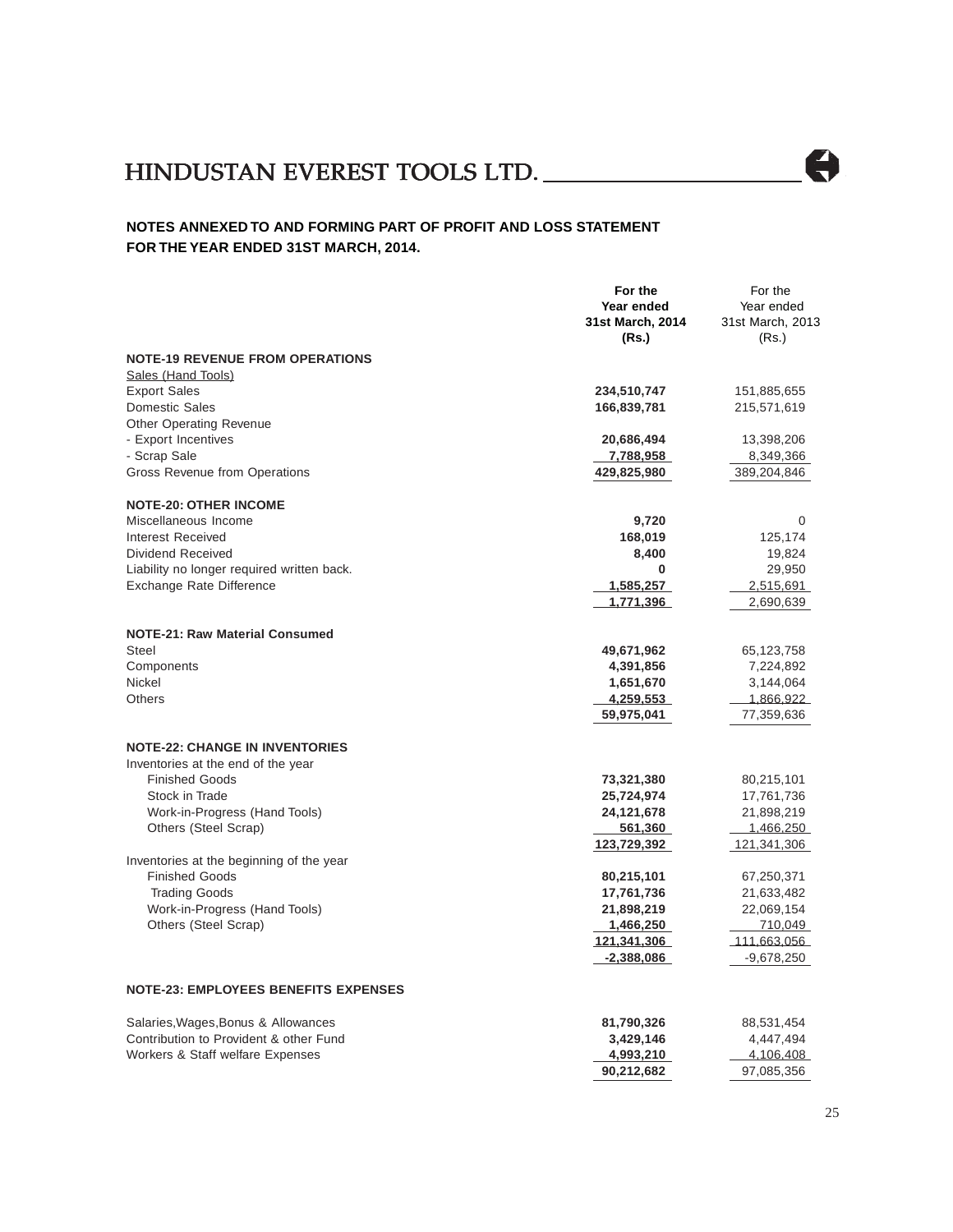$\Theta$ 

# HINDUSTAN EVEREST TOOLS LTD.

|                                                                                               |      | For the          | For the          |
|-----------------------------------------------------------------------------------------------|------|------------------|------------------|
|                                                                                               |      | Year ended       | Year ended       |
|                                                                                               |      | 31st March, 2014 | 31st March, 2013 |
|                                                                                               |      | (Rs.)            | (Rs.)            |
| <b>NOTE-24: OTHER EXPENSES</b>                                                                |      |                  |                  |
| Stores dies Tools & Spare Parts Consumed                                                      | 24.1 | 12,052,103       | 14,003,056       |
| Packing Material Consumed                                                                     |      | 11,783,696       | 11,241,314       |
| Power & Fuel                                                                                  |      | 32,005,574       | 34,168,683       |
| Increase/(Decrease) in Excise duty on Finished Goods Stocks<br>Repair Replacement& Renovation |      | $-192,483$       | 663,862          |
| Machinery                                                                                     |      | 5,747,212        | 8,073,362        |
| <b>Buildings</b>                                                                              |      | 1,215,153        | 468,545          |
| <b>Others</b>                                                                                 |      | 5,179,581        | 6,949,254        |
| Forwarding & Freight etc.                                                                     |      | 9,752,494        | 8,129,294        |
| Commission to other selling Agents                                                            |      | 2,359,059        | 2,847,448        |
| <b>Publicity &amp; Advertisement</b>                                                          |      | 822,719          | 804,043          |
| Cash Discount                                                                                 |      | 3,537,427        | 4,506,719        |
| Insurance                                                                                     |      | 1,882,155        | 1,392,114        |
| Sale Promotion Expenses                                                                       |      | 1,832,015        | 2,371,871        |
| Rent                                                                                          |      | 3,024,328        | 3,111,093        |
| Rates & Taxes                                                                                 |      | 119,950          | 177,035          |
| Travelling & Conveyance (including Directors                                                  |      | 7,477,611        | 8,023,026        |
| Travelling Rs 2020229/-( Previous year Rs.1742289/-)                                          |      |                  |                  |
| Vehicle Running & Maintenance                                                                 |      | 4,454,086        | 3,611,571        |
| <b>Printing &amp; Stationery</b>                                                              |      | 1,160,809        | 1,442,712        |
| Postage Telegram & Telephone                                                                  |      | 2,720,915        | 2,871,780        |
| Miscellaneous Expenses                                                                        |      | 6,582,813        | 5,889,120        |
| Professional & Legal expenses                                                                 |      | 2,610,710        | 1,875,709        |
| Directors Fee                                                                                 |      | 13,000           | 8,674            |
| Payment to Auditors                                                                           |      |                  |                  |
| <b>Audit Fee</b>                                                                              |      | 100,000          | 100,000          |
| <b>Tax Audit Fee</b>                                                                          |      | 30,000           | 0                |
| For Limited Review.                                                                           |      | 100,000          | 60,000           |
| For Expenses                                                                                  |      | 17,990           | 14,152           |
| Sales Tax & Purchase Tax                                                                      |      | 104,084          | 422,511          |
| Bad Debts/Sundry Debit Balances etc. written off.                                             |      | 361,106          | 0                |
| Exchange Rate Fluctuation.                                                                    |      | 907,504          | 0                |
| Provision for bad & doubtful Debt/Advances                                                    |      | 378,824          | 789,579          |
| Loss on Sale of Fixed Assets/Discarded (Net)                                                  |      | 537,367          | 1,011,547        |
| <b>Bank Charges</b>                                                                           |      | 1,188,842        | 1,462,423        |
|                                                                                               |      | 119,866,644      | 126,490,497      |

24.1 Cost of own Manufactured Dies & Tools during the year as certified and valued by the Management Rs.12,49,197/- ( Previous year Rs.19,55,546/-)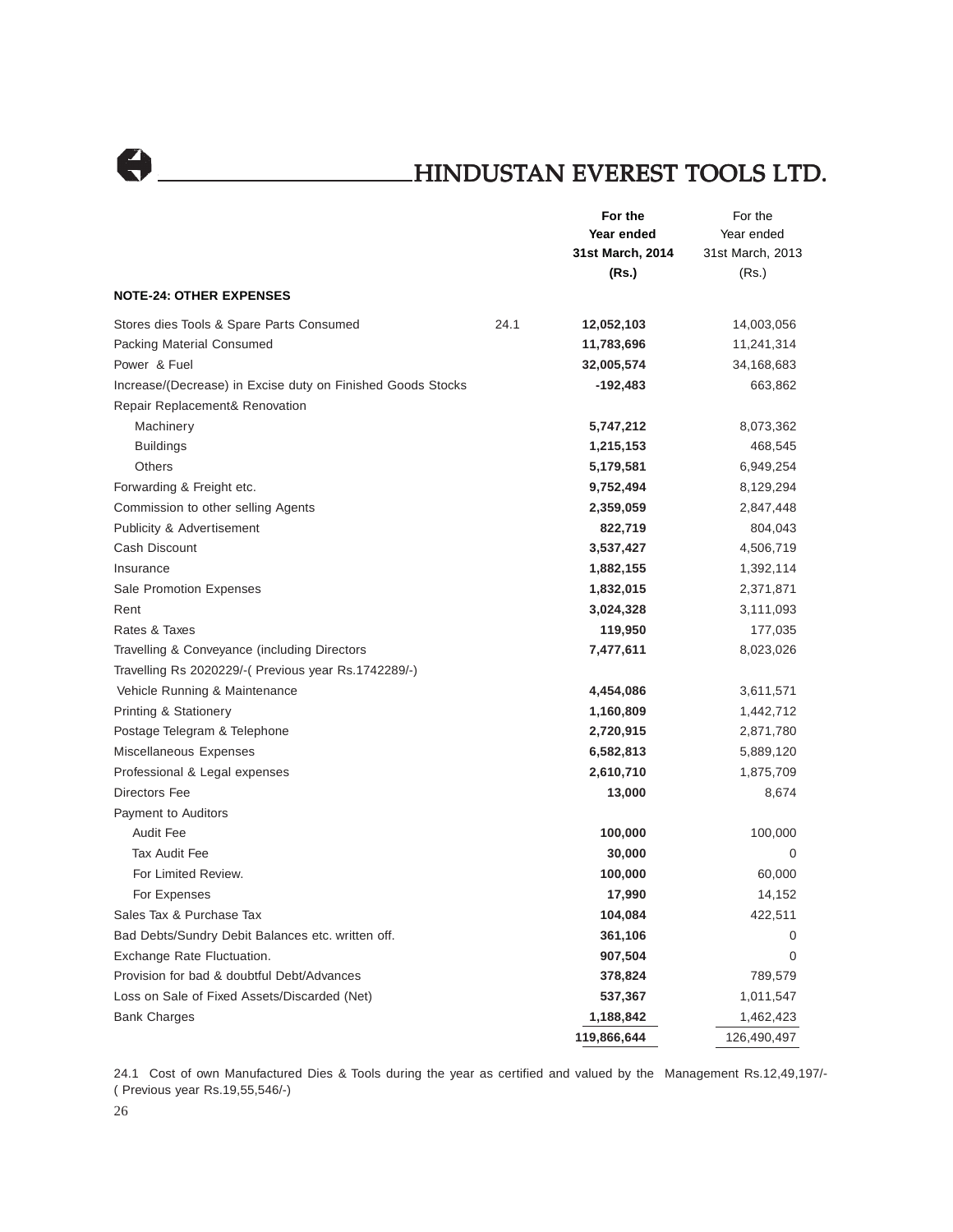# HINDUSTAN EVEREST TOOLS LTD. AN TOOLS LTD.



|                                                       | For the          | For the          |
|-------------------------------------------------------|------------------|------------------|
|                                                       | Year ended       | Year ended       |
|                                                       | 31st March, 2014 | 31st March, 2013 |
|                                                       | (Rs.)            | (Rs.)            |
| <b>NOTE-25: FINANCE COST</b><br>(a) Interest expenses |                  |                  |
| Interest Expenses                                     | 11,877,770       | 13,524,,138      |
| <b>Other Borrowing Cost</b>                           | 1,788,522        | 576,425          |
|                                                       | 13,666,292       | 14,100,563       |
| <b>NOTE-26: EXCEPTIONAL ITEMS</b>                     |                  |                  |
| (a) PNG bill for Strike Period (Towards MGQ)          | 3,786,059        | $\Omega$         |
| (b) Rent as per Court order                           | 1,603,362        | 0                |
| (c) Interest on rent as above                         | 657,298          | 0                |
|                                                       | 6,046,719        | $\Omega$         |
| <b>NOTE-27: EARNING PER SHARE (EPS)</b>               |                  |                  |
| Profit/(Loss) after Tax                               | 7,228,539        | $-22,009,218$    |
| No. of Shares of Rs. 10/-each.                        | 1,607,200        | 1,607,200        |
| Basic & Diluted EPS                                   | 4.50             | $-13.69$         |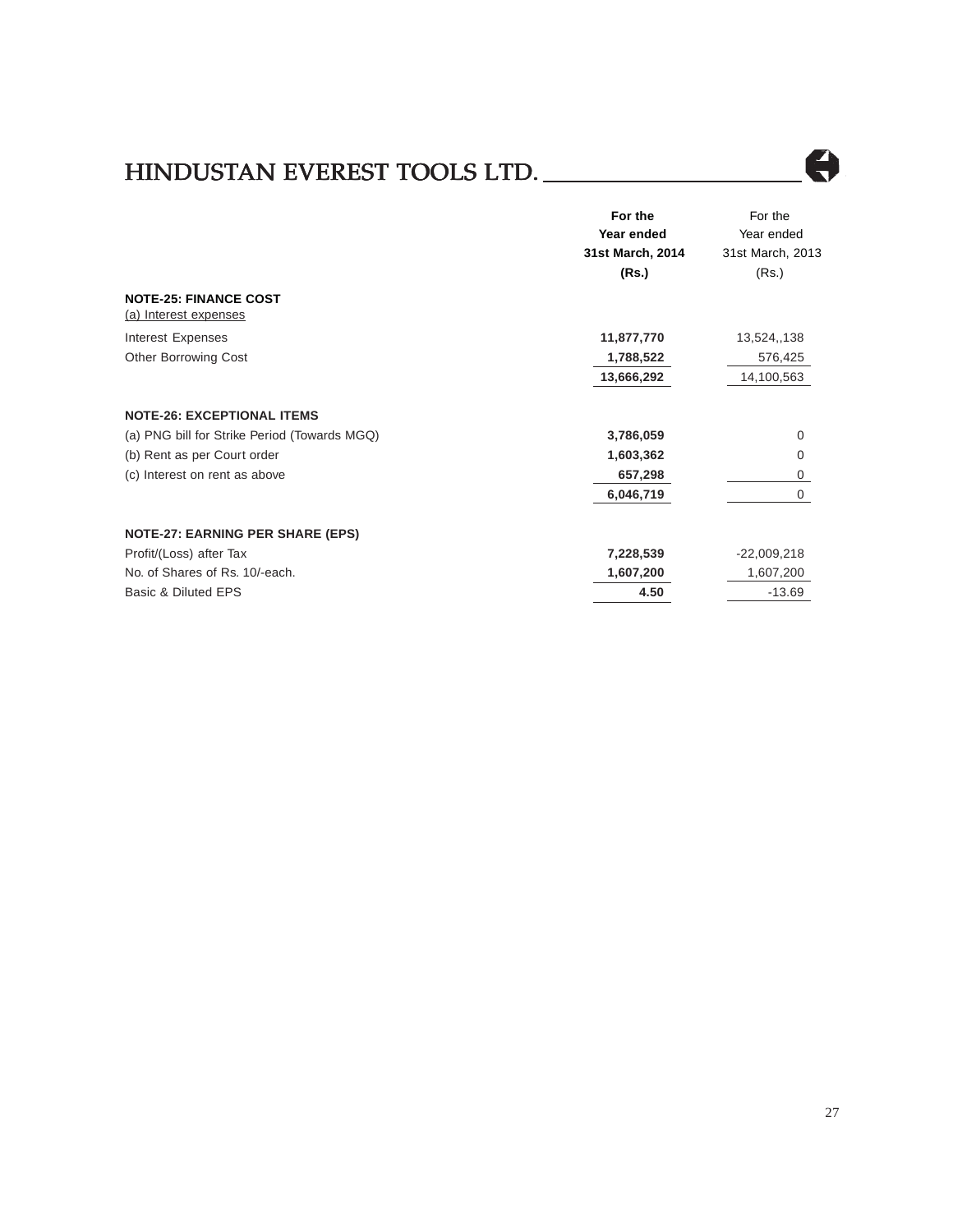

#### **Note- 28: Summary of significant accounting policies and other notes on accounts**

#### 28.1 **Summary of significant Accounting Policies**

### (i) **General Information**

Hindustan Everest Tools Limited (hereinafter referred to as 'the Company' HETL)is a manufacturer of Hand Tools. The Company's manufaturing facilities are located at village Jatheri P.O. Rai, Sonipat.

#### ii) **Acconting Convention**

The financial statements are prepared under the historical cost convention, on the accural basis and in accordance with the generally accepted accounting principles in India, the applicable mandatory Accounting Standards as notified by The Companies (Accounting Standered) Rules, 2006 issued by the Central Government and the relevant provisions of Companies Act, 1956. of India.

#### (iii) **Use of Estimates**

The Preparation of financial statement require estimates and assumptions to be made that effect the reported amount of Assets and Liabilities on the date of the financial statements and the reported amount of revenues and expenses during the reporting period. Differences between the actual results and estimates are recognized in the period which the results are known/ materialised.

### (iv) **Fixed Assets**

- i) Freehold Land is at revalued amount.
- ii) Buildings, Plant and Machinery & Other Fixed Assets are stated at cost.

#### (v) **Depreciation**

Depreciation on Fixed Assets has been provided on Straight Line Method at the rates and in the manner specified in Schedule XIV of the Companies Act, 1956 (as amended)

#### (vi) **Investments**

Long term investments are stated at cost. The company provides diminution, Other than temporary, in the value of long term investments.

#### (vii) **Impairement of Assets**

Impairement of Assets are assessed at Balance Sheet date if any indication of impairment exist, the same is assessed and provide for.

### (viii) **Inventories**

Inventories are valued at cost or net reliasable value whichever is lower except dies, which is re-valued based on estimated useful life, Materials and other supplies held for the use in the production of inventories are not written down below cost of Finished products in which they will be incorporated are expected to be sold at or above cost. Cost is calculated on weighted average basis.cost comprises of all cost of purchases, cost of conversion and other costs incurred in bringing the inventory to their present condition and location. Excise Duty on finished goods lying inside factory/customs duty on goods lying at warehouse is also provided at the year end.

#### (ix) **Foreign Currencies**

Transaction in foreign currency are accounted at exchange rates prevailing on the date of transation. Foreign currency monetary as on Balance Sheet date are reconverted at the rate prevalling at the year end and the resultant net gains or losses are adjusted in the Profit and Loss Statement.

#### (x) **Retirement Benefits**

Year end liabilities in repect of retirement benefits towards Gratuity & Leave encashment to the employees of the company has been provided as per acturial valuation.

### (xi) **Sales**

Sales is recognised on the transfer of significant risk and rewards of the ownership of the goods to the buyer and stated at net of sales returns (including related to earlier years). Discount & rebates.

#### (xii) **Recognition of Income and Expenditure**

All Income and expenditure are accounted on acrual basis except due to uncertainity in realisation, interest on overdues bills from customers is accounted for on receipt basis.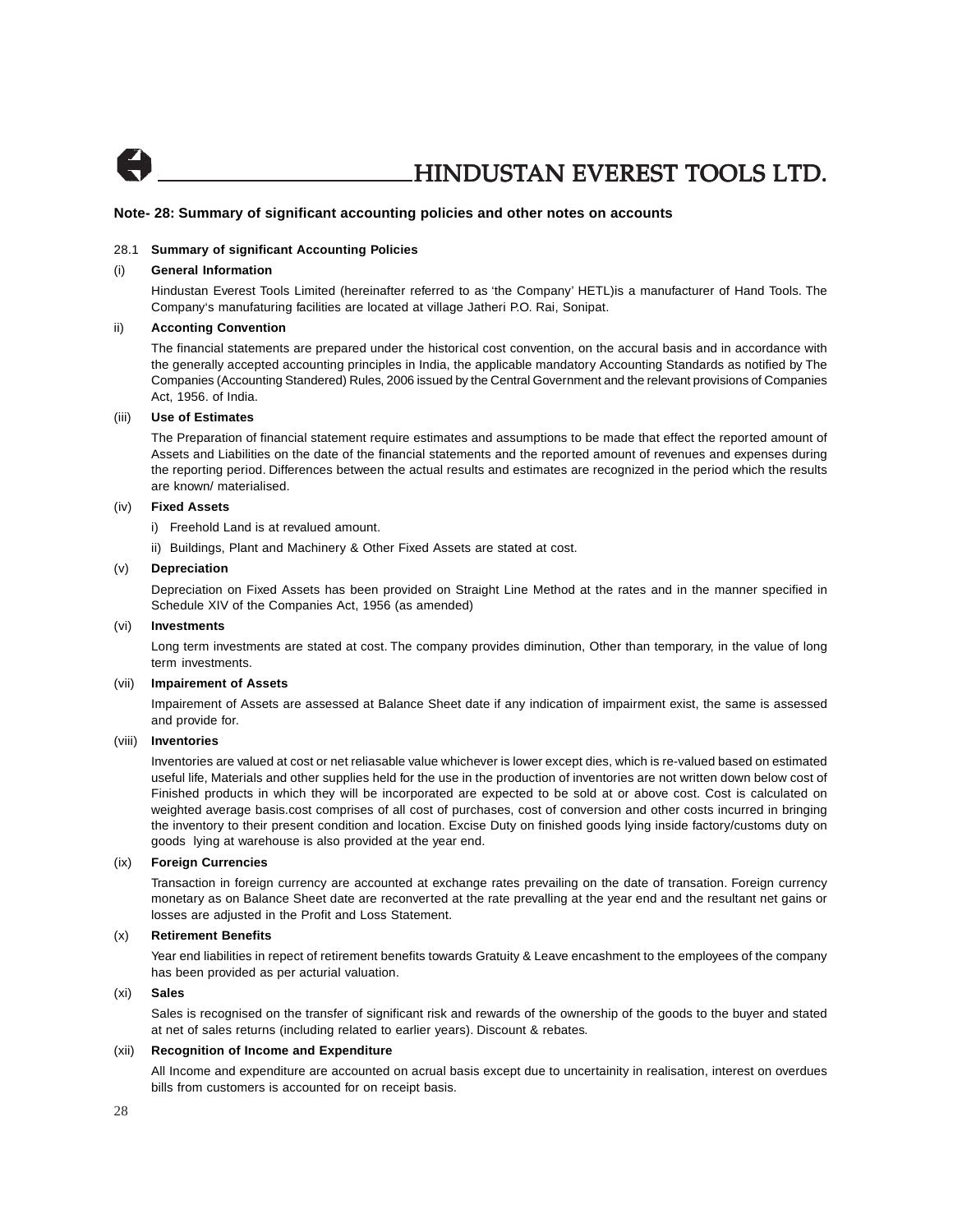### (xiii) **Deferred Taxation**

In accordance with Accounting standard-22' Accounting for Taxes on Income' notified companies (Accounting Standard Rules 2006), the deferred tax for timing differences between the accounting income and taxable income for the year is accounted for using the tax rates and laws that have been enacted or substantively enacted as on balance sheet date. Defrred Tax Assets arising from temporary timing differences are recognised to the extent there is resonable certainty that the assets can be realised in future and the same is reviewed at each Balance Sheet date.

### (xiv) **Others**

Proift/Loss on sale of raw material, components and stores, not being material, is being adjusted in respecive consumption account and are not shown seperately.

### (xv) **Contingent Liablities**

These are disclosed by way of notes on the Balance Sheet. Provision is made in the accounts on respect of those contingencies, which are likely to materialize into liabilities after the year end till the finalisation of accounts and have material effect on the the position stated in the Balance Sheet.

28.2 The company is engaged in the Hand tool business, which in the context of Accounting Standard-17 is considered the only primary business segment. However, Secondary segment reporting is performed on the basis of the location of the customer.

|                    | <b>Current Year</b> | Previous Year |
|--------------------|---------------------|---------------|
|                    | (Rs)                | (Rs.)         |
| (i) Overseas Sale* | 25.544.103          | 165,283,861   |
| (ii) Domestic Sale | 174.628.739         | 223,920,985   |

\* Including export incentive Rs. 20,930,288/- (Previous year Rs. 13,398,206/-)

All the business assets of the company are situated in India except export debtors Rs5757329/-

### 28.3 **CIF VALUE OF IMPORTS**

|      | Stores & Spares                     | 93,028    | 1,511,039      |
|------|-------------------------------------|-----------|----------------|
|      | <b>Finished Goods</b>               | 864,327   | 380,108        |
|      |                                     | 957,355   | 1,891,147      |
| 28.4 | <b>EXPENSES IN FOREIGN CURRENCY</b> |           |                |
|      | Travelling                          | 760,285   | 444.416        |
|      | Commission                          | 735,652   | 457,943        |
|      | Advertisement & Publicity           | 495,226   | $\blacksquare$ |
|      | Miscellaneous Expenses              | 274.208   | 132,371        |
|      |                                     | 2,265,371 | 1,034,730      |

### 28.5 **VALUE OF RAW MATERIAL,STORES AND SPARE PARTS CONSUMED**

|                                   | <b>Current Year</b><br>Amount (Rs.) | <b>Current Year</b><br>Percentage | Previous Year<br>Amount (Rs.) | Previous Year<br>Percentage |
|-----------------------------------|-------------------------------------|-----------------------------------|-------------------------------|-----------------------------|
| Raw Material & components         |                                     |                                   |                               |                             |
| Imported                          | 0                                   | 0                                 | 0                             | $\Omega$                    |
| Indigenous                        | 59975041                            | 100                               | 77,359,636                    | 100                         |
|                                   | 59975041                            | 100                               | 77,359,636                    | 100                         |
| Stores, Dies, Tools & Spare Parts |                                     |                                   |                               |                             |
| Imported                          | 44,602                              | 0.35                              | 985,074                       | 7.37                        |
| Indigenous                        | 12,511,611                          | 99.65                             | 13,017,982                    | 92.63                       |
|                                   | 12,556,213                          | 100                               | 14,003,056                    | 100                         |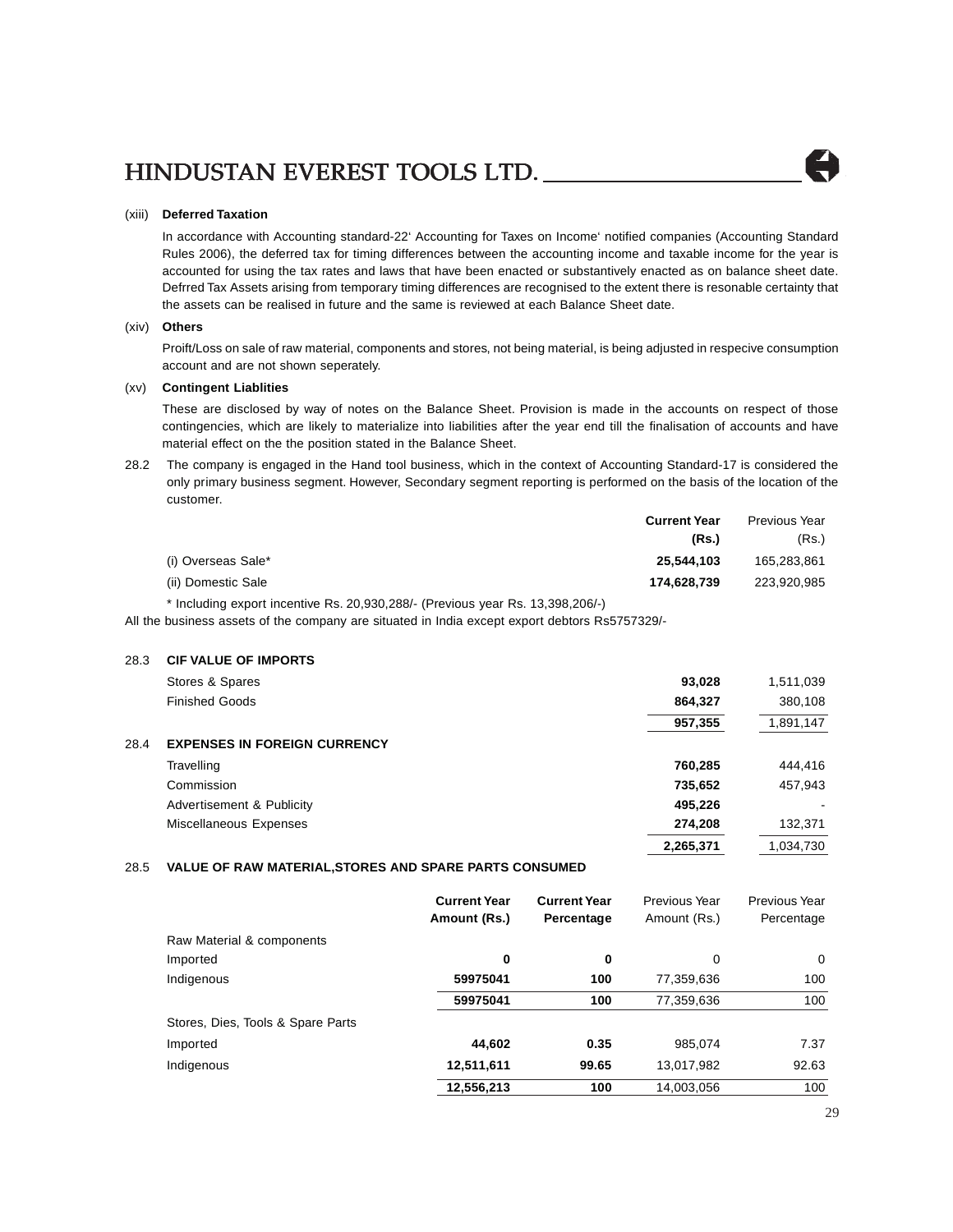| 28.6                 |               | <b>EARNING IN FOREIGN EXCHANGE</b>                                                                                                                                                                                           |           | <b>Current Year</b> | Previous Year |
|----------------------|---------------|------------------------------------------------------------------------------------------------------------------------------------------------------------------------------------------------------------------------------|-----------|---------------------|---------------|
|                      |               | Export of Hand Tools (On FOB Bases)                                                                                                                                                                                          |           | 234,386,065         | 151,876,620   |
| 28.7<br>$\mathbf{D}$ |               | DISCLOSURE PURSUANT TO ACCOUNTING STANARD -15 ON EMPLOYEES BENEFITS<br>Define Contribution Plan.                                                                                                                             |           |                     |               |
|                      | $\mathsf{II}$ | The Company has recognised the following amounts in the profit & loss Statement for the year Contribution to<br>Employees Provident Fund Rs.3429146/- (Previous year Rs. 4447494/-)<br>Define Benefit Obligation (DBO)       |           |                     |               |
|                      |               | The following table set out the status of unfunded gratuity plan as required under AS-15 (Revised -2005)<br>a) A reconciliation of opening and closing balances of the present value of the defined benefit obligation (DOB) |           |                     |               |
|                      |               | A) Opening DOB as on 1st April, 2013                                                                                                                                                                                         | 15155303  | 15,950,659          |               |
|                      |               | <b>Current Service Cost</b>                                                                                                                                                                                                  | 914303    | 831,931             |               |
|                      |               | <b>Interest Cost</b>                                                                                                                                                                                                         | 1212424   | 1,276,053           |               |
|                      |               | Actuarial (gain)/Loss                                                                                                                                                                                                        | -605944   | 162,944             |               |
|                      |               | <b>Benefit Paid</b>                                                                                                                                                                                                          | -1349472  | (3,066,284)         |               |
|                      |               | Past Service Cost                                                                                                                                                                                                            |           |                     |               |
|                      |               | Closing DOB as on 31st March, 2014                                                                                                                                                                                           | 15326614  | 15,155,303          |               |
|                      |               | B) Liability recognised in the Balance Sheet                                                                                                                                                                                 |           |                     |               |
|                      |               | Present value of the defined obligation at the                                                                                                                                                                               |           |                     |               |
|                      |               | end of the period                                                                                                                                                                                                            | 15326614  | 15,155,303          |               |
|                      |               | Fair value of the plan assets at the end of the year                                                                                                                                                                         |           |                     |               |
|                      |               | Liability recognised in the Balance Sheet                                                                                                                                                                                    | 15326614  | 15,155,303          |               |
|                      |               | C) The total expenses recognised in the Profit & Loss Account                                                                                                                                                                |           |                     |               |
|                      |               | <b>Current Service Cost</b>                                                                                                                                                                                                  | 914303    | 831,931             |               |
|                      |               | Interest cost                                                                                                                                                                                                                | 1212424   | 1,276,053           |               |
|                      |               | Past Service Cost                                                                                                                                                                                                            |           |                     |               |
|                      |               | Actuarial (gain)/Loss                                                                                                                                                                                                        | $-605944$ | 162,944             |               |
|                      |               | <b>Net Gratuity Cost</b>                                                                                                                                                                                                     | 1520783   | 2,270,928           |               |
|                      |               | D) Actual Return on plan assets                                                                                                                                                                                              |           |                     |               |
|                      | E).           | Following are the Principal Actuarial Assumptions used as at the balance sheet date                                                                                                                                          |           |                     |               |
|                      |               | Discount rate                                                                                                                                                                                                                | 8.50%     |                     | 8.00%         |
|                      |               | Expected rate of return on any plan assets                                                                                                                                                                                   |           |                     |               |
|                      |               | Average salary escalation rate                                                                                                                                                                                               | 6.00%     |                     | 5.50%         |
|                      |               | The estimates of the future salary increase considered in actuarial valuation, take account of inflation, seniority, promotion                                                                                               |           |                     |               |
|                      |               | and other relevant factors. Defined benefit obligation are not funded.                                                                                                                                                       |           |                     |               |

#### 28.8 **RELATED PARTY DISCLOSURES**

- a) Association of persons having significant influence on Key management personnel S.K.Mandelia (HUF) B.G.Mandelia (HUF)
- b) Key Management Personnel Shri S.K.Mandelia (Chairman & Managing Director) Shri B.G.Mandelia (Vice Chairman & Jt. Managing Director) Shri V.K.Khanna ( Executive Director Finance)
- c) Relative of the Key Management. Mrs. Neeta Khanna-wife of Shri V.K.Khanna Excutive Director (Finance) Shri Anant Vijay Mandelia Marketing Executive son of Shri B.G.Mandelia.

 $\bullet$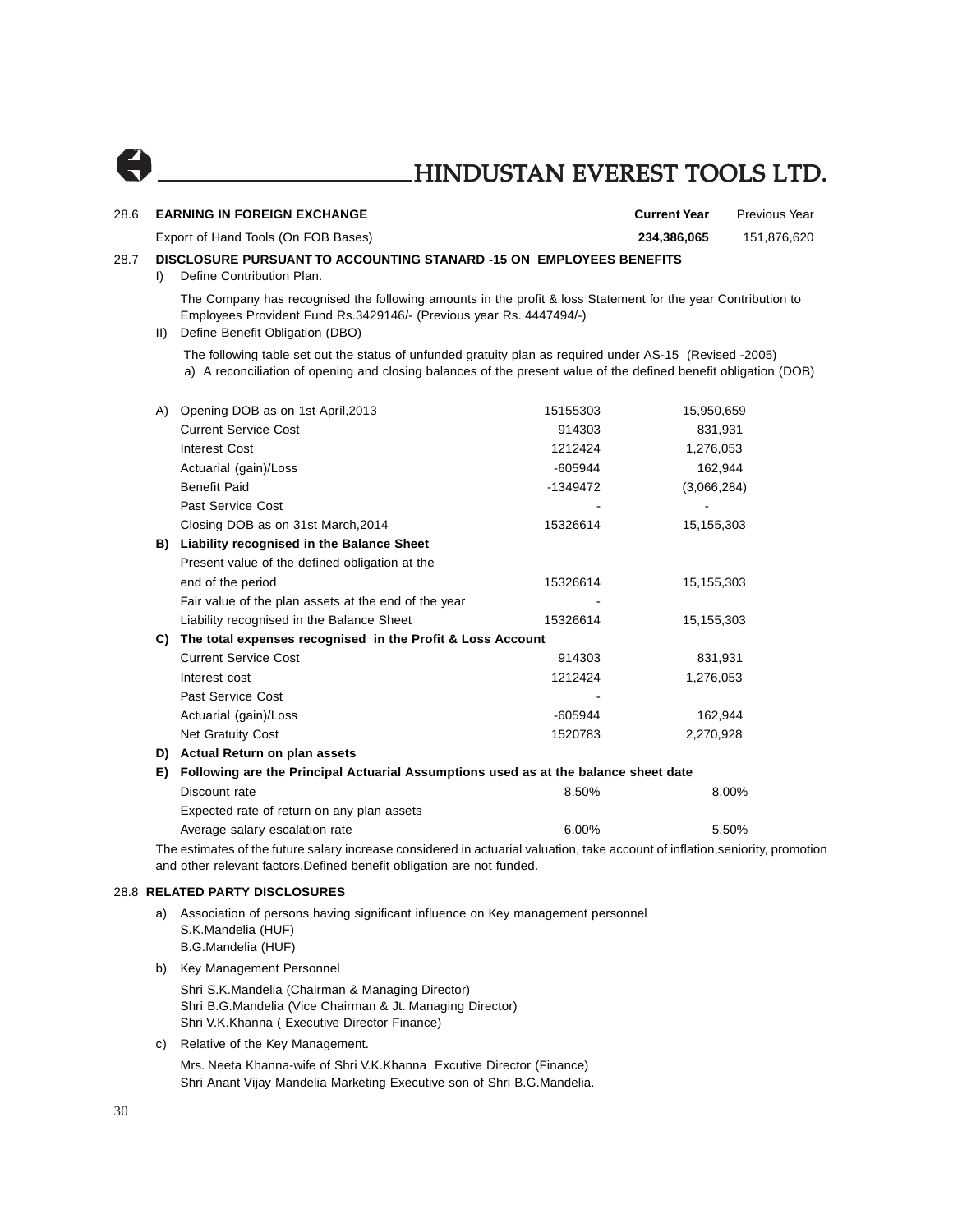

| <b>Transaction with related Parties</b>                   | <b>Current Year</b> | Previous Year        |
|-----------------------------------------------------------|---------------------|----------------------|
|                                                           | (Rs.)               | (Rs.)                |
| <b>Remuneration Paid*</b>                                 |                     |                      |
| Sh. Shravan Kumar Mandelia<br>a)                          | 547,255             | 515,080              |
| Sh. Bal Gopal Mandelia<br>b)                              | 521,858             | 566,410              |
| Vinod Kumar Khanna<br>$\mathsf{c})$                       | 899,525             | 876,366              |
| d)<br>Sh. Anant Vijay Mandelia                            | 672,000             | 526,400              |
|                                                           | 2,640,365           | 2,484,256            |
| Loan Received During the year                             |                     |                      |
| Sh B.G. Mandelia (HUF)                                    |                     |                      |
| Loan Paid During the year                                 |                     |                      |
| Sh. S.K. Mandelia                                         |                     |                      |
| Sh. B.G.Mandelia                                          | 6,192,062           | 3,446,396            |
| Outstanding Payable During the year                       |                     |                      |
| a) Sh. Shravan Kumar Mandelia                             | 908,000             | 908,000              |
| b) Sh. Bal Gopal Mandelia                                 | 288,000             | 288,000              |
| c) Sh. S.K. Mandelia (HUF)                                | 26,900,000          | 26,900,000           |
| d) Sh B.G. Mandelia (HUF)                                 | 15,417,404          | 21,609,466           |
|                                                           | 43,513,404          | 49,705,466           |
| Rent Paid (Net of Recovery)                               |                     |                      |
| a) Sh. Shravan Kumar Mandelia                             | 118,000             | 118,800              |
| b) Sh. Bal Gopal Mandelia                                 | 120,000             | 120,000              |
| c) Mrs. Neeta Khanna                                      |                     | 56,000               |
|                                                           | 238,000             | 294,800              |
| * Including Rent Paid (net of recovery)                   |                     |                      |
| Particulars in respect of goods (Hand Tools) manufactured |                     |                      |
|                                                           | <b>Current Year</b> | <b>Previous Year</b> |

|                                                                | vun Goldenbar   |               |
|----------------------------------------------------------------|-----------------|---------------|
| Licensed Capacity**                                            | 1800 MT         | 1800 MT       |
| Installed Capacity*                                            | 582.085 MT      | 809.967 MT    |
| <b>Actual Production</b>                                       | $(2913689$ Pcs) | (3714839 Pcs) |
| *Installed capcity as certified by the management **Delicenced |                 |               |

28.9 Previous year figures has been reclassified/regrouped to confirm current year figures. Particulars of Manufacturing Activities\*

|                      | <b>Current Year</b> |             | Previous Year |             |
|----------------------|---------------------|-------------|---------------|-------------|
| Hand Tools           | <b>Pieces</b>       | Value (Rs.) | <b>Pieces</b> | Value (Rs.) |
| <b>Opening Stock</b> | 1425347             | 80215101    | 1480676       | 67250371    |
| Sales**              | 3124829             | 258322416   | 3770160       | 267845543   |
| <b>Closing Stock</b> | 1214204             | 73321380    | 1425347       | 80215101    |

\* Excluding Samples 3 Pieces (Previous Year 8 Pcs) \*\* Including Export benefit but excluding scrap sale and after adjusting discount.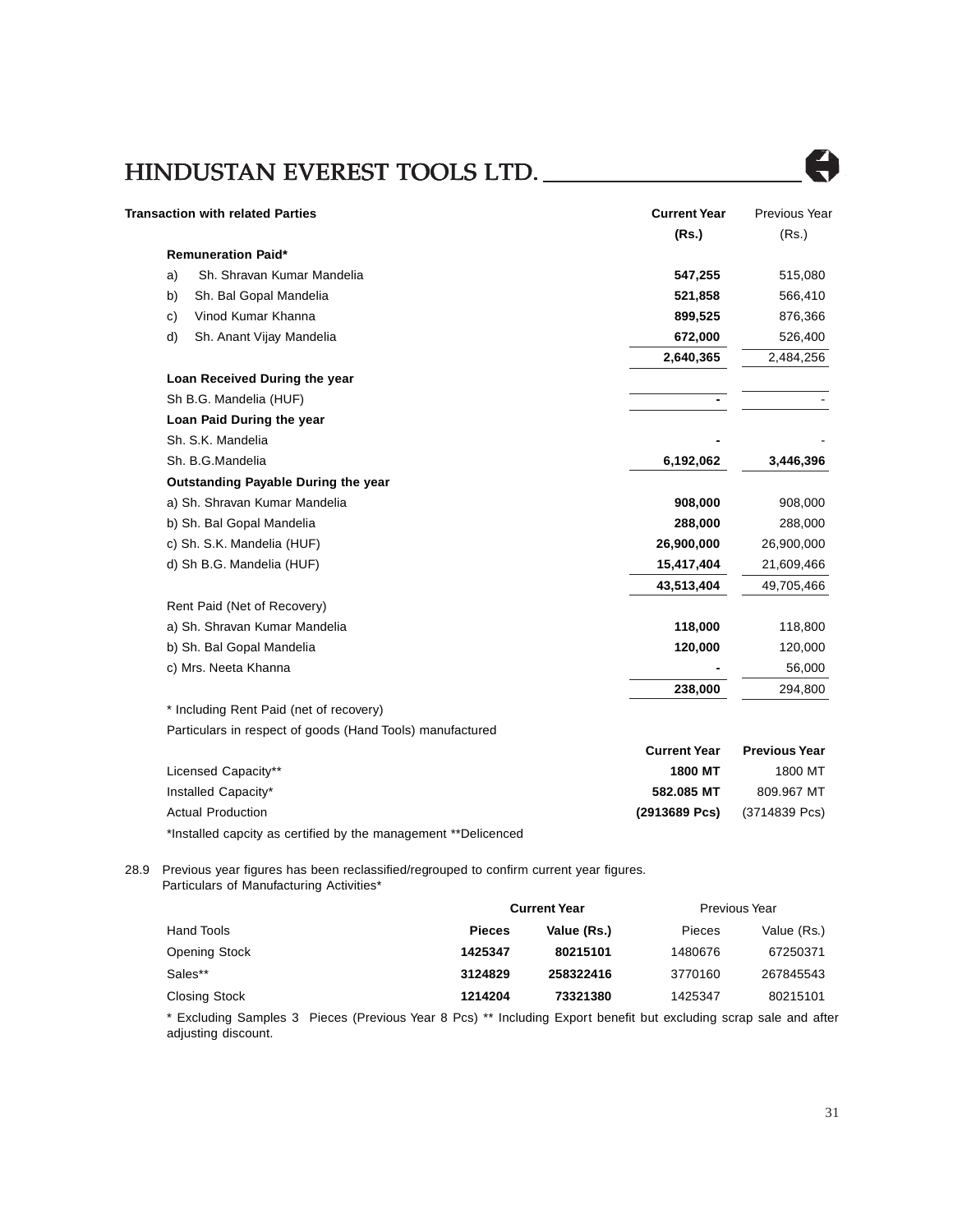

Particulars of Trading Activities\*

|                          | <b>Current Year</b> |             |         | Previous Year |  |
|--------------------------|---------------------|-------------|---------|---------------|--|
| Hand Tools & Other Tools | <b>Pieces</b>       | Value (Rs.) | Pieces  | Value (Rs.)   |  |
| <b>Opening Stock</b>     | 662888              | 13465881    | 379584  | 12166070      |  |
| Purchases                | 8202263             | 113405614   | 2817320 | 70024854      |  |
| Sales**                  | 7410569             | 171747358   | 2534016 | 93491442      |  |
| Closing Stock            | 1454582             | 17791690    | 662888  | 13465881      |  |

\* Excluding Samples Pieces (Previous Year nil Pcs) \*\* Including Export benefit and after adjusting discount.

28.9 The Company has prepared current year account as per presentation and disclosure requirement of Revised Schedule-VI to the Companies Act, 1956 applicable with effect from 1st April, 2011. Previous year figures has been reclassified/ regrouped to confirm current year figures.

As per our report attached For and on behalf of the Board of Directors For SINGHI & CO. Chartered Accountants Firm Reg. No. 302049E

Partner **Partner Chairman & Chairman & Chairman & Chairman & Chairman & Chairman &** Membership No. 088926 **Managing Director** Joint Managing Director Managing Director

B.K.SIPANI B.G.MANDELIA S.K.MANDELIA

Place: New Delhi GOVIND DEORA V.K.KHANNA PRADEEP JAIN Dated: 29th May, 2014 Company Secretary Executive Director (Finance) LOKESH SOOD & CFO AMBARISH RAJ

(Directors)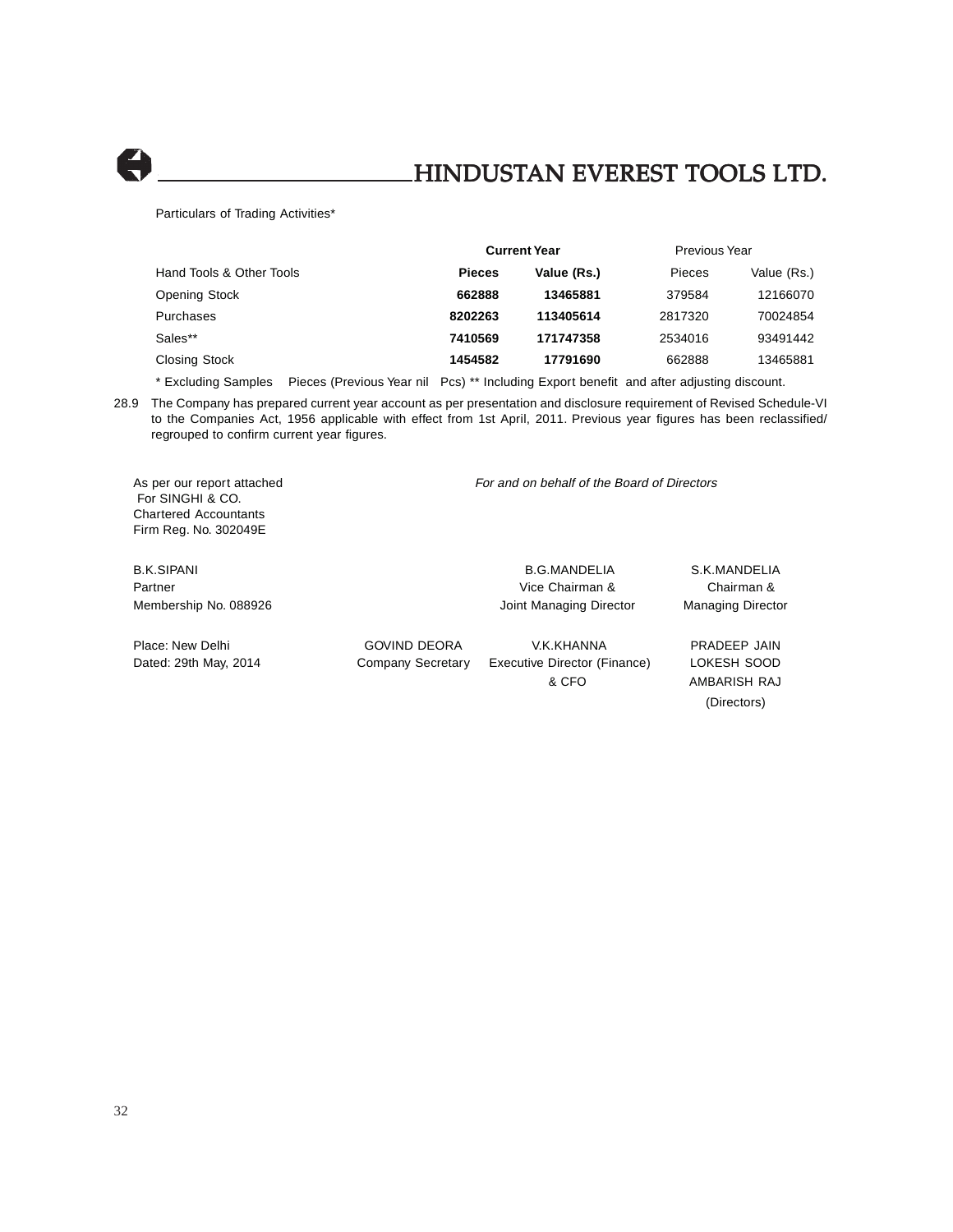

### **ATTENDANCE SLIP**

### **HINDUSTAN EVEREST TOOLS LIMITED**

CIN: L74899DL1962PLC003634 Registered Office : Dohil Chambers, 46, Nehru Place, New delhi 110019 PLEASE FILL AT TENDANCE SLIP AND HAND IT OVER AT THE ENTRANCE OF THE MEETING HALL Joint shareholders may obtain additional Slip at the venue of the meeting.

| DP. Id*    | Folio No.     |  |
|------------|---------------|--|
| Client Id* | No. of Shares |  |

NAME AND ADDRESS OF THE SHAREHOLDER

I hereby record my presence at the **51st ANNUAL GENERAL MEETING** of the Company held on Tuesday the 30th days of September,2014, 2014, at 11.00 a.m. at PHD House, Opposite Asian Games Village, Siri Fort Road, New Delhi 110016

\*Applicable for investors holding shares in electronic form \_\_\_\_\_\_\_\_\_\_\_\_\_\_\_\_\_\_\_\_\_\_\_\_\_\_

Signature of Shareholder / Proxy

\_ \_ \_ \_ \_ \_ \_ \_ \_ \_ \_ \_ \_ \_ \_ \_ \_ \_ \_ \_ \_ \_ \_ \_ \_ \_ \_ \_ \_ \_ \_ \_ \_ \_ \_ \_ \_ \_ \_ \_ \_ \_ \_ \_ \_ \_ \_ \_ \_ \_ \_ \_ \_ \_ \_ \_ \_ \_ \_ \_ \_ \_ \_

### **PROXY FORM**

[Pursuant to section 105(6) of the Companies Act, and rule 19(3) of the Companies (Management and Administration) Rules, 2014]

### **HINDUSTAN EVEREST TOOLS LTD.**

CIN: L74899DL1962PLC003634

Registered Office : Dohil Chambers, 46, Nehru Place, New Delhi 110019

| Folio No./*Client id:<br>Registered address:<br>*DP Id: | Name of the member(s): | e-mail id: |  |
|---------------------------------------------------------|------------------------|------------|--|
|                                                         |                        |            |  |
|                                                         |                        |            |  |

I/We, being the member(s) of shares of Hindustan Everest Tools Ltd., hereby appoint:

|    |  | having e-mail id | or failing him |
|----|--|------------------|----------------|
| 2) |  | having e-mail id | or failing him |

3) contract a contract of the contract of the contract of the having e-mail id

and whose signature(s) are appended below as my/our proxy to attend and vote (on a poll) for me/us and on my/our behalf at the

**51st ANNUAL GENERAL MEETING** of the Company held on **Tuesday the 30th days of September, 2014**, at 11.00 a.m. at PHD House, Opposite Asian Games Village, Siri Fort Road, New Delhi 110016 and at any adjournment thereof in respect of such resolutions as are indicated below: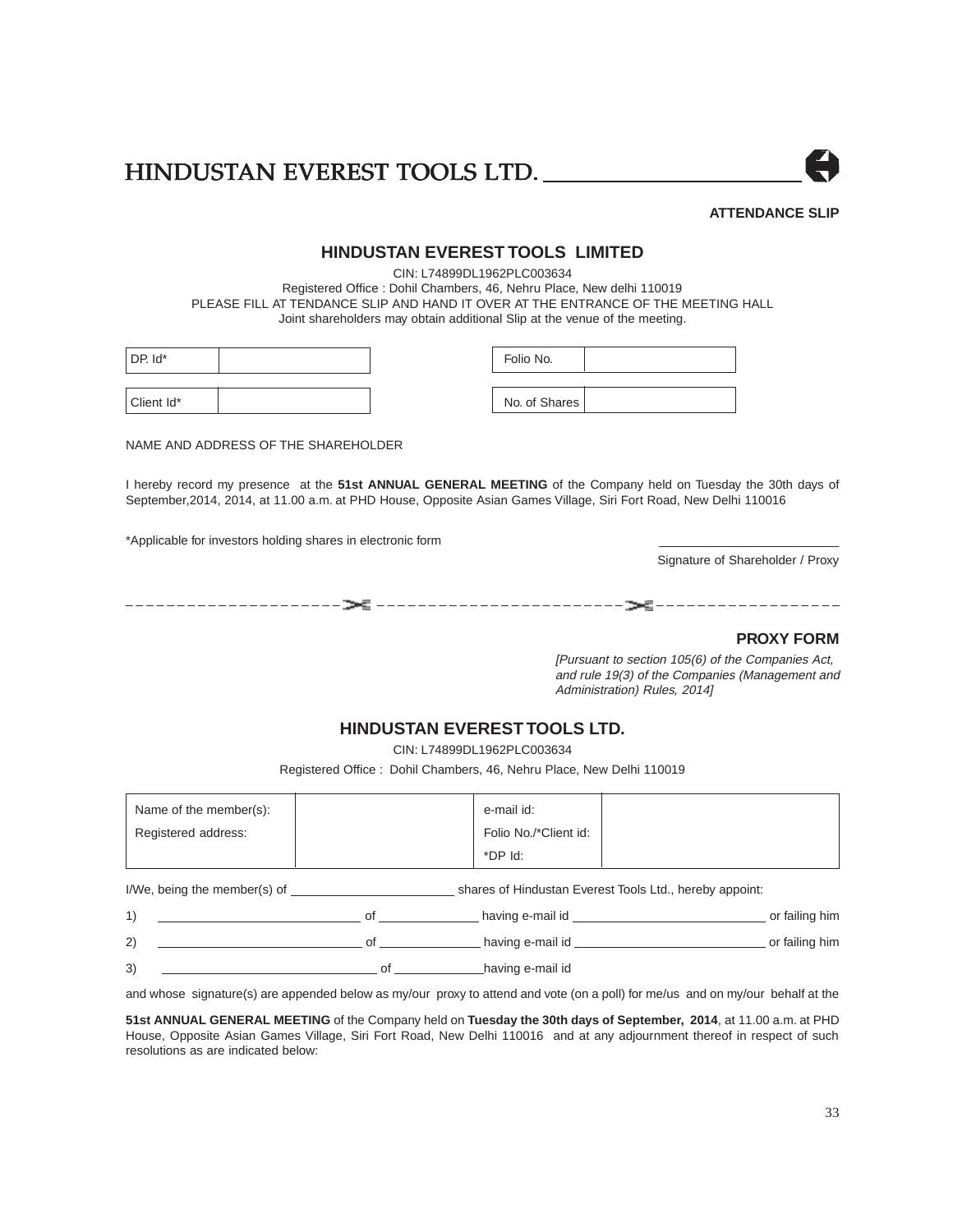

I wish my above Proxy to vote in the manner as indicated in the box below:

| <b>Resolutions</b>       |                                                                                                  |  |                |
|--------------------------|--------------------------------------------------------------------------------------------------|--|----------------|
| <b>Ordinary Business</b> |                                                                                                  |  | <b>Against</b> |
| 1.                       | Consider and adopt Audited Financial Statement, Report of the Board of Directors and Auditors    |  |                |
| 2.                       | Appointment of M/s Singhi & Co. Chartered Accountants as Auditors and fixing their remuneration. |  |                |
| <b>Special Business</b>  |                                                                                                  |  |                |
| 3.                       | Appointment of Shri Pradeep Jain as an Independent Director                                      |  |                |
| 4.                       | Appointment of Smt. Pallavi Joshi Bakhru as an Independent Director                              |  |                |
| 5.                       | Appointment of Shri Ambarish Raj as an Independent Director                                      |  |                |
| 6.                       | Appointment of Shri Lokesh Sood as an Independent Director                                       |  |                |
| 7.                       | Approval of terms of appointment of Shri Shravan Kumar Mandelia as the Managing Director         |  |                |
| 8.                       | Approval of terms of appointment of Shri Balgopal Mandelia as the Joint Managing Director        |  |                |
| 9.                       | Approval of the Remuneration of the Cost Auditors                                                |  |                |

| Signed this              | day of | 2014 |                             |  |
|--------------------------|--------|------|-----------------------------|--|
|                          |        |      | Affix a<br>Revenue<br>Stamp |  |
| Signature of Shareholder |        |      |                             |  |
|                          |        |      |                             |  |
|                          |        |      |                             |  |

Signature of first proxy holder Signature of second proxy holder Signature of third proxy holder

#### **Notes:**

**(1) This form of proxy in order to be effective should be duly completed and deposited at the Registered Office of the Company not less than 48 hours before the commencement of the meeting.**

### **(2) A Proxy need not be a member of the Company.**

- (3) A person can act as a proxy on behalf of members not exceeding fifty and holding in the aggregate not more than 10% of the total share capital of the Company carrying voting rights. A member holding more than 10% of the total share capital of the Company carrying voting rights may appoint a single person as proxy and such person shall not act as a proxy for any other person or shareholder.
- (4) This is only optional. Please put a 'X' in the appropriate column against the resolutions indicated in the Box. If you leave the 'For' or'Against' column blank against any or all the resolutions, your Proxy will be entitled to vote in the manner as he/she thinks appropriate.
- (5) Appointing a proxy does not prevent a member from attending the meeting in person if he so wishes.
- (6) In the case of jointholders, the signature of any one holder will be sufficient, but names of all the jointholders should be stated.